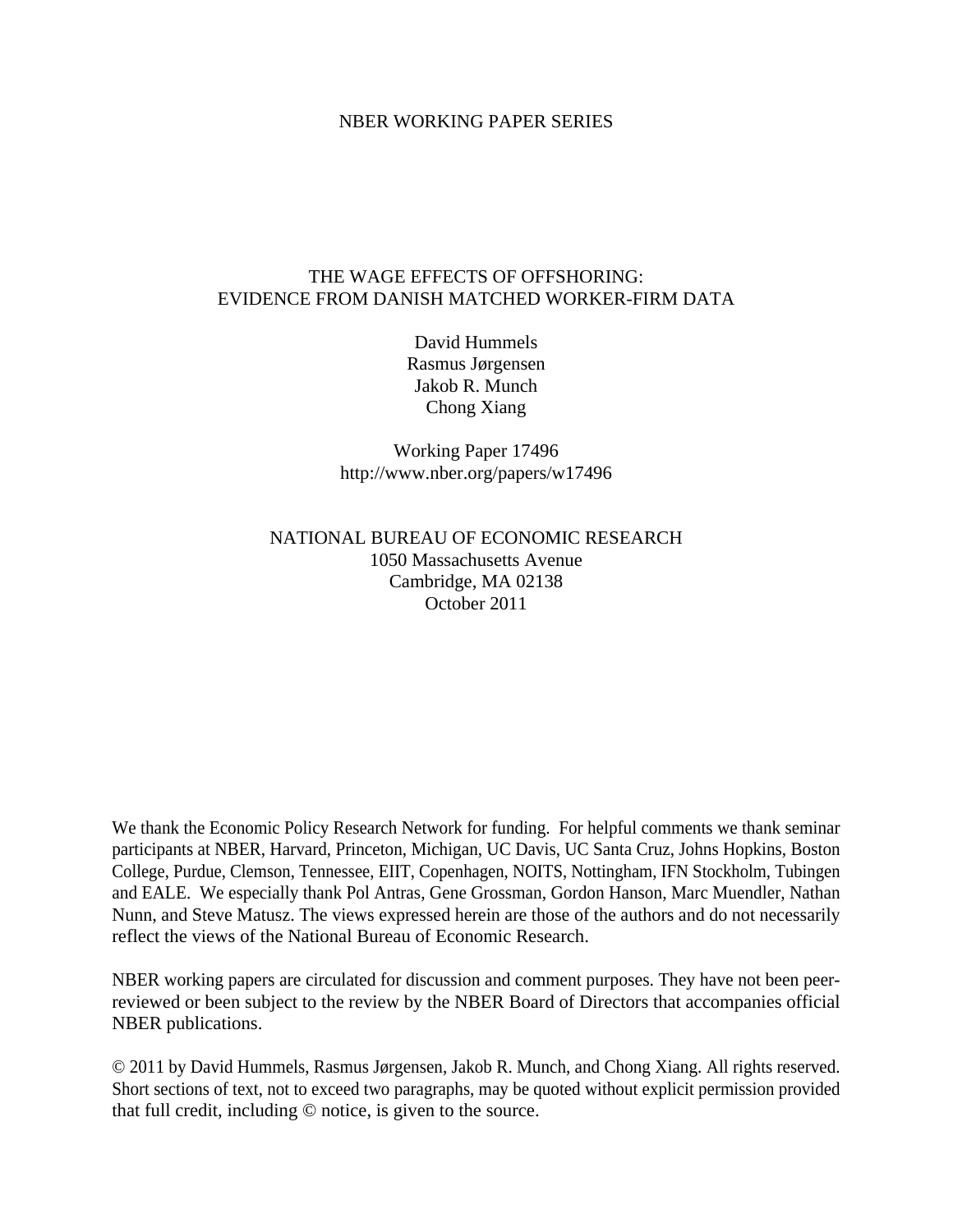The Wage Effects of Offshoring: Evidence from Danish Matched Worker-Firm Data David Hummels, Rasmus Jørgensen, Jakob R. Munch, and Chong Xiang NBER Working Paper No. 17496 October 2011 JEL No. F16

## **ABSTRACT**

We estimate how offshoring and exporting affect wages by skill type. Our data match the population of Danish workers to the universe of private-sector Danish firms, whose trade flows are broken down by product and origin and destination countries. Our data reveal new stylized facts about offshoring activities at the firm level, and allow us to both condition our identification on within-job-spell changes and construct instruments for offshoring and exporting that are time varying and uncorrelated with the wage setting of the firm. We find that within job spells, (1) offshoring tends to increase the high-skilled wage and decrease the low-skilled wage; (2) exporting tends to increase the wages of all skill types; (3) the net wage effect of trade varies substantially across workers of the same skill type; and (4) conditional on skill, the wage effect of offshoring exhibits additional variation depending on task characteristics. We then track the outcomes for workers after a job spell and find that those displaced from offshoring firms suffer greater earnings losses than other displaced workers, and that low-skilled workers suffer greater and more persistent earnings losses than high-skilled workers.

David Hummels Krannert School of Management 403 West State Street Purdue University West Lafayette, IN 47907-1310 and NBER hummelsd@purdue.edu

Rasmus Jørgensen Department of Economics University of Copenhagen Øster Farimagsgade 5 Building 26 DK-1353 Copenhagen K rasmus.jorgensen@econ.ku.dk Jakob R. Munch Department of Economics University of Copenhagen Øster Farimagsgade 5 Building 26 DK-1353 Copenhagen K Jakob.Roland.Munch@econ.ku.dk

Chong Xiang Department of Economics Purdue University 403 West State Street West Lafayette, IN 47907-2506 and NBER cxiang@purdue.edu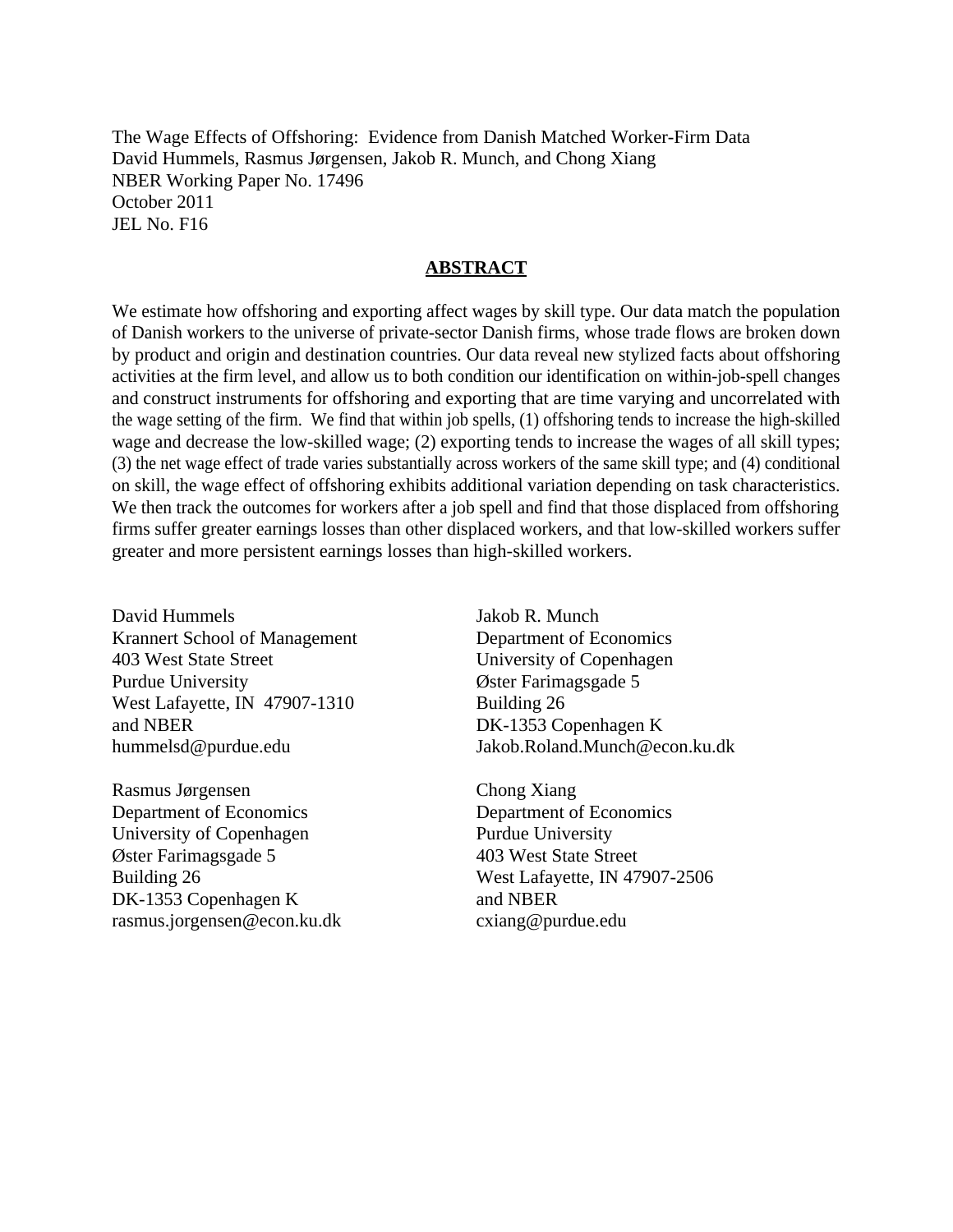## **I. Introduction**

 $\overline{a}$ 

A key feature of global trade in the new century is the rapid growth of offshoring (Feenstra and Hanson 2003, Feenstra 2010) and trade in intermediate goods (Hummels, et al. 2001). How has offshoring affected workers' wages and employment opportunities? The answer to this question is not theoretically obvious. At some level purchasing an input from a foreign source must replace a task previously done by a domestic worker, which would suggest displacement and lower wages (Feenstra and Hanson 1996, 1997). However the ability to use foreign inputs may lower a firm's costs and raise its productivity, allowing it to expand output and employment and raise wages (Grossman and Rossi-Hansberg 2007, 2008).<sup>1</sup> Nor is the causality easy to sort out empirically. The literature on heterogeneous firms (e.g. Bernard and Jensen 1999, Melitz 2003) suggests that high productivity firms are more likely to pay higher wages, export more and buy more imported inputs.

In this paper we employ matched worker-firm data from Denmark that is linked to firmlevel data on imports and exports. Our worker-firm data cover the *universe* of private-sector Danish firms and the *population* of the Danish labor force during 1995–2006,<sup>2</sup> allowing us to consistently track virtually every person in the Danish economy over time, regardless of his/her employment status or employer identity. Much of the literature has focused on how offshoring affects wages at the industry level, or how it affects the average wage bill of a firm. Our data allow us to assess whether a change in the extent of offshoring affects wages of a specific worker within a given jobspell (i.e. during that worker's tenure with a specific firm), and how these wage changes depend on the worker's characteristics, including education and occupation. We also assess the wage effects of exporting; even if wages are dampened by offshoring they may still rise with trade if exports boost labor demand. Further, since we see specific workers before, during, and after their employment in specific firms we can also assess the effects of offshoring on the wages of displaced workers.

<sup>&</sup>lt;sup>1</sup> See also Amiti and Konings (2007), Kasahara and Rodrigue (2008), Goldberg et al. (2010) and Bustos (2011).

 $2$  This worker-firm data set has been used previously in the labor literature (e.g. Christensen et al 2005.), but has not used the link to detailed trade data from Danish customs that we employ.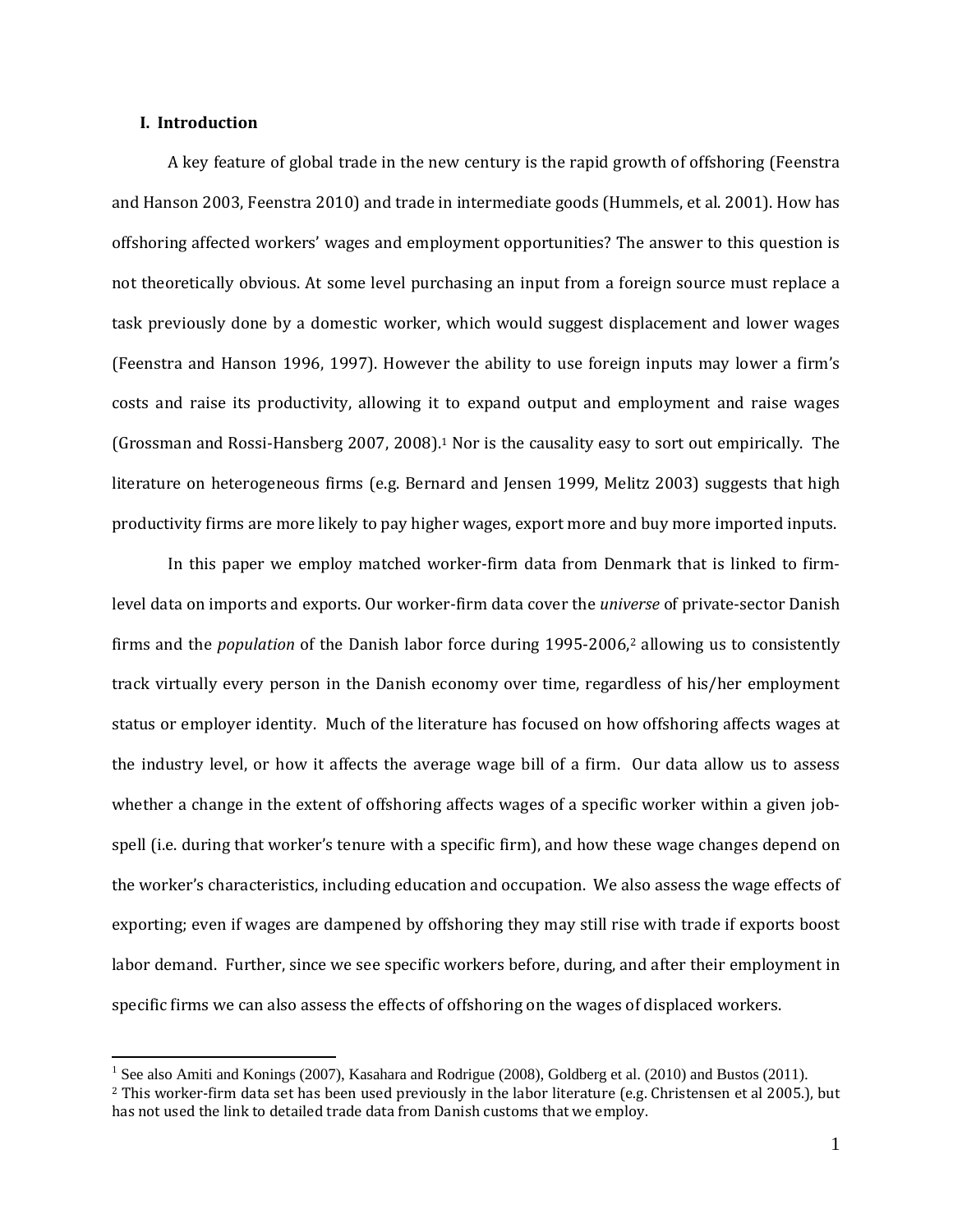Our trade data include detailed information on the inputs each firm imports (by HS-6 digit product and source country) and on firm sales (by HS-6 digit product and destination). In this period, the aggregate value of imports and exports by Danish manufacturing firms doubled, but there is substantial variation across firms in both the level of trade and changes in trade over time. Firms concentrate their import purchases and export sales in a narrow but stable set of goods that are largely unique to each firm. For example, 92 percent of import purchases by the typical firm are concentrated in just 5 inputs, and the typical input is purchased by a single Danish firm. Exporting behavior shows similar patterns.

These findings suggest an input-output structure that is highly specific to individual firms, and it allows us to solve a significant identification problem in relating wage change to offshoring at the firm level. The literature on heterogeneous firms shows that high productivity firms are systematically different from other firms: larger, more capital-intensive, and critically for this paper, more likely to pay higher wages and both export more and buy more imported inputs. To correct for simultaneity bias in estimating the impact of trade on wages, we need instruments that are correlated with a firm's decision to increase offshoring and/or exporting, but are not correlated with the firm's ability or wage setting.

We use shocks to Denmark's trading environment that are time varying and specific to each partner country x product being traded. These include exchange rates, transportation costs, and world-wide shocks to export supply and import demand for the relevant partner country x product. While these shocks are exogenous to Danish firms, their impact varies markedly across firms precisely because the firms have few or no inputs in common. That is, if only one Danish firm buys titanium hinges from Japan, shocks to the supply or transport costs of those hinges affects just that one firm. Finally, the stability of sourcing patterns over time allows us to use pre-sample information about the inputs purchased and products exported when constructing our instruments.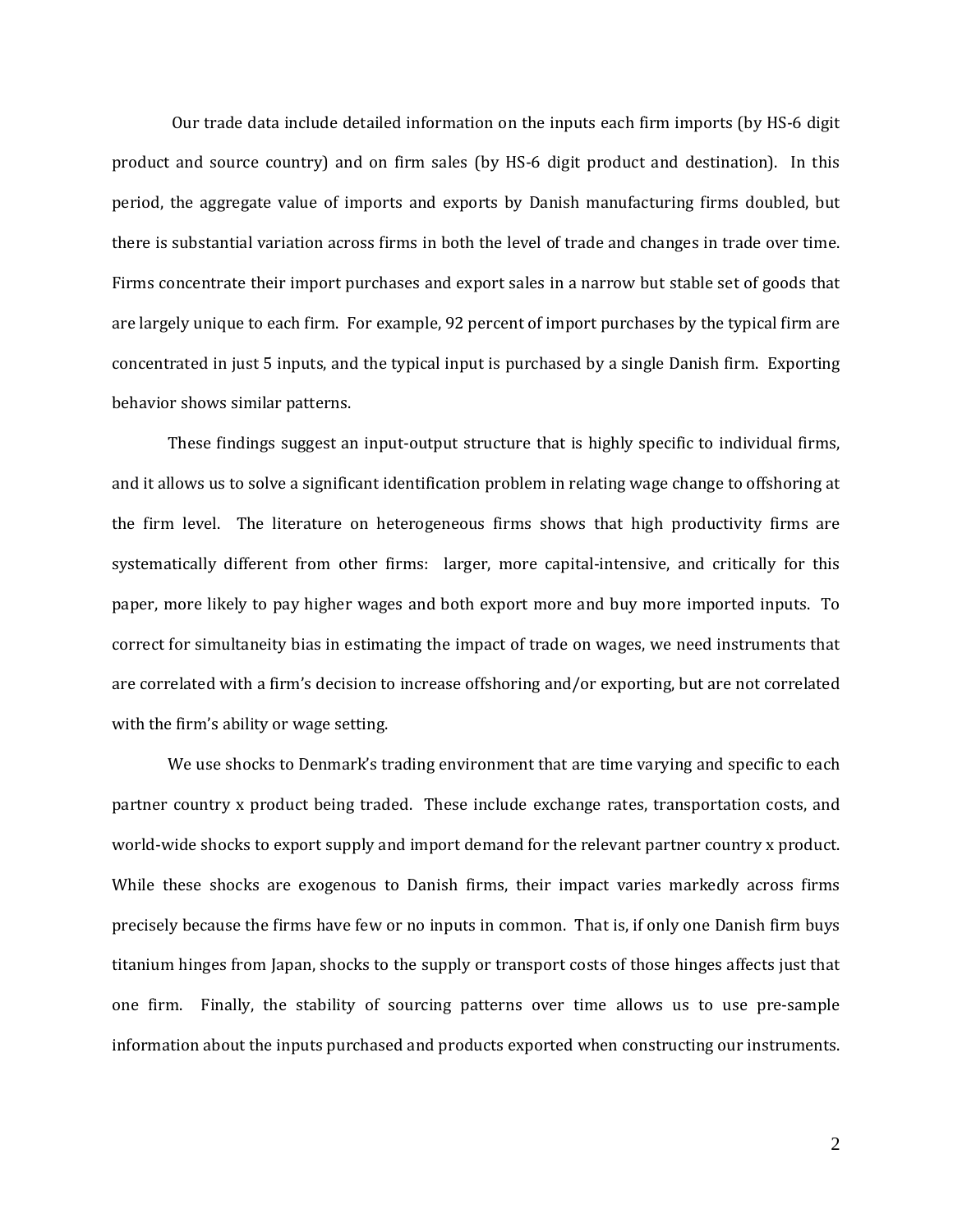As a consequence, our estimates are unaffected by contemporaneous shocks to technology that affect both the types of inputs used and wage setting.

We begin by examining how exogenous shocks to trade are correlated with firm-level variables. Offshoring and exporting are positively correlated with firm sales, profits and the average wage bill. Exporting is positively correlated with employment, but offshoring is associated with contractions in employment, primarily through a reduction in low skill workers. These correlation patterns are consistent with the pattern of wage changes within job spells. We find that for low-skilled workers, the wage elasticity of offshoring is  $-1.6\%$  to  $-1.9\%$ . Importantly, we find these results only if we instrument for offshoring. For high-skilled workers, offshoring has a wage elasticity of  $+3.1\%$  to  $+3.6\%$  within job spells. These results suggest that offshoring tends to increase the skill premium within firms, which complements findings on offshoring and skill premium at the industry level (e.g. Feenstra and Hanson 1997, 1999).<sup>3</sup> On the exporting side, we find a low-skilled wage elasticity of  $+3.7\%$  to  $+4.4\%$ , and similar estimates for high-skilled wage elasticity. These results suggest that rising exports are a rising tide that lifts all boats.

Since we estimate wage elasticities for both offshoring and exporting, we can characterize the net wage effects of trade (within job spells). These effects vary across workers of the same skill type, depending on how their employers change their exposure to trade. For example, we find that roughly half of low-skilled workers have positive net wage changes, despite the negative wage elasticity estimate for offshoring. These results complement recent theoretical and empirical work that emphasizes increased within-group inequality following trade liberalization (e.g. Goldberg and Pavcnik 2007, Helpman et al. 2010).

We then consider two extensions of our estimation framework. First, we assess how wage effects differ by task characteristics, conditional on skill type. We find that workers whose occupations involve routine tasks (as in Autor, et al. 2003) and those that expose workers to

 $3$  This literature typically examines the effects on the relative high-skilled wage (or relative high-skilled demand). We show the effects on the levels of both low-skilled and high-skilled wages.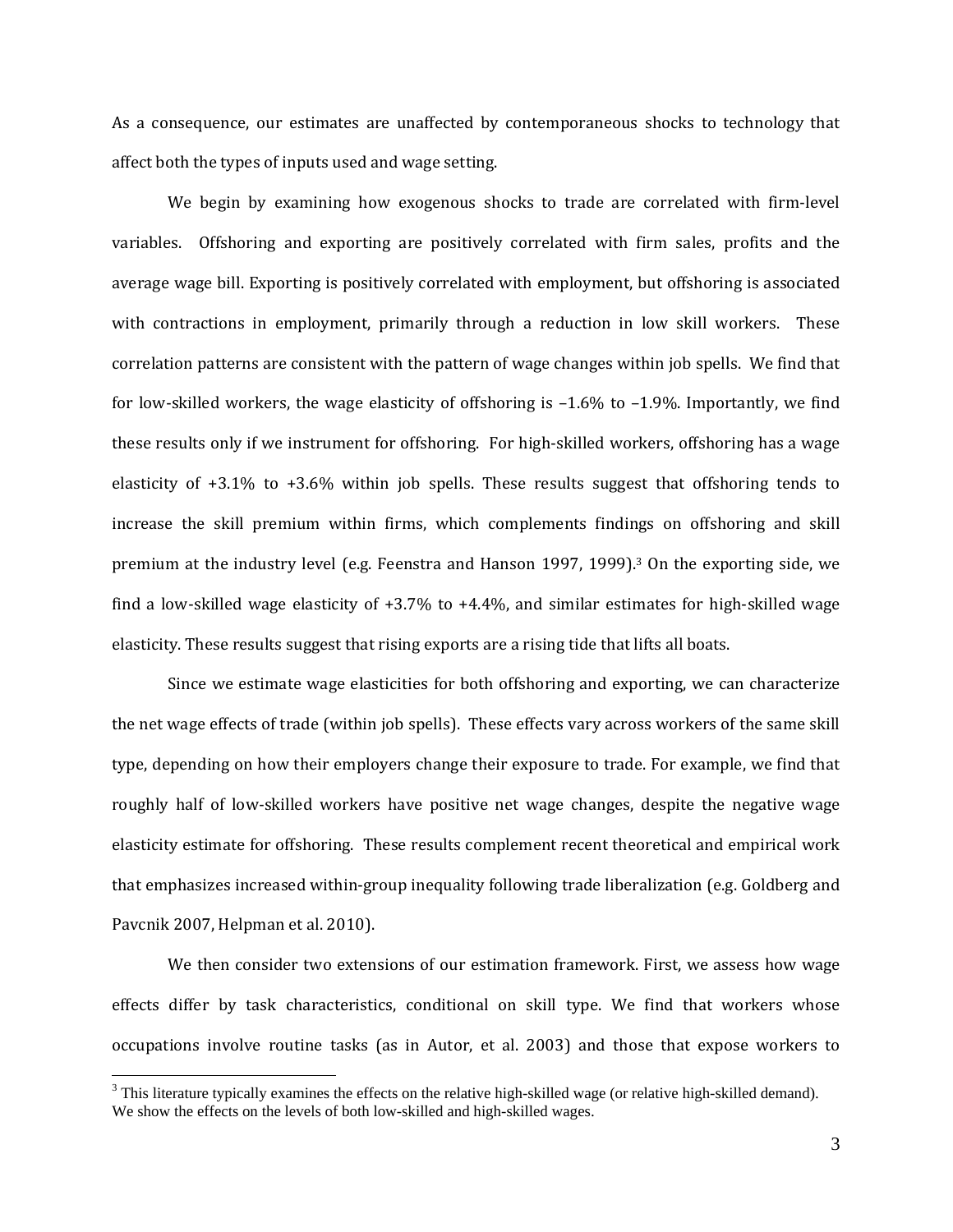potentially unsafe working conditions experience larger wage drops with offshoring. In contrast, the occupations that intensively employ knowledge sets from mathematics, social science and languages systematically gain from offshoring shocks, while those that employ knowledge sets from natural sciences and engineering do not. Our results complement recent studies on wages and task characteristics. For example, Ebenstein et al. (2009) find that wage losses from offshoring are more pronounced for the workers who perform routine tasks. Ottaviano et al. (2010) find that offshoring pushes native U.S. workers towards more communication-intensive tasks and immigrant workers away from them. Relative to these studies, we focus on firm rather than industry-level changes, look at wage changes within job-spells and address endogeneity of both offshoring and exporting at the firm level. 

In a final exercise we examine the effect of offshoring on displaced workers, employing a framework similar to Jacobson et al. (1993). We find that (mass-layoff) displacement from a firm with rising offshoring generates larger and more persistent wage and earnings losses than those suffered by other displaced workers. One year from displacement, skilled workers displaced from offshoring firms lose 15% of their pre-displacement earnings (versus 7% for other displaced skilled workers) while unskilled workers lose 21% (versus 15% for other displaced unskilled workers). Workers displaced from offshoring firms have higher rates of unemployment and are less likely to re-attach to firms within the same industry.

Our paper is related to the literature on offshoring and wages (Feenstra and Hanson 1997, 1999) . Feenstra and Hanson (2003) survey earlier empirical work, most of which uses industrylevel data; e.g. Hsieh and Woo (2005) examine how offshoring affects the relative high-skilled demand for Hong Kong. Harrison, McLaren and McMillan (2010) survey recent empirical work, most of which uses firm-level or matched worker-firm data. For example, Amiti and Davis (2011) study how imports of intermediates affect average wages at the firm level. Martins and Opromolla (2009) use Portuguese data to estimate the wage effects of both imports and exports, controlling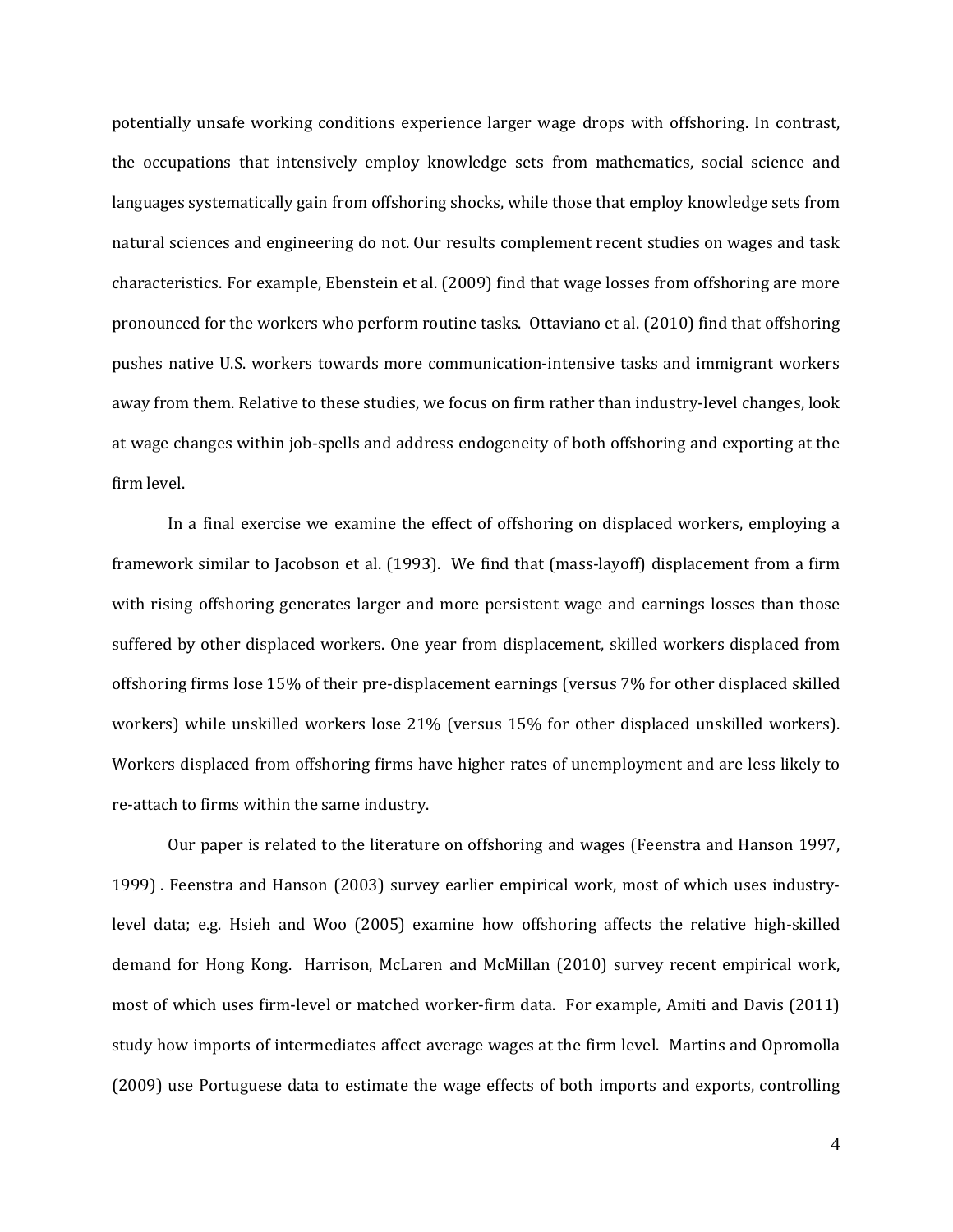for job-spell fixed effects. Krishna et al (2011) use Brazilian data to compare effects of trade reforms on within job-spell wages for trading and non-trading firms. In recent theoretical work, Burstein and Vogel (2011) argue that offshoring between identical countries could increase the skill premium. 

Our paper is also related to the literature on exporting and skill premium. For example, Bernard and Jensen (1997), Schank et al. (2007), and Munch and Skaksen (2008) compare the wages or skill composition of exporting and non-exporting firms. Verhoogen (2008) and Frias, et al. (2009) show that Mexican firms improve product quality in order to export, raising the demand for skilled labor and the skill premium. We complement both bodies of work by employing matched worker-firm data with worker and firm characteristics including detailed trade data. This allows us to instrument for trade shocks, to separate wage changes for individual workers from changes in the composition of the workforce within a firm or industry, to analyze the distribution of changes within a skill type, and to analyze wage changes within-job spell versus wage changes due to displacement. More broadly, our paper fits into the literature on globalization and income inequality (as surveyed by Goldberg and Pavcnik 2007). Our findings are but one channel through which globalization affects income inequality.<sup>4</sup>

In what follows, section II describes our data and presents stylized facts about offshoring. Section III provides a simple model to guide our empirical work, discusses our specification and our instruments for offshoring and exporting at the firm level. Section IV looks at changes in firm outcome variables. Section V estimates within job-spell wage effects by skill type and presents the net wage effects of trade. Section VI analyzes how offshoring effects vary across task characteristics and section VI analyzes the wage effects for the workers displaced by mass lay-offs. Section VI concludes. 

 $4$  For example, we do not focus on how globalization affects employment or resource reallocation, the subject of a number of recent studies using matched worker-firm data (e.g. Menezes-Filho and Muendler 2011).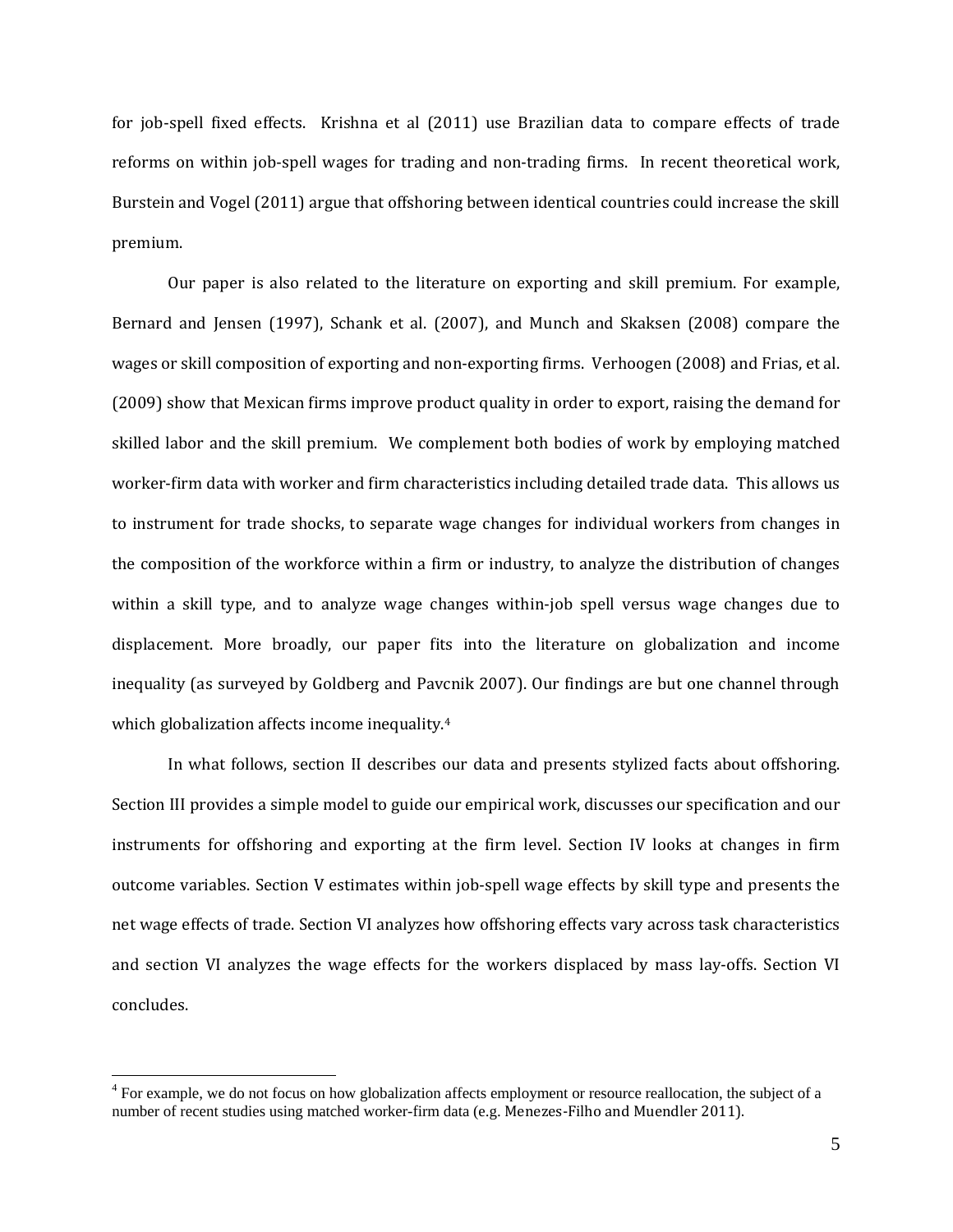#### **II. Data Description**

 $\overline{a}$ 

In this section we explain the main features of the Danish labor market and the main sources of our data. We also discuss the new stylized facts about offshoring that our data reveal.

### **II.1. The Danish Labor Market**

Denmark is a good candidate country for studying the effect of labor demand shocks on wages. Botero et al. (2004) systematically examine labor market regulations in many countries. They classify Denmark as having one of the most flexible labor markets in the world, comparable to the US. Unlike many continental European countries, employment protection is weak in Denmark, and Danish firms may adjust employment with relative ease. This labor market model has led to turnover rates and an average tenure which are in line with those of the Anglo-Saxon countries. In 1995 the average tenure in Denmark was the lowest in continental Europe at 7.9 years, similar to the level in UK  $(7.8 \text{ years})$  and lower than Germany  $(9.7 \text{ years})$ . As compensation for high job turnover workers receive relatively generous unemployment benefits, but incentives to search for jobs during unemployment are reinforced through monitoring and sanction. Together these ingredients form what has been called the 'flexicurity' model.

The flexibility of the Danish labor market may seem surprising as over three quarters of all workers are union members. Decades ago the private labor market was dominated by the Standard-Rate system of bargaining which set wages at the industry level. However, the Danish labor market has undergone a process of decentralization so that by the start of our sample in 1995, only 16% of the private labor market was still covered by the Standard-Rate System. The majority of wage contracts are now negotiated at the worker-firm level.<sup>5</sup> Decentralization has increased wage dispersion in the Danish labor market (Dahl et al. 2009), implying that wages better reflect worker and firm characteristics, such as individual workers' marginal productivity. Between 1980

<sup>&</sup>lt;sup>5</sup> Some wage contracts are negotiated exclusively between workers and firms. This type of contract represents  $30\%$  of the labor market in 2005, up from 5% in the late 1980s. In other cases a minimum wage is set at the industry level and supplemented by personal payments negotiated between workers and firms. This type of contract represents 54% of the labor market in 2010, down from 74% in 1995.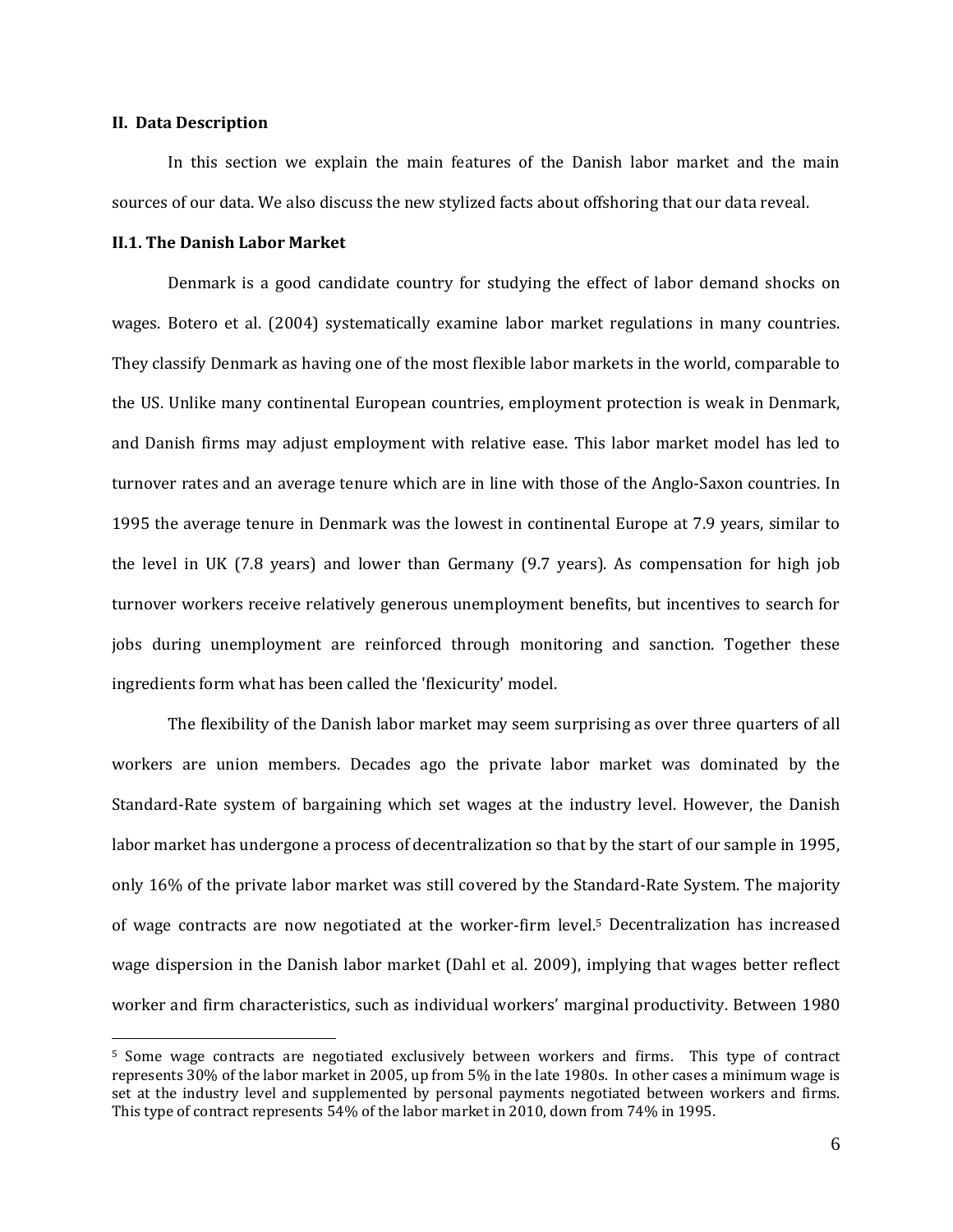and  $2000$ , the  $90/10$  wage ratio in Denmark increased from 2.1 to 2.35, suggesting a mild rise in wage inequality. While the wage structure is still more compressed in Denmark than in the U.S., wage formation in Denmark has become significantly more flexible.

## **II.2. Data Sources**

 $\overline{a}$ 

Our data on firms, workers and trade are drawn from several administrative registers in Statistics Denmark. Our firm data comes from the Firm Statistics Register, or FirmStat, which covers the universe of private sector Danish firms for the years 1995-2006. FirmStat associates each firm with a unique identifier,<sup>6</sup> and provides annual data on many of the firm's activities, such as number of full-time employees and industry affiliation (six digit NACE code). We supplement FirmStat with additional data from other firm registers (see the Data Appendix for more details).

Our worker data is extracted from the Integrated Database for Labor Market Research, or IDA, which covers the entire Danish population aged  $15-74$  including the unemployed and those who do not participate in the labor force. The IDA associates each person with his/her unique identifier, and provides annual data on many of the individual's socio-economic characteristics, such as hourly wage, education, and occupation. IDA also records labor market status (employed, unemployed or out of the labor force) in week 48 each year. We focus on full-time workers. We measure the hourly wage rate as annual labor income plus mandatory pension fund payments divided by annual hours.<sup>7</sup> We classify a worker as high-skilled if he/she has a tertiary education corresponding to the two highest categories  $(5 \text{ and } 6)$  in the International Standard Classification of Education (ISCED). We classify all the other workers as low-skilled. $8$ 

 $6$  The firm identifier is in FirmStat derived from the register "Old Firm Statistics" for the period 1995-1999 and from "General Firm Statistics" for the period 1999-2006. These two registers in combination allow us to track the same firm during the entire period 1995-2006 despite the structural break in 1999.

<sup>&</sup>lt;sup>7</sup> The use of annual hours is common in the literature (e.g. Christensen et al. 2005). A concern is that annual hours do not capture overtime work. For a portion of our sample in 2006 we have data for overtime work. A wage rate including overtime is correlated 0.86 with our main wage-rate variable, and overtime hours are uncorrelated with offshoring  $(0.015$  for the full sample and  $-0.017$  for the subsample of high-skilled workers). This suggests that our results are unlikely to be driven by the issue of overtime work.

<sup>&</sup>lt;sup>8</sup> We experimented with breaking low-skilled workers into two subgroups, medium-skilled (those with a vocational education, defined as the final stage of secondary education that prepares students for entry into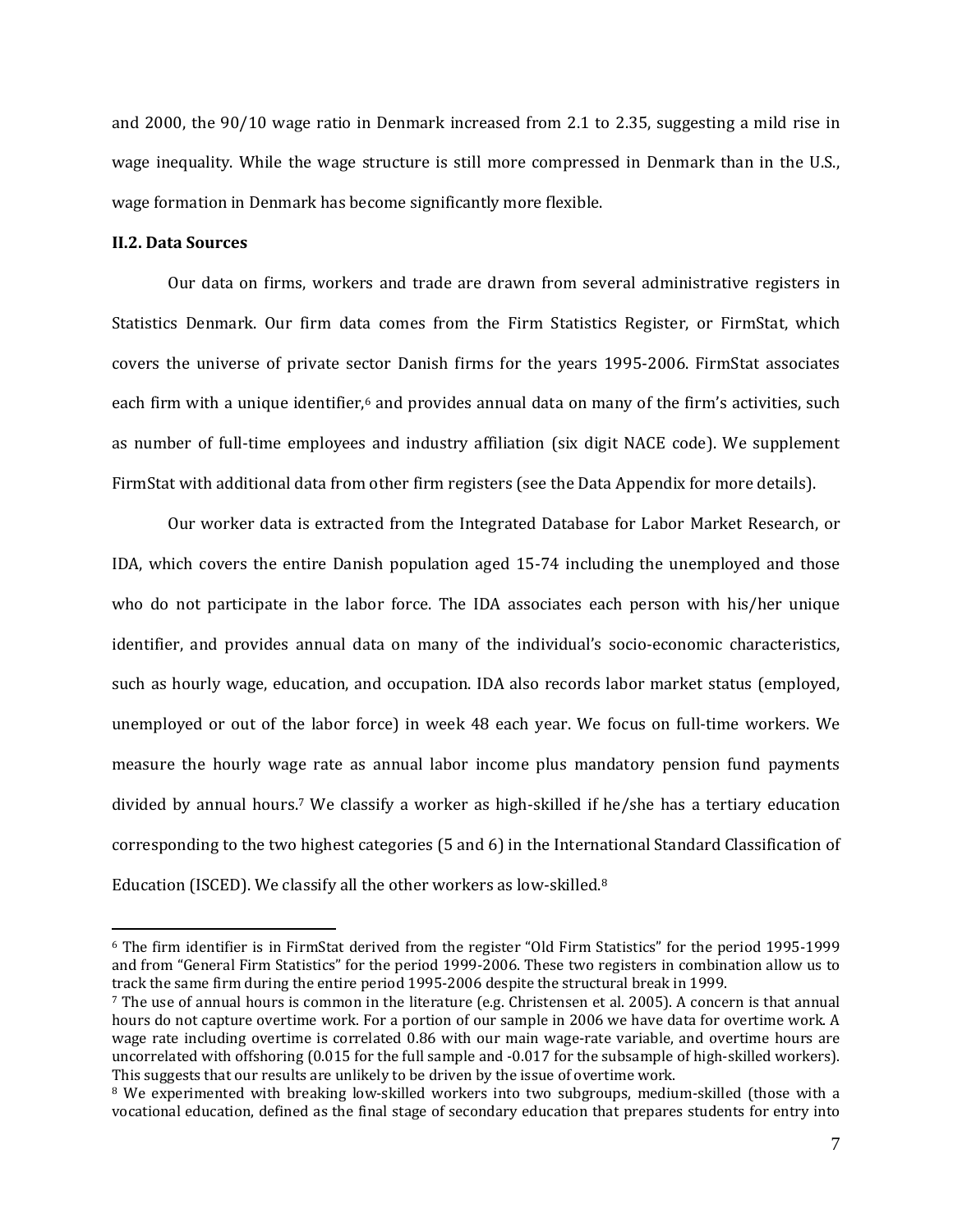To match our firm data with our worker data we draw on the Firm-Integrated Database for Labor Market Research, or FIDA, which links every firm in FirmStat with every worker in IDA who is employed by that firm in week 48 of each year, including temporary workers. Using our matched worker-firm data, we can consistently track virtually every person in the Danish economy over time regardless of his/her employment status or employer identity. This allows us to condition our identification on the changes within a given worker-firm match (i.e. we control for job-spell fixed effects), and to track the effects of offshoring on the earnings of displaced workers over time. The high quality of the match results from two features of the data. One, the IDA and FIDA are administrative data and the worker identifier used there remains unchanged throughout 1995-2006. Two, the informal sector is almost non-existent in Denmark, unlike in some developing countries such as Brazil and Mexico that have been previously used in matched worker-firm studies. 

Our trade data comes from the Danish Foreign Trade Statistics Register. For each firm in each year 1990–2006 we have imports disaggregated by origin and product and exports disaggregated by destination and product. The Trade Statistics Register uses the same firm identifier as FirmStat and FIDA, allowing us to match product-level trade data with our worker-firm data on an annual basis. Trade flows are recorded according to the eight-digit Combined Nomenclature, but we aggregate these flows to the roughly 5000 products in the six-digit Harmonized System (HS) to be compatible with the COMTRADE data used to construct our instruments. For each trade flow we observe its value in Danish Kroner (DKK) and weight in kilos. The Foreign Trade Statistics Register consists of two sub-systems, Extrastat (trade with non-EU countries) and Intrastat (trade with EU countries). Extrastat has close-to-complete coverage as all extra-EU trade flows are recorded by customs authorities. Intrastat does not have complete coverage because firms are only obliged to report intra-EU trade if the annual trade value exceeds a

the labor market) and very-low-skilled (those with the equivalent of high school education or less). We obtained very similar results.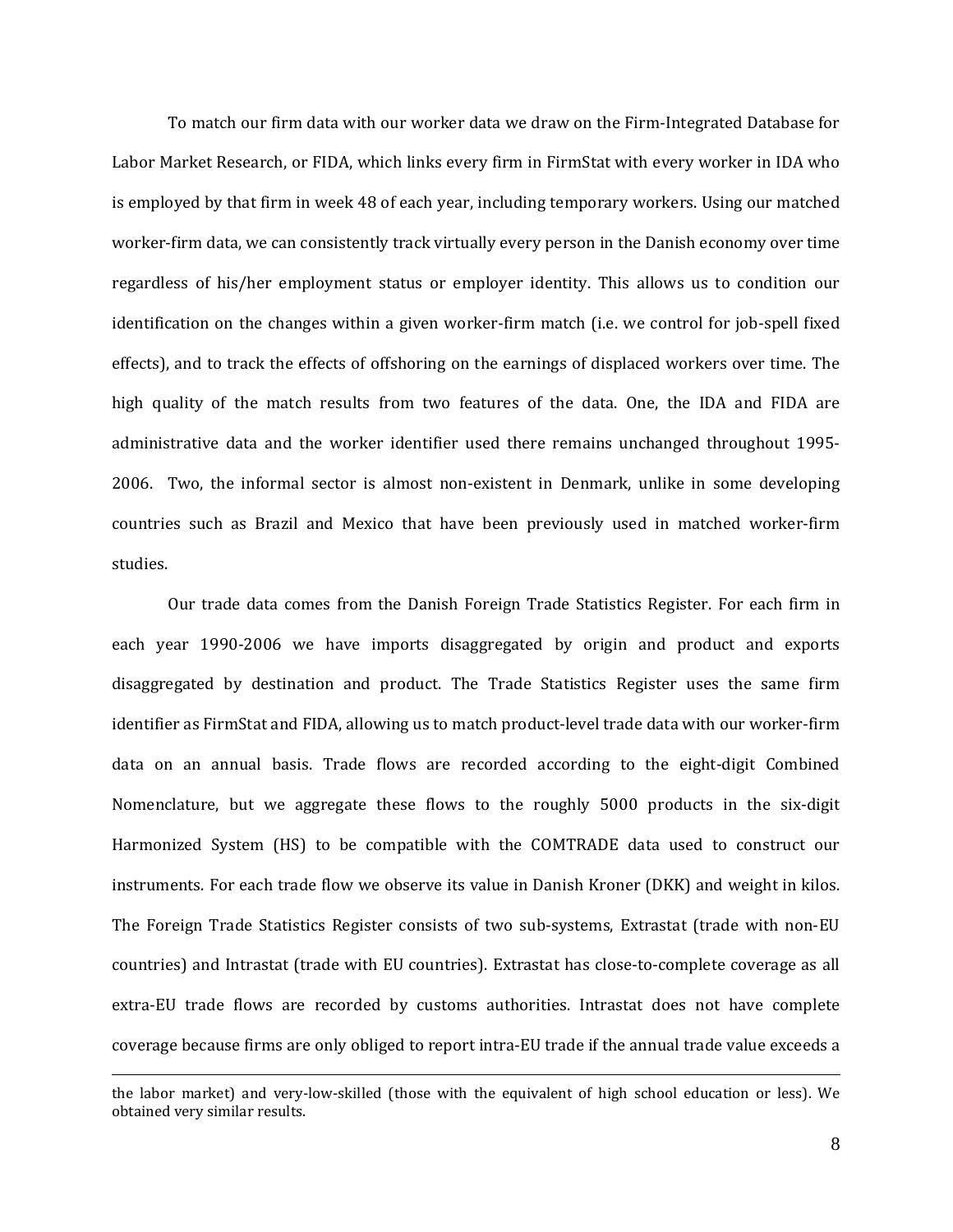threshold.<sup>9</sup> Compared with the official import statistics, our data account for 90-95% of all imports in every year.

After merging data on manufacturing workers, firms, and trade flows, we have 2.8 million worker-firm-year observations. We then trim our sample as follows. Since we have annual data we cannot investigate the changes in wage or employment status at weekly, monthly or quarterly frequencies. Thus we drop all the worker-firm-year observations of which the employment relationship, or job spell, lasts for a single year (about 200,000 observations). We also drop all the workers whose skill level changes in our sample period (about 35,000 observations), in order to get a clean identification of how the effects of offshoring vary across skill groups. We next drop the firms with fewer than 50 employees and less than 0.6 million DKK in imports, which corresponds to average annual wages for two manufacturing workers. This eliminates another 600,000 observations. This de minimis restriction eliminates from our sample very small firms who in some cases have imputed balance sheet variables and are more likely to be missing intra-EU trade data.

All other firms are in the sample in the years in which they both import and export. If a firm begins trading sometime within our sample years we treat its first year of trading as the pre-sample and focus our estimation on subsequent changes in importing and exporting behavior. In this way we focus on within-firm changes in the intensity of trade rather than on discrete changes from zero to positive foreign purchases.<sup>10</sup>

Our final sample has about 1.95 million worker-firm-year and 9,800 firm-year observations. This represents between 50% - 70% of all manufacturing employment in Denmark, depending on the year, and roughly  $20\%$  of all private sector employment. Table 1 contains summary statistics of the data.

### **II.3. Stylized Facts about Imports, Exports, and Offshoring**

<sup>&</sup>lt;sup>9</sup> In 2002 the thresholds were DKK 2.5 million for exports and DKK 1.5 million for imports.

 $10$  Firms that discretely change their trade status tend to be small with small initial year trade volumes.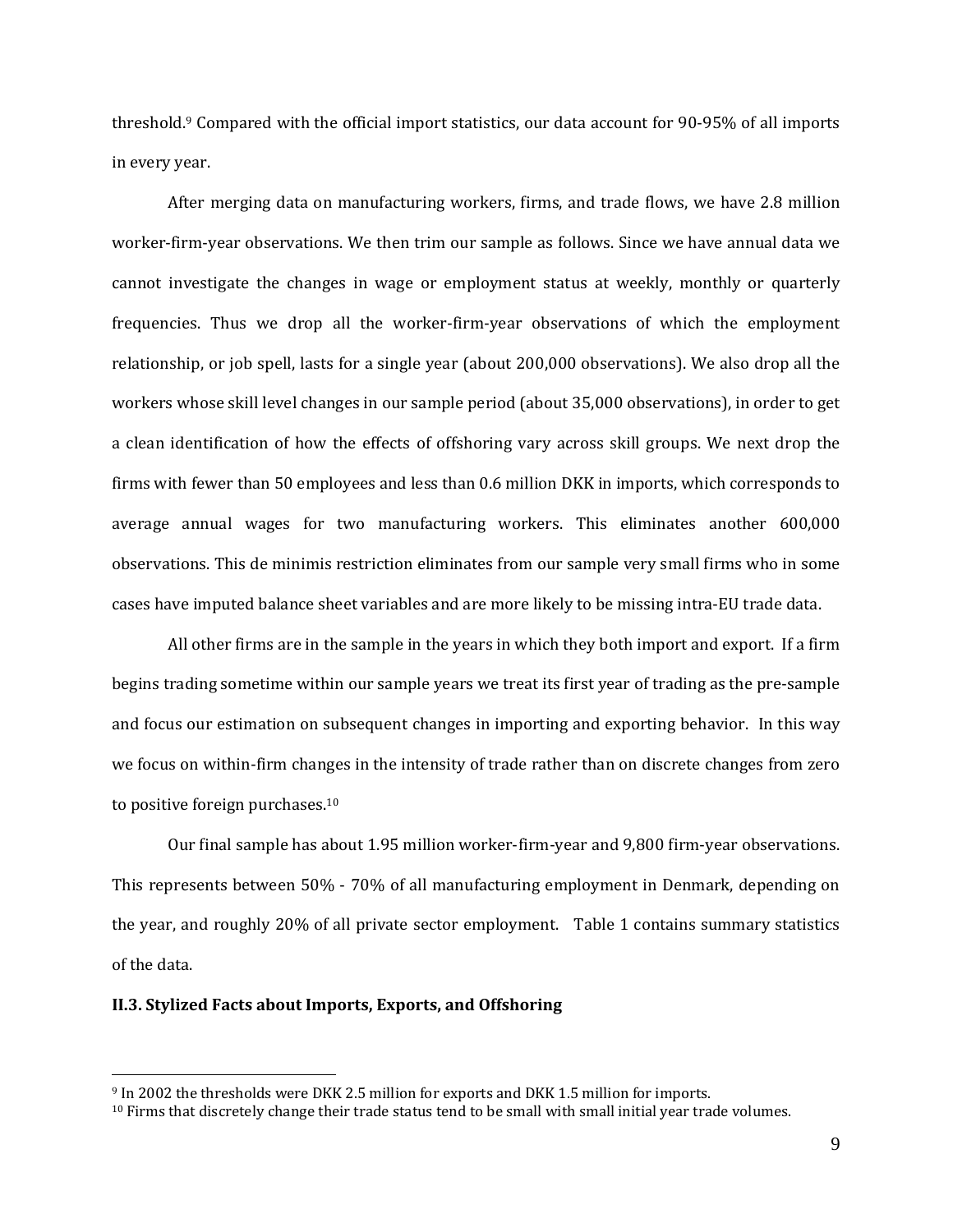We begin by clarifying how we define offshoring and then provide a series of stylized facts about the foreign trade activities of Danish firms. In national trade statistics, imports include both intermediate inputs for production and final goods for consumption. We are primarily interested in the extent to which firms are engaged in offshoring and the impact this has on workers employed by the firm. This raises the question of whether the firm-level imports we observe are final goods or inputs into production, and also whether these inputs are potentially substitutes for labor within the firms. We address these questions by distinguishing manufacturing from services firms and by distinguishing narrow versus broad measures of offshoring in line with the literature.

Our data sample focuses on manufacturing firms,<sup>11</sup> but all Danish firms including those in service industries are required to report trade activity. The manufacturing firms in our sample account for  $21\%$  of total Danish imports and they supply  $50\%$  of Danish exports, with nonmanufacturing firms comprising the remainder. To illustrate the difference between the imports of manufacturing and non-manufacturing firms, we draw on a variable measuring the value of inputs that are purchased and then sold by the firm with no value added. We calculate the share of these purchases in total inputs and call it the "retail share". For the manufacturing firms the median retail share is 2.9%, whereas for the service firms the median retail share is  $35.5\%$  (or  $86.4\%$  if we exclude those service firms who do not report inputs in this category).<sup>12</sup> We have also done spot checks of particular manufacturing firms, and confirmed that the import product categories make sense as likely input purchases given the goods they are making.<sup>13</sup> This gives us confidence that the manufacturing v. service industry distinction is useful for identifying imports used as production inputs by Danish firms, rather than imports purchased for direct consumption by Danish

<sup>&</sup>lt;sup>11</sup> We base this distinction on the industry classification of the firms, and drop firms whose classification switches between manufacturing and service industries.

 $12$  The service firms who report no inputs in this category likely correspond to firms that sell no goods at all. The retail share variable is available only from 2003 onwards so we cannot use it as an additional control in our manufacturing firm panel.

 $13$  For example, we examined import purchases by the largest five firms selling in HS 9021 "Orthopedic appliances, artificial body parts, and hearing aids." The largest single input, representing one third of imports, was HS 8518 "Microphones, loud speaker and sound amplifiers".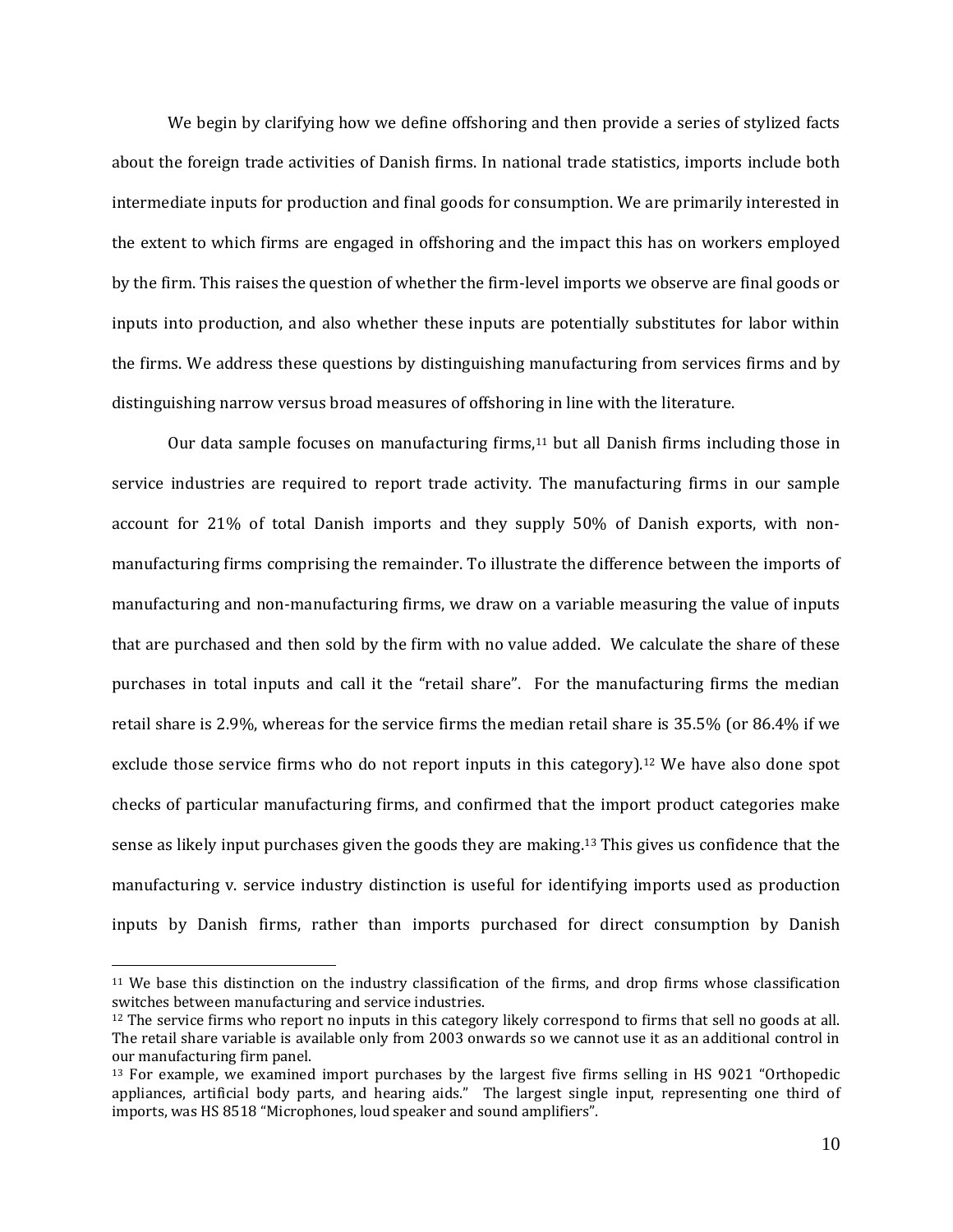consumers. We define "broad offshoring" to be the total value of imports by a given manufacturing firm in a given year.

A second concern is that manufacturing firms are purchasing foreign goods but these inputs do not substitute for labor within the firm. This could include raw materials, which represent 7.8% of manufacturing firms' imports<sup>14</sup>, or manufactured inputs that the firm would be unlikely to produce itself because the input is too far from the firm's area of specialization. Feenstra and Hanson (1999) define "narrow offshoring" as purchases of inputs belonging to the same industry as that of producing firms. That is, imports of computer microchips by the electronics industry would be classified as narrow offshoring, but those same imports by the automobile industry would not. The idea is that the closer the inputs are to the final outputs, the more likely it is that labor within the firm could have produced those inputs. We follow this definition, but applied more specifically to the inputs and outputs (both domestic sales and exports) of individual firms. We present more evidence that imports, measured as narrow offshoring, are likely to substitute for firms' own labor in Table 3 and section IV.

Table 2 shows that roughly 71% of imports are within the same HS4 category as that firm's outputs, and 87% of all imports are in the same HS2 category. We define narrow offshoring to be the sum of imports in the same HS4 category as goods sold by the firm either domestically or in exports. (A narrow-offshoring measure based on matching at the HS2 level yields similar results in our regressions). Imports of raw materials are then counted in broad offshoring, but are omitted from narrow offshoring.

Imports of machinery are also potentially problematic in terms of interpretation. Access to foreign technology embodied in machinery imports may affect labor demand and wages (e.g. Hanson and Harrison 1999) but through a different channel than offshoring of material inputs that could have been produced by the firm. While we do not take a strong stand that we can completely

 $14$  We define raw materials as imports in HS categories 01-15, 25-27, 31 and 41.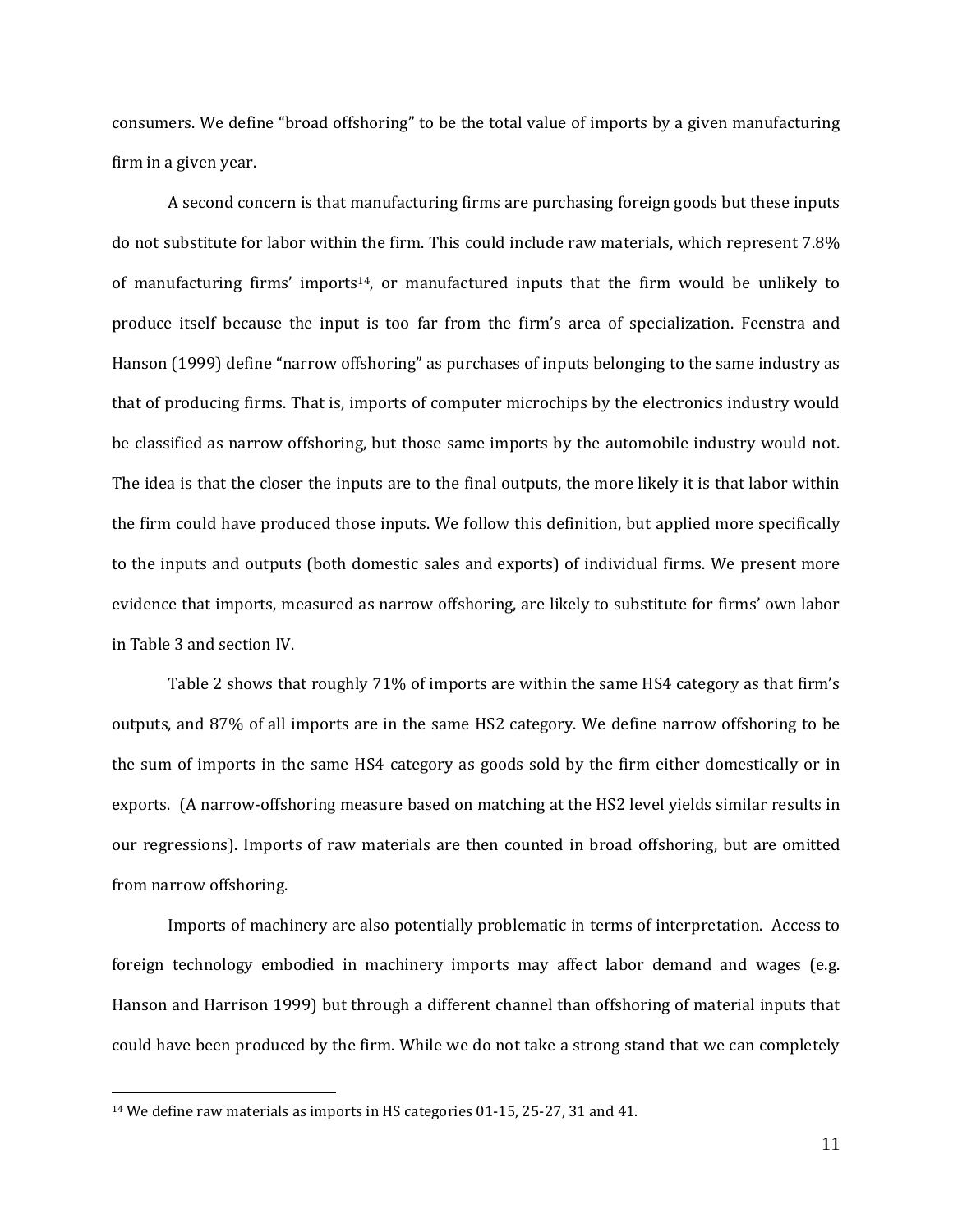separate the effects of offshoring material inputs versus technological change embodied in machinery imports, we do want to distinguish where such effects are likely to appear in our analysis. 

The HS system classifies most types of machinery in HS84, "Nuclear reactors, boilers, machinery etc...", and HS85, "Electric machinery etc; sound equipment; TV equipment ...". Our broad offshoring measures include imports of HS 84 and HS 85 for all firms, and this represents 16.9% of imports. Our narrow offshoring measure excludes machinery imports for all firms except for those who also produce machinery for sale. For firms that produce machinery for sale, narrow offshoring could potentially include machinery imports. The question for these firms is whether imports within HS 84, 85 represent machinery itself or parts for machinery.<sup>15</sup>

At more disaggregated levels of data it is possible to distinguish machinery from parts of machinery. Looking over all firms and imports we ranked the value share for each six digit product within HS 84. Table A1 lists the top 20 products, comprising 59% of the imports of HS 84. All are parts, and not machinery itself. The largest HS6 import that is clearly a machine and not parts of a machine is HS 842240, "Packing or wrapping machinery..." It ranks 34<sup>th</sup> on the list and its share in imports is 0.007%. The results are similar for HS85. Therefore, even in those HS categories where machinery imports are concentrated, actual machinery accounts for a small share of total imports.

We can now characterize the trading activities of firms in our sample. Figures 1a and 1b plot the total value and regional composition of imports (broad offshoring) and exports from 1996-2006 by firms in our sample. In this period, both imports and exports more than doubled. European partners dominate Danish trade, providing 85% of imports (and buying 75% of exports) in contrast to 6% of imports (and 9% of exports) from North America. The regional pattern of trade has been largely stable over this period. Asia as a source of imports has grown in significance (its share going

 $15$  As an example, consider the five largest firms selling in HS 8413, "Pumps for liquids...". The top three import categories are HS 8413 itself, which could be machinery, and HS 8483, "Transmission shafts, bearings, gears...", and HS 8481, "Taps, cocks, valves..." which are clearly parts. We found similar results for the top five firms in HS 8481 and HS 8482, "Ball or roller bearings...".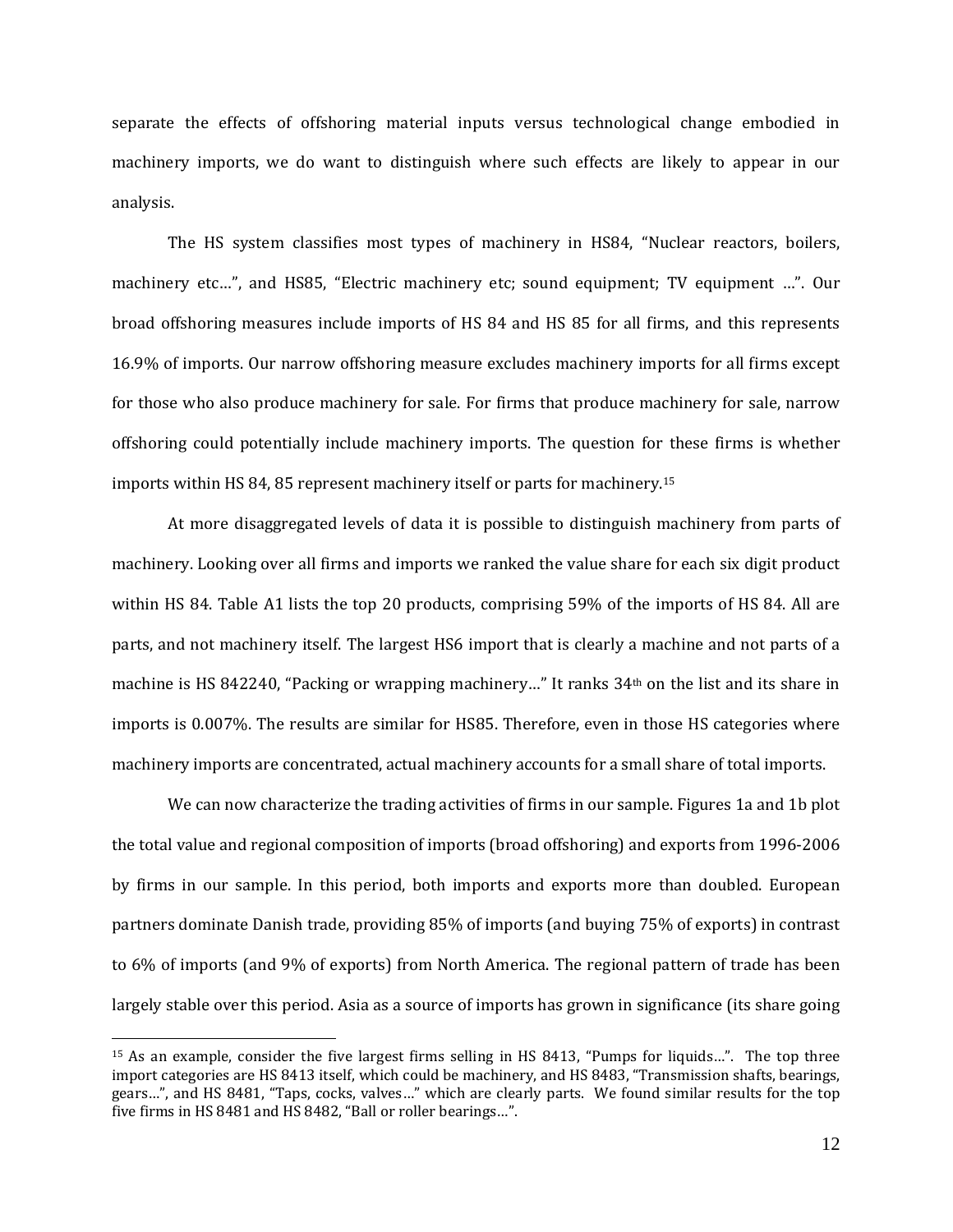from  $5\%$  to  $8.5\%$ ) but remains a small portion of the total. Narrow offshoring (not pictured) grew slightly faster than broad offshoring, and had a similar regional composition.

Table 1 reports the importance of trade at the firm level. Narrow offshoring represents  $12\%$ of gross output and 27% of total (imported plus domestic) material purchases for the average firm. Broad offshoring represents 19% of gross output, and 43% of total material purchases for the average firm. Exports are 45 percent of gross output for the average firm. The standard deviations indicate that these values all vary significantly across firm-years in our sample.

Our data exhibit substantial time series variation in trade for a given firm. To show this we calculate the deviation of log (exports) by firm  $j$  in year  $t$  from its sample period mean for firm  $j$ , and similarly for broad and narrow offshoring. Table 1 shows that offshoring and exports vary substantially within firms over time, with log deviations from the firm mean of .49 (broad offshoring), .82 (narrow offshoring) and .46 (exports). The extent of changes over time also varies widely across firms. In Figures 2a and 2b we display the distribution of within-firm changes in log (narrow offshoring) and log (exports). The means of the distributions are zero by construction, but show wide variation. For narrow offshoring, 55 percent of the firm-year observations are either 30 percent above or 30 percent below the firm mean. The rich variation in within-firm changes for both offshoring and exports will be key to identifying their effects on wages.

In the literature it is common to use industry level input-output tables to provide information on the types of inputs a firm is likely to import. This approach implies that all firms within an industry employ the same mix of inputs (and at typical levels of aggregation, firms from every industry buy nearly every input, albeit in different quantities). In contrast, our data reveals very different information about the input-output structure at the firm level. We distinguish input both by exporting source and HS-6 digit product code. The firms in our sample buy many foreign inputs, with the median firm reporting purchases in 20 distinct exporter-HS6 categories. However, these purchases are concentrated in just a few key inputs. Table 2 reveals that the top 2 exporter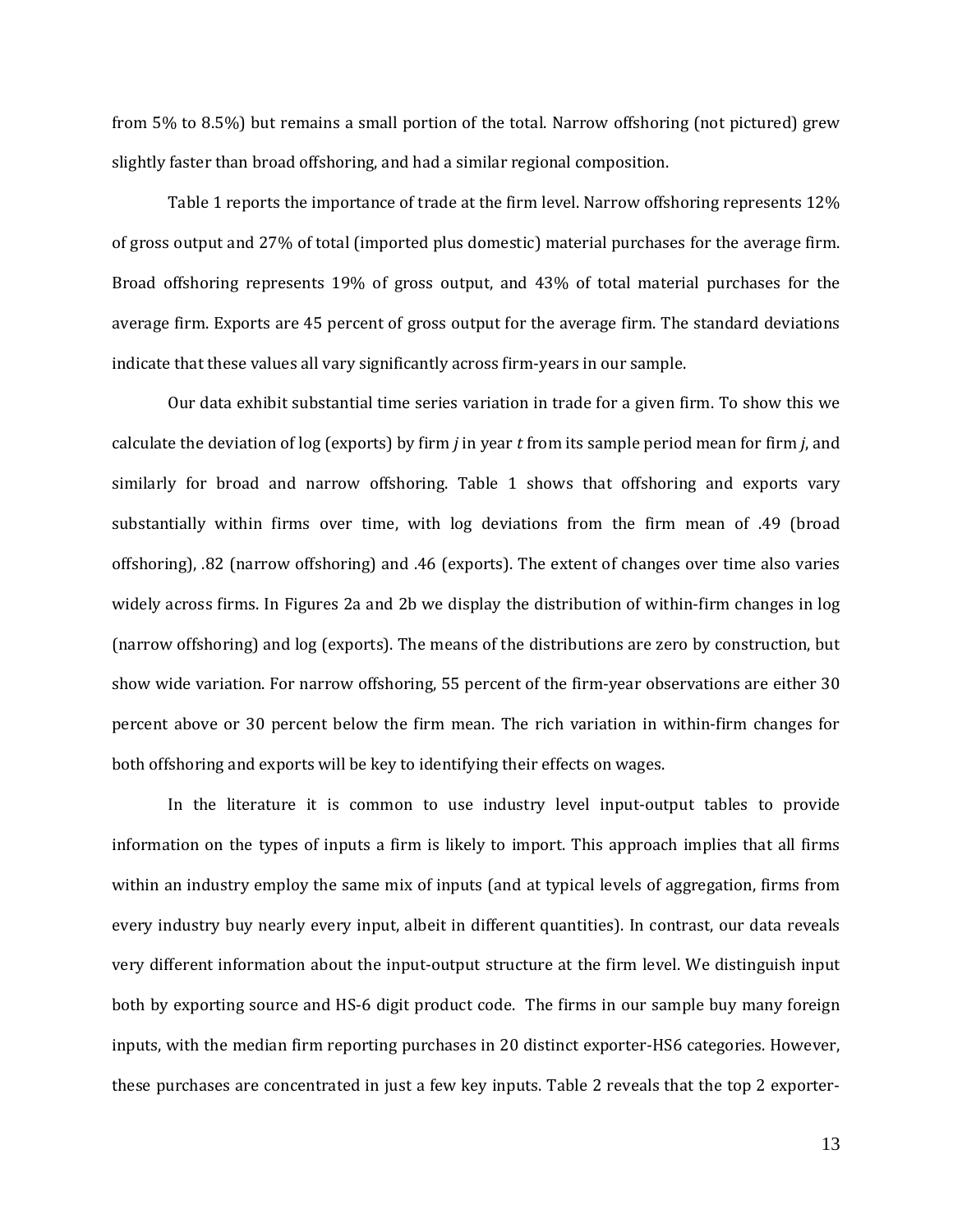HS6 categories comprise  $67\%$  of imports for the median firm, and the top 5 exporter-HS6 categories account for 92% of median firm imports. The pattern is similar for exports, with the median firm reporting 19 distinct importer-HS6 export categories, with 59% of exports coming from the top 2 categories and 77% from the top 5 categories.

Further, Danish firms have relatively few inputs and relatively few outputs in common. In a typical year we have roughly 2000 firms importing 13,500 distinct origin-HS6 inputs. For each of these inputs we calculate the number of Danish manufacturers that import that input and display the distribution in Figure 3a. For the median product, just 1 firm out of 2000 buys the input, while a product in the  $90<sup>th</sup>$  percentile has 3 purchasers. Figure 3b provides the distribution of the number of firms who export the same product to the same destination country. Again, the median is 1 firm, and the  $90<sup>th</sup>$  percentile is 3 sellers. This highly specific input-output structure implies that a given shock to foreign buyers and sellers will have markedly different impacts across Danish firms. This feature of our data allows us to construct instrument variables for offshoring and exports, and we revisit this point in section IV.

#### **III. Framework, Specification, and Instruments**

The literature has identified many channels through which importing and exporting could potentially affect the activities of the firm. Rather than focusing on one specific channel, we outline a production function framework to help us to interpret how changes in import use and export sales affect labor demand and wages. We then describe the resulting specification, and our instrumental variables approach to estimation.

#### **III.1. Framework**

Let *j* index firms and *t* index years. The production function for firm *j* in year *t* is

(1) 
$$
Y_{ji} = A_{ji} K_{ji}^{\alpha} H_{ji}^{\beta} C_{ji}^{1-\alpha-\beta}
$$
, where  $C_{ji} = (L_{ji}^{\theta} + M_{ji}^{\theta})^{1/\theta}$ , and  $\theta = \frac{\sigma - 1}{\sigma}$ .

14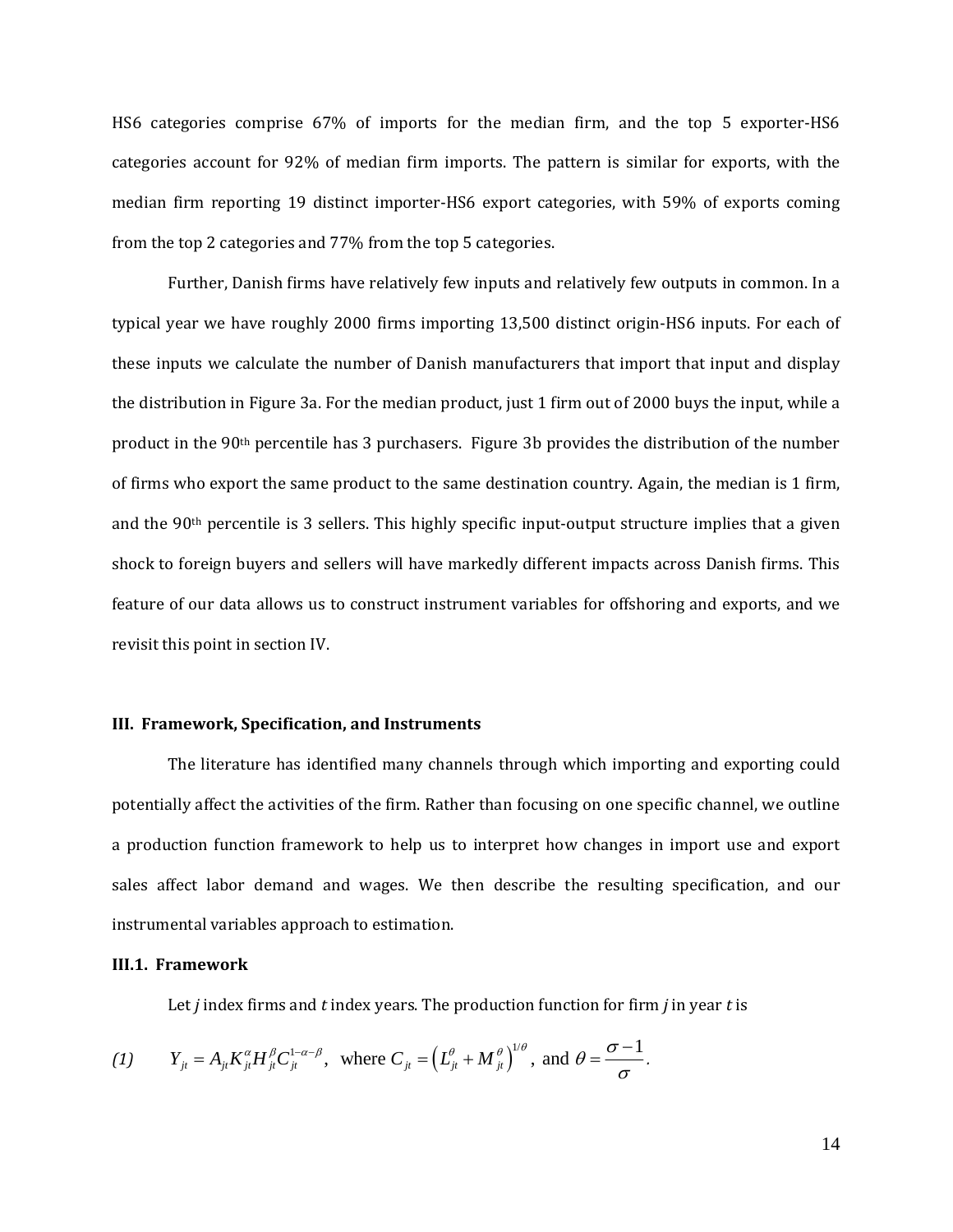In equation (1),  $Y_i$  is output,  $A_i$  is productivity,  $K_i$  is capital and  $H_i$  is skilled labor.  $C_i$  is a CES composite input using unskilled labor,  $L_{it}$  and imported inputs,  $M_{it}$  and  $\sigma > 0$  is the substitution elasticity for unskilled labor and imported inputs.<sup>16</sup> Imported inputs correspond to offshoring in our data.

Let  $\psi_{it}$  be a reduced-form representation for the demand for firm *j*'s output (e.g. if the output market is perfectly competitive  $\psi_{it}$  is the price for firm j's output).<sup>17</sup> Using equation (1) we can derive the demand for unskilled labor by firm *j* in year *t*,

$$
(2) \qquad \psi_{ji} \frac{\partial Y_{ji}}{\partial L_{ji}} = \psi_{ji} (1 - \alpha - \beta) A_{ji} K_{ji}^{\alpha} H_{ji}^{\beta} C_{ji}^{\frac{1}{\sigma} - \alpha - \beta} L_{ji}^{\frac{1}{\sigma}}.
$$

 $\overline{a}$ 

Holding fixed the level of output (and other factors), an increase in imported inputs lowers unskilled labor demand if  $1/\sigma - (\alpha + \beta) < 0$ . The intuition is that the increase in  $M_{jt}$  has two effects: it increases the composite input,  $C_{it}$ , at the rate  $1/\sigma$ , but diminishing returns to  $C_{it}$  set in at the rate  $-({\alpha} + {\beta})$ . When unskilled labor and imported inputs are very close substitutes so that  $1/\sigma \rightarrow 0$ , diminishing returns dominate and unskilled labor demand decreases. When labor and imported inputs are imperfect substitutes, however, demand for unskilled labor could actually increase. In contrast, it is straightforward to see from equation  $(1)$  that an increase in imported inputs raises the marginal product of and demand for skilled labor. In our empirical work we allow for the possibility that labor of different types could be substitutes or complements for foreign materials. 

Equation (2) illustrates an important endogeneity issue in estimating the effect of

<sup>&</sup>lt;sup>16</sup> We have skilled and unskilled labor entering asymmetrically to illustrate the difference between labor types that are substitutes for or complements to imported inputs. We explore generalizations in the theory appendix. We could also include domestic materials purchased from other Danish firms as part of the composite input, but this changes none of the conclusions.

<sup>&</sup>lt;sup>17</sup> If firm j faces a downward sloping demand curve for its output, then  $\psi_{it}$  is the marginal revenue. For our empirical exercises we can be agnostic about the structure of firm j's output market, though we will treat an exogenous rise in firm j's exports as a positive demand shift for firm j's output.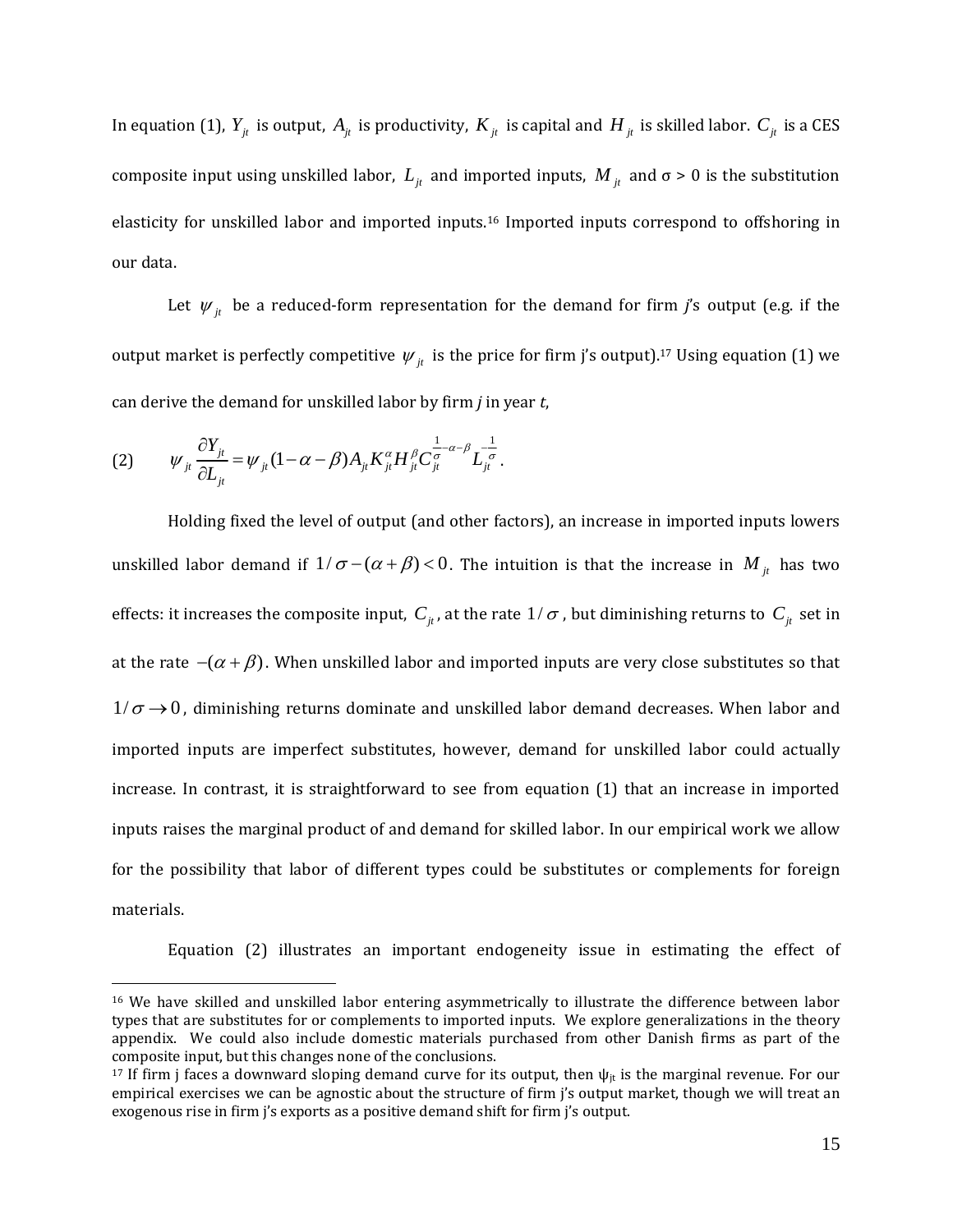offshoring on labor demand. Suppose  $1/\sigma < (\alpha + \beta)$  so that for a given level of output a rise in offshoring reduces demand for unskilled labor. An increase in either firm productivity  $A_{it}$  or output demand  $\psi_{it}$  will raise the demand for unskilled labor, but it will also raise the demand for imported inputs. Variation in productivity and output demand across firms or within firms over time will induce a positive correlation in the data between imported materials and unskilled labor demand. We address this problem by using instruments to identify exogenous shifts in offshoring, and by using instrumented shocks to exports to capture movements in  $\psi_{i}$ .

A related problem emphasized in the trade literature is that offshoring may have a secondary effect on labor demand. Suppose that offshoring raises productivity or lowers production costs. The firm will respond by increasing output and inputs of all types, including unskilled labor. Depending on the magnitudes of response, the productivity effect may partially offset or even reverse the negative effect of offshoring on unskilled labor demand. We can then think of the direct effect of offshoring on labor demand as a move along a given isoquant, and the indirect or "productivity" effect of offshoring as a move to a higher isoquant. We will distinguish these effects in our empirics by holding output and capital fixed to isolate the direct effect, while allowing output and capital to change in response to offshoring to capture the additional productivity effect.<sup>18</sup>

Our empirical work focuses on wages. We assume that the firm faces an unskilled labor supply curve with elasticity  $\gamma_{Ls}$  and similarly for skilled labor,  $\gamma_{Hs}$ . If labor supply is perfectly elastic,  $\gamma_{Ls} \rightarrow \infty$ , then shocks to labor demand will result in employment changes but not wage responses. If labor supply curves slope upward,<sup>19</sup> then the wage response to an offshoring or

<sup>&</sup>lt;sup>18</sup> We are grateful to Gene Grossman for pointing out this distinction.

 $19$  The Journal of Labor Economics devoted the April 2010 issue to upward-sloping firm-level labor supply curves.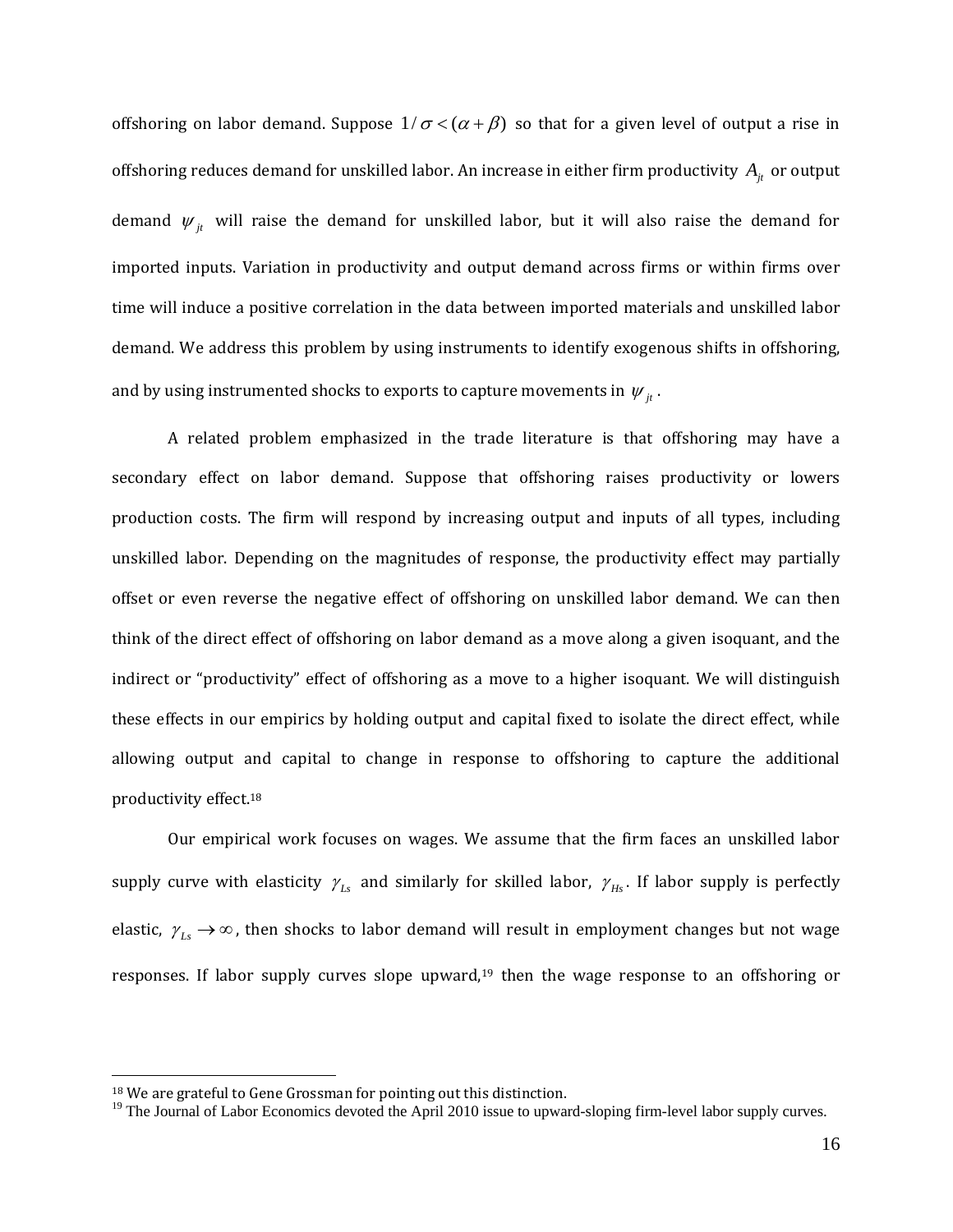exporting shock will have the same sign as the labor demand response. For example, the response of unskilled wages to offshoring (holding output constant) is

$$
b_{L,M} = \frac{\partial \ln w_{L,j}}{\partial \ln M_{ji}}|_{K \text{ constant}} = \frac{(1/\sigma - \alpha - \beta)c_0\gamma_{L,S}}{\gamma_{L,S} - \gamma_{L,D}},
$$

where  $c_0 \in (0,1)$  is a constant and  $\gamma_{L,D} < 0$  is the elasticity of labor demand.  $b_{L,M} < 0$  if  $1/\sigma < (\alpha + \beta)$  which is the same condition under which offshoring lowers labor demand. A similar demonstration shows that offshoring raises skilled labor wages and exporting raises wages for both skilled and unskilled workers.

#### **III.2. Specification**

Our wage data are specific to each worker-firm-year. To translate the homogeneous input framework used above to our data, we assume that each unskilled worker *i* has productivity  $h_{ijt}$  in year t and  $h_{ijt} = \exp(\beta_1 x_{it} + \eta_{ij})$ , where  $x_{it}$  represents observable worker characteristics (e.g. experience),  $\beta_1$  is a vector of coefficients, and  $\eta_{ij}$  represents unobservable ability that is specific to the worker-firm match. Unskilled workers are the same up to the productivity term, so that worker i receives wage  $w_{L, iit} = w_{L, ii} h_{iit}$ . Similar expressions govern high skill labor wages. Using equation (2) and assuming finite labor supply elasticities we have

(3) 
$$
\ln w_{ijt} = b_{L,M} \ln M_{jt} + b_{M1} S_i \ln M_{jt} + b_{L,X} \ln \psi_{jt} + b_{X1} S_{it} \ln \psi_{jt} + x_{it} \beta + b_K K_{jt} + b_h H_{jt} + \ln A_{jt} + \eta_{ij} + \varepsilon_{ijt}.
$$

In equation (3),  $S_i$  is a dummy variable that equals 1 if worker i is high-skilled.  $b_{L,M}$  is the elasticity of unskilled wage with respect to offshoring, and  $b_{H,M} = b_{L,M} + b_{M1}$  is the elasticity of high-skilled wage with respect to offshoring. We also allow shocks to output demand  $\ln \psi_{jt}$  to have different effects across skilled and unskilled worker types in (3).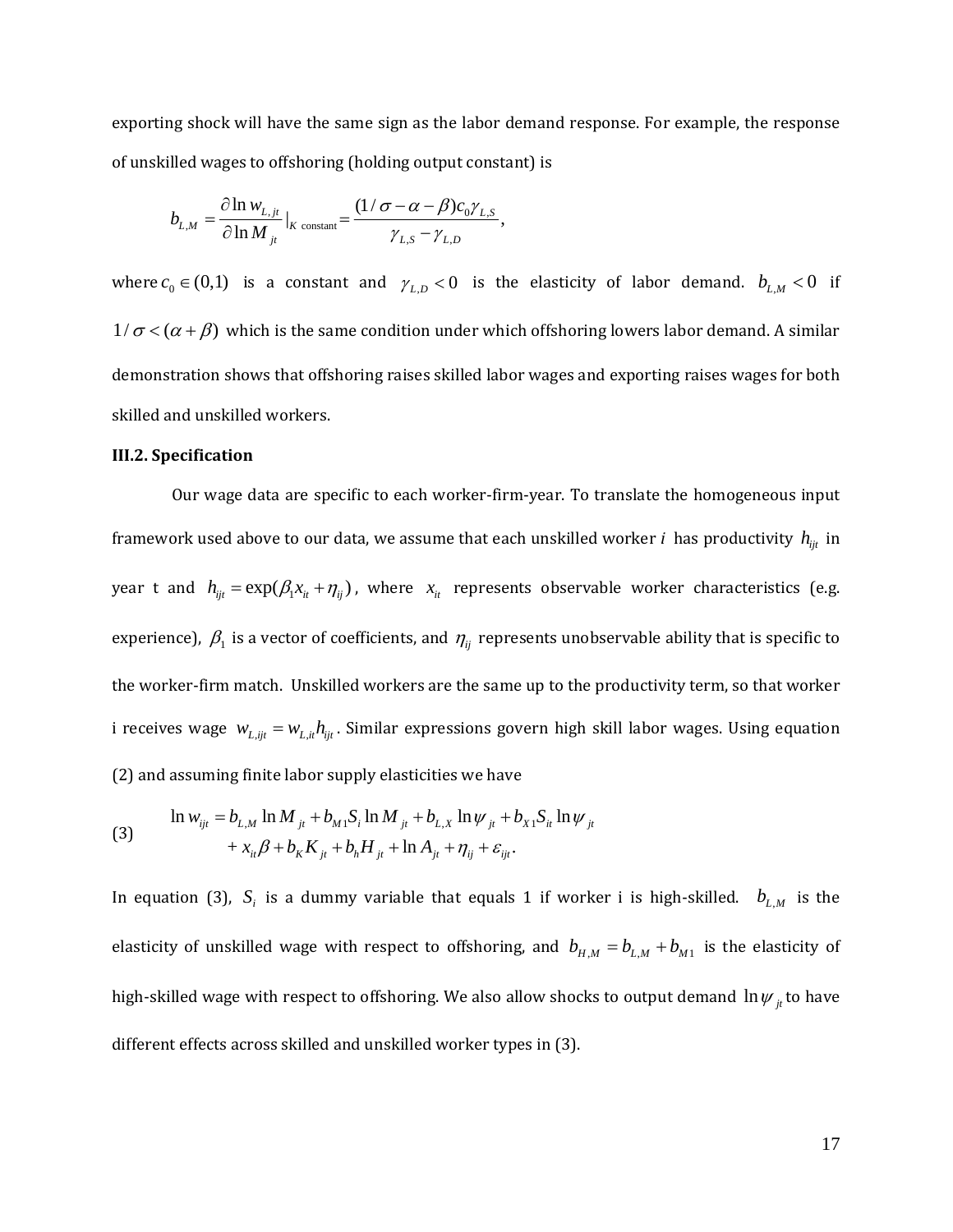To implement (3) in the data, we add the following. We incorporate year, industry, and region fixed effects  $(\varphi_t, \varphi_{IND}$ , and  $\varphi_R$ ) and a price index that is specific to j's industry,  $P_{IND,t}$ , to control for those respective components of  $A_{jt}$  and  $\psi_{jt}$ . We use job-spell fixed effects to absorb  $\eta_{ij}$ , the unobserved ability specific to the worker-firm match (Abowd et al. 1999). The job spell fixed effects also absorb the components of  $A_{jt}$  and  $\psi_{jt}$  that are worker-firm specific. Time varying shocks to worker productivity are captured by including a vector  $x_{it}$  of worker-level characteristics, such as experience, union status and marital status, that change over time. To capture time varying shocks to  $\psi_{jt}$  we use  $X_{jt}$ , the value of firm j's exports in year t. Firms may have time varying shocks to productivity that are correlated with both offshoring and exporting activities and with worker wages. Accordingly, we will instrument for both offshoring and exporting as discussed in the next sub-section. Finally, we include a vector  $z_{it}$  of firm-control variables (output, employment, capital, the skilled worker share of employment) to control for effects on labor demand net of the productivity effect. These modifications yield the following estimating equation

(4) 
$$
\ln w_{ijt} = b_{L,M} \ln M_{jt} + b_{M1} S_{it} \ln M_{jt} + b_{L,X} \ln X_{jt} + b_{X1} S_{it} \ln X_{jt} + x_{it} \beta_1 + z_{jt} \beta_2 + \beta_3 P_{IND,t} + \alpha_{ij} + \varphi_t + \varphi_{IND} + \varphi_R + \varepsilon_{ijt}.
$$

Because it incorporates a vector of firm controls, the estimation of equation (4) corresponds to the direct effect of offshoring on wages. However, if offshoring raises productivity or lowers production costs, including firm controls will eliminate an important channel through which offshoring might boost labor demand and wages. We show in the theory appendix that the wage response inclusive of the productivity effect can be estimated by simply eliminating the firm controls

(5) 
$$
\ln w_{ijt} = b_{L,M}^* \ln M_{jt} + b_{M1}^* S_{it} \ln M_{jt} + b_{L,X}^* \ln X_{jt} + b_{X1}^* S_{it} \ln X_{jt} + x_{it} \beta_1 + \beta_3 P_{IND,t} + \alpha_{ij} + \varphi_t + \varphi_{IND} + \varphi_R + \varepsilon_{ijt}.
$$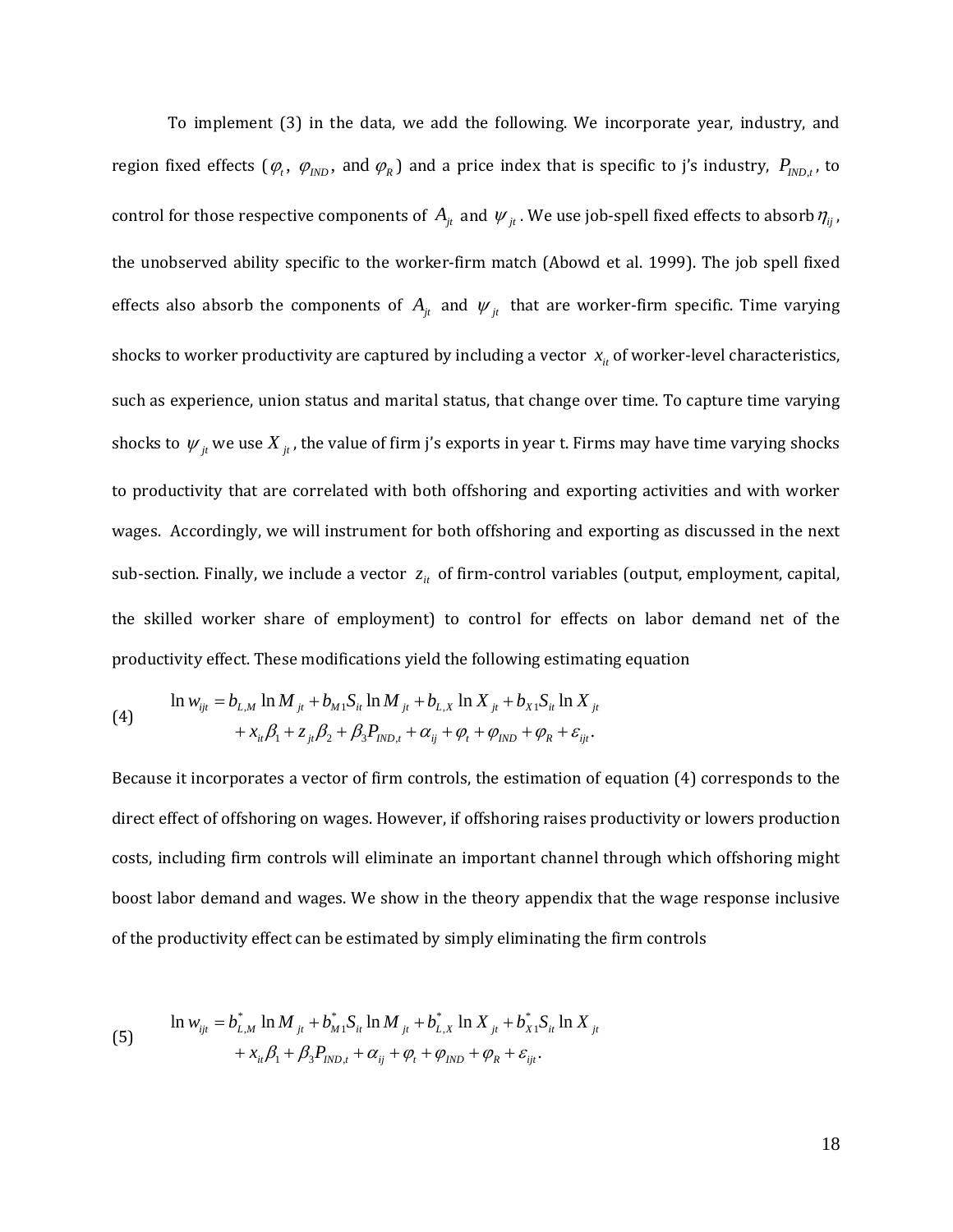By comparing the coefficient estimates of regressions  $(4)$  and  $(5)$  we can determine whether the productivity effect boosts labor demand and wages.<sup>20</sup> Note that this same reasoning explains why we use levels of offshoring and exports as opposed to measures that are scaled by firm size. Time invariant differences in firm size are absorbed in the fixed effects, but changes in firm size over time may be the result of changing imports and exports. If we scale trade variables by firm size we eliminate a channel through which trade can affect wages and employment over time. Instead we estimate regressions with and without firm size as a control variable.

### **III.3. Instruments**

 $\overline{a}$ 

In our empirical specifications we will relate time varying labor market outcomes to time varying firm-level measures of trade. The identification challenge we face is that firm-level shocks to demand or productivity will affect both trade and wage setting.

To address this problem, we construct instruments that are correlated with the value of imports and exports for a firm-year but are uncorrelated with changes in the firm's productivity and wage structure. The offshoring instruments are world export supply, exchange rates, and transport costs. The exports instruments are world import demand, exchange rates and transport costs.21 

World export supply  $WES_{\text{ctr}}$  is country *c*'s total supply of product *k* to the world market, minus its supply to Denmark, in period t. These data are constructed from COMTRADE bilateral trade data at the HS6 level. *WES* captures changes in comparative advantage for the exporting country, whether arising from changes in production price, product quality, or variety.<sup>22</sup> Similarly,

 $20$  The estimates of equation (5) are consistent under the assumption that our instruments reflect trade shocks exogenous to individual firms and are thus uncorrelated with the firm control variables  $z_{\perp}$ .

 $21$  Other studies of offshoring exploit variation in tariff or changes in tariff due to a liberalization episode. We experimented with using tariffs with little change in the results. Tariffs have little explanatory power in the first stage because the bulk of Danish imports arrive duty free from Europe and there are few changes to the tariff structure in this period.

<sup>&</sup>lt;sup>22</sup> Using a similar strategy, Autor, Dorn and Hanson (2011) instrument U.S. imports from China by Chinese exports to other high-income, non-U.S. countries.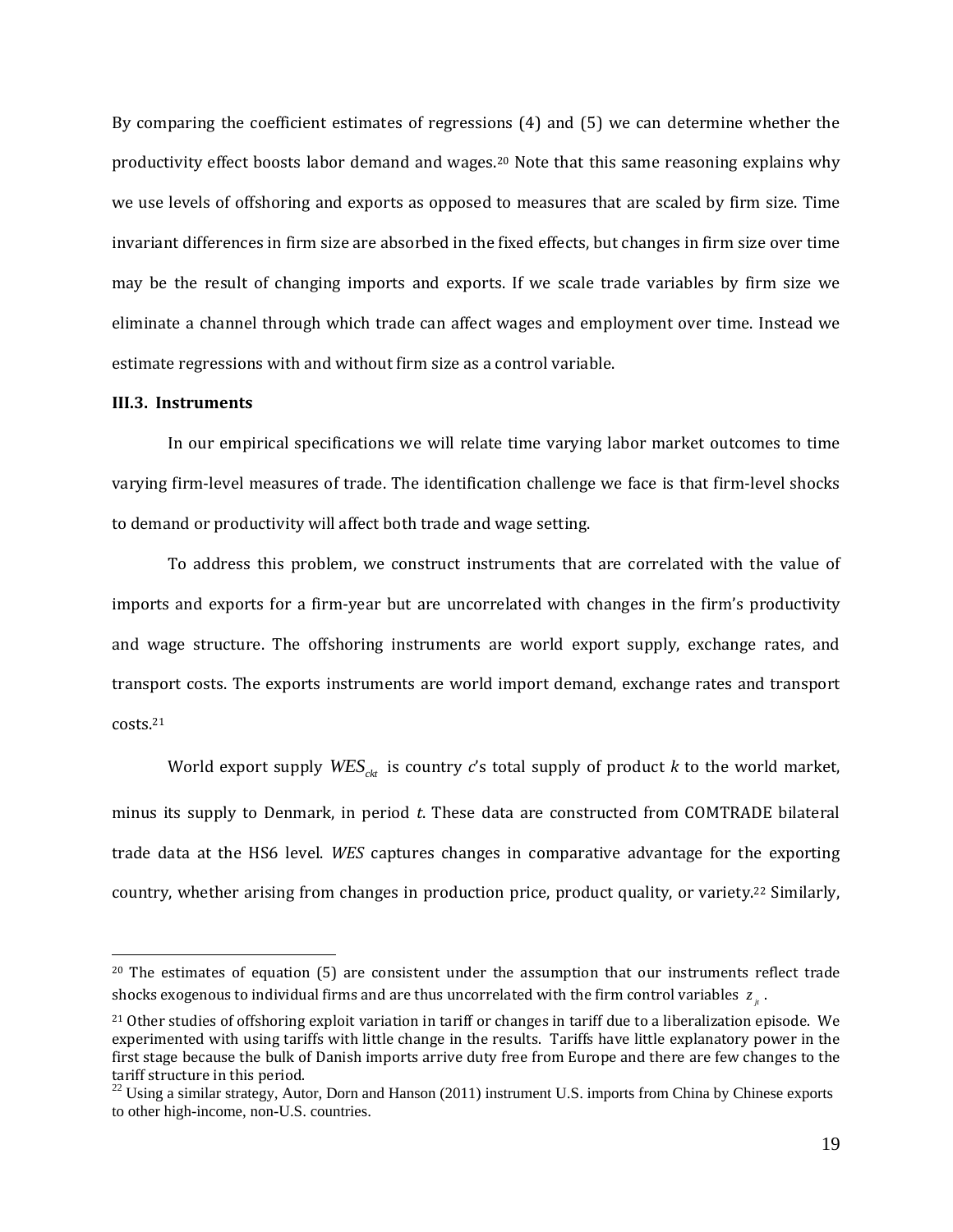world import demand  $WID_{\text{ckt}}$  is country *c*'s total purchases of product *k* from the world market (less purchases from Denmark) at time *t*. A rise in *WID* could result from shocks to demand (either consumer tastes or industrial uses of particular products) or reflect a loss of comparative advantage by *c* in product *k*. 

The exchange rate and transport costs capture shocks to the delivered price of particular inputs purchased by Denmark. The exchange rate  $E_{ct}$  is the annual average rate, denoted in foreign currency *c* per DKK so that an increase in  $E_{ct}$  is an appreciation of the DKK. Since we are aggregating over source countries, we normalize  $E_{ct}$  by its over-time mean value to remove unit differences. 

To get transportation costs we first estimate cost functions using US imports data following Hummels (2007). We then use the estimated coefficients plus pre-sample information on the destination, bulk, and modal use for Danish imports to construct *c*-*k*-*t* varying cost measures,  $tc_{ckt}$ . Full details on this estimation are captured in an appendix, but the key source of variation is an interaction between distance, modal use, and oil prices. In our sample period real oil prices fell from \$20 to \$11 per barrel between 1995 and 1998, and then rose sharply to \$45 per barrel in 2005. These fuel prices have an especially strong effect on goods air shipped long distances and a very weak effect on goods moved short distances via train. This implies that changes over time in fuel prices affect the level of costs, the relative cost of employing air v. ocean v. land transport and the relative cost of distant versus proximate partners.

The exchange rate instruments have country-time variation and all the other instruments have country-product-time variation. To get a single value for each firm-year we aggregate as follows. Let  $I_{ckt}$  represent instrument  $I \in (tc, E, WES)$  for exporting country *c*, selling HS 6 product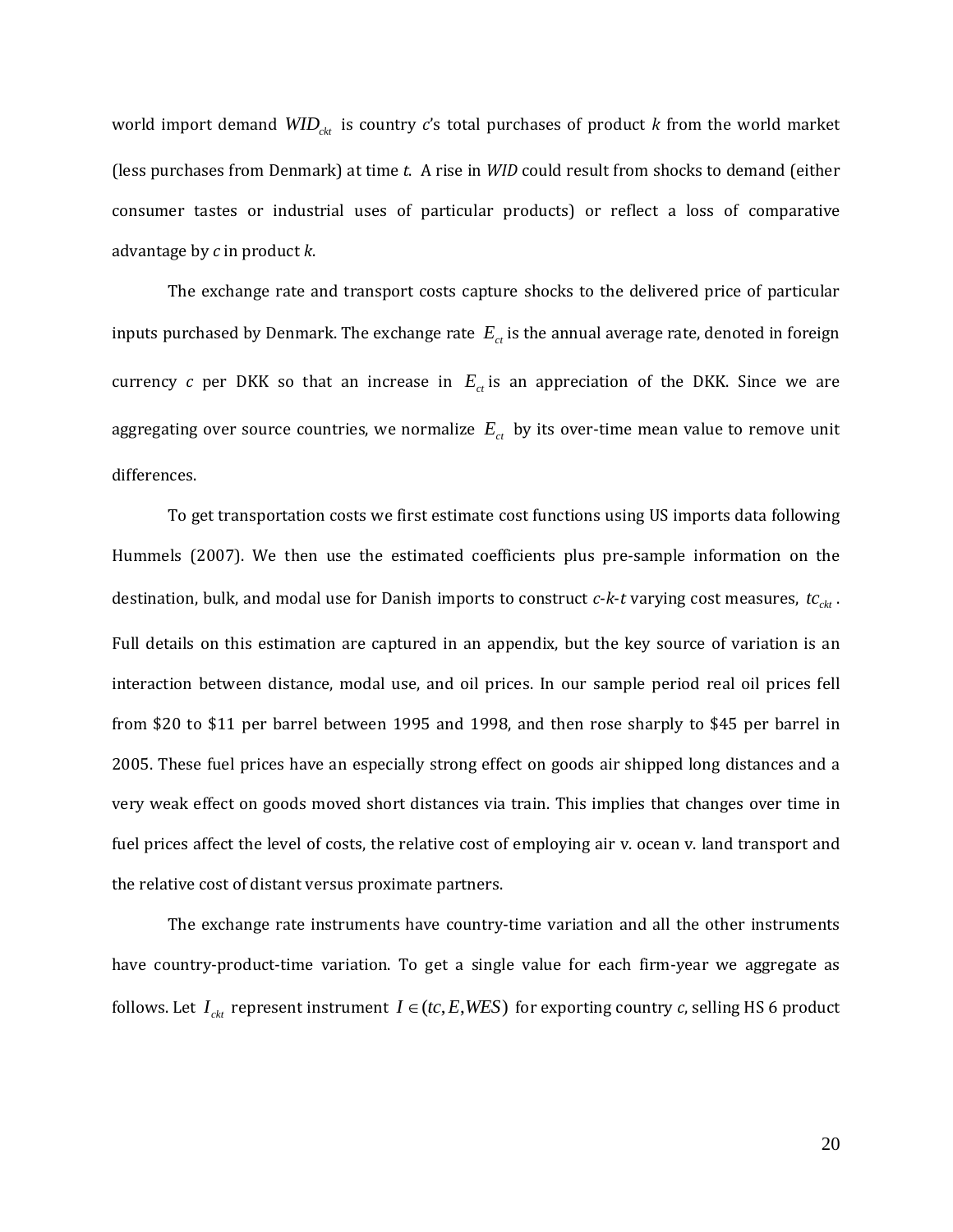*k*, at time *t*, and let  $s_{ick}$  represent the share of *c*-*k* in total materials imports for firm *j* in the presample year (1994).<sup>23</sup> Then to construct a time varying instrument for firm *j* we have

$$
I_{it} = \sum_{c,k} s_{jck} I_{ck}
$$

 $\overline{a}$ 

The idea behind this strategy is the following. For some reason firm  $j$  sources a particular input *k* from country *c*. Firm *j* may have a long standing business relationship with a firm in *c*, or the inputs that  $c$  makes might be a particularly good fit for firm  $j$ . For example, manufacturers of air pumps require German pressure gauges, which are of no use to producers of artificial knees who instead require Japanese titanium hinges. That relationship is set in the pre-sample and is fairly consistent over time. Table 2 reports that 64.4 percent of *c*-*k* import flows purchased by firms insample also appeared in the pre-sample (conversely, roughly one-third of in-sample import purchases were not represented in the pre-sample).

Over time there are shocks to the desirability of purchasing input  $k$  from country  $c$ . Transportation costs and exchange rates may become more favourable, or country *c* may experience changes in its production costs, production variety or quality that are exogenous to firm *j*, and these are reflected in changing export supply to the world as a whole. Because firm *j* intensively uses input  $k$  from country  $c$  more than other firms it disproportionately benefits from these changes. Recall from Figure 3 that firms have very few inputs in common and that in most cases, firm *j* is the *only* firm that buys input *k* from country *c*.

The use of pre-sample shares,  $s_{i,k}$ , implies that our sample consists of firm-year observations with positive import and export values. We handle entry into offshoring by using the entry year as the pre-sample and exploiting subsequent variation in offshoring. That is, our estimates do not reflect wage changes resulting from a discrete change from no offshoring to the

<sup>&</sup>lt;sup>23</sup> Some of our firms either enter or begin offshoring within sample. For these firms we use sourcing patterns in their first year of offshoring and employ data from year  $2$  and onwards for the wage and firm outcome regressions.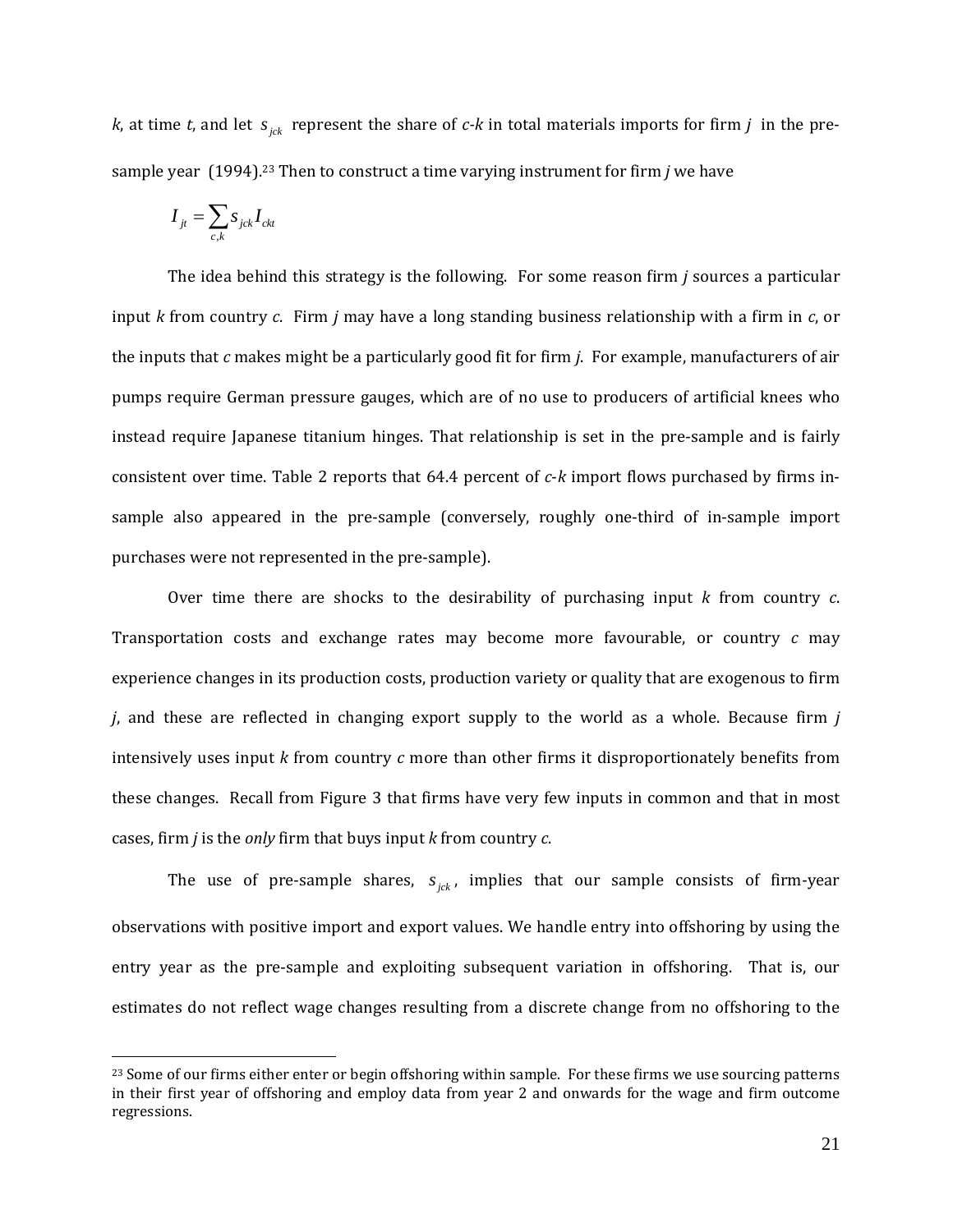start of offshoring. This is not problematic in our sample because these discrete changes generally affect small firms with small trade volumes.

To summarize, we instrument for offshoring (exporting) using the weighted averages of world export supply (world import demand), transport costs, and exchange rates. The weights are pre-sample import (export) shares, and these differ significantly across firms. Following Wooldridge (2002), we instrument for the interaction between high-skill and offshoring (exports) using the interactions between high-skill and the instruments for offshoring (exports).

We can now discuss threats to identification. We need instruments that are correlated with offshoring (or exporting) and orthogonal to changes in within-job-spell wage setting by the firm. We first consider possible problems with the instruments  $I_{ck}$  themselves, and then consider possible problems with the firm share weighting  $s_{ick}$ .

Shocks to exchange rates or transport costs may affect both the cost of inputs and the ability to export from Denmark. If we only included instrumented offshoring in equations (4) and (5), this would be problematic, but since we also include instrumented exporting by the firm, we are capturing this channel. Oil price shocks figure prominently in our transport cost measure and this can have an overall effect on the macroeconomy and labor demand. Recall however that our wage regressions also control for industry, region, and time fixed effects, and will include a time varying industry price index. These controls should absorb shocks to demand via oil prices. Similarly, suppose a rise in world export supply for a particular  $c$ -*k* input is due not only to supply shocks but also reflects shocks to demand around the world and in Denmark. For example, rising exports of computer memory chips likely reflects growth in both supply and demand for electronics. If the firm using that memory chip input produces a good that experiences that same demand shock it may be correlated with wage setting. This would be especially the case in our narrow offshoring measures (where inputs and final sales are in the same industry), but less so with broad offshoring. However, by incorporating the industry price index, we control for time varying shocks to demand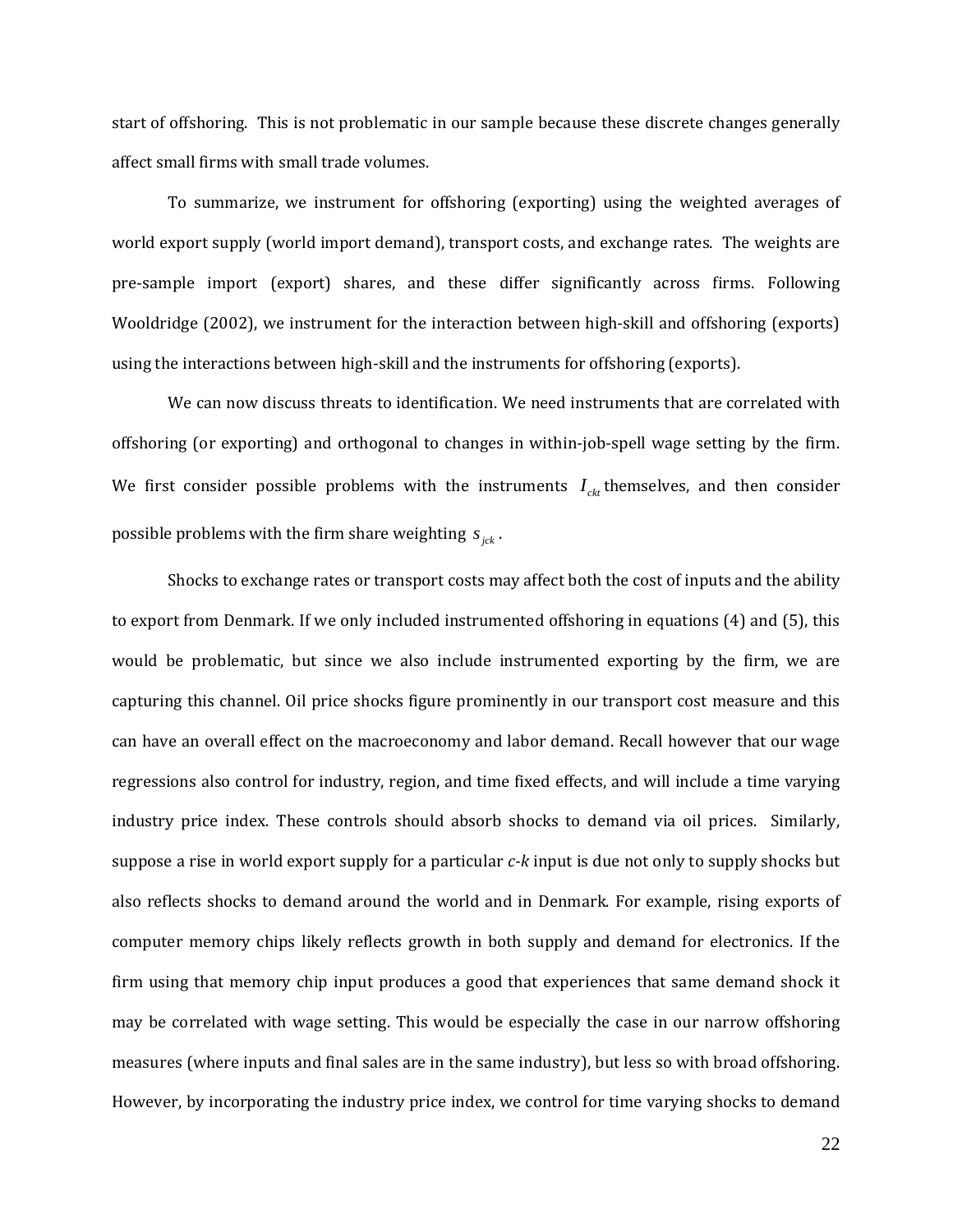for particular industries within Denmark, and by incorporating firm exports, we control for timevarying demand shocks outside of Denmark.<sup>24</sup> In addition, we experiment with dropping the industries that one may consider especially susceptible to demand shocks in this period (e.g. computers, construction supplies), in a manner similar to Autor et al. (2011).

A second set of concerns relate to the share-weighting of the instruments for each input. One might worry that there are differences in the types of technology used by firms, and differences in technology affect wage setting and the types of inputs purchased. Recall that all our wage regressions are within job spells so that time invariant differences across firms in technology and input use are absorbed into the fixed effects. It might be that there are changes over time in the level or the type of technology (and therefore both imports and wages), but this is precisely why we use pre-sample data on input use, in order to prevent technological change from impacting input use and wages.

### **IV. Preliminary Analyses: The effect of trade on firm outcomes**

 $\overline{a}$ 

In this section we describe firm outcome variables and their correlation with importing and exporting behavior in Table 3. The first column reports the result of simple regressions at the firm level using all manufacturing firms in Denmark. The dependent variable is a firm *j*, year t characteristic (employment, output, average wage bill, etc.) and the explanatory variable is an indicator for whether the firm is engaged in offshoring (according to our narrow definition). Offshoring firms are different in almost every respect – they have higher sales, more employment, a larger capital/worker ratio, are more profitable and pay a higher average wage. (All variables in Table 3 are significant at the 1% level so we omit standard errors.)

<sup>&</sup>lt;sup>24</sup> To the extent that demand shocks are not completely purged from our estimation they are likely to bias our results against finding negative wage effects of offshoring. This is because rising demand for a firm's product implies rising offshoring and rising wages.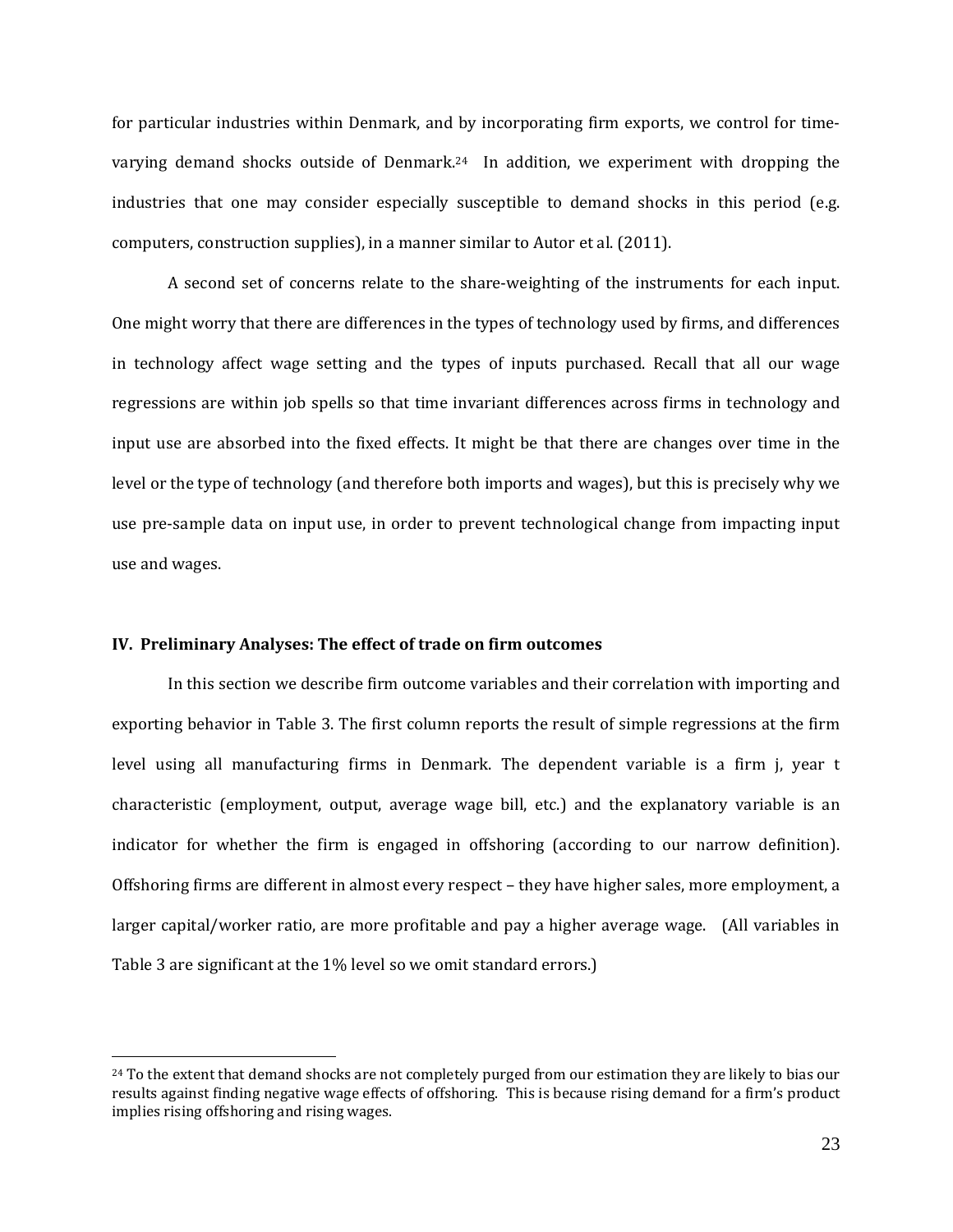Some of this may reflect time invariant differences across firms, and our identification will work off within firm changes. The second column restricts the sample to only those firms engaged in offshoring and repeats these regressions with firm fixed effects in order to relate within-firm changes in outcomes to changes in offshoring over time. Rising offshoring is positively correlated with employment, sales, capital per worker, average wage bills and accounting profits. This is the heart of the identification problem. It may be that growth in offshoring causes these firms to be larger, more profitable, and able to pay higher wages. Or it may be that all these outcomes are jointly determined as a result of time-varying shocks to the firm's productivity or demand for their products. If so, the positive correlations between offshoring and firm outcomes (e.g. employment) could be driven by simultaneity bias.

We repeat this exercise, this time instrumenting for our trade variables and so correcting for simultaneity. (We discuss the first stage in greater depth below). In column three we report the coefficients from firm outcome regressions in which we include only imports (instrumented). As in the preceding columns, an exogenous increase in imports leads to a sharp rise in sales, accounting profits, capital per worker and average wage bill. However, we now see a steep decline in employment, with an elasticity of  $-0.10$ , which occurs primarily through reducing the numbers of low-skill workers. The rising share of high skill workers suggests that the large increase in average wage bill per worker is driven by compositional changes within the firm. We will use within jobspell wage regressions to account for compositional changes in our main estimation.

In columns four and five we report coefficients from including instrumented imports and exports together as explanatory variables. The coefficients on imports are similar to what we had in column three, though the employment effects are now larger. Rising exports lead to increases in all firm outcome variables.

In this table we can see many of the key features of our simple model in section III. When we correlate firm outcomes with indicators for importing status, or with within-firm changes in the

24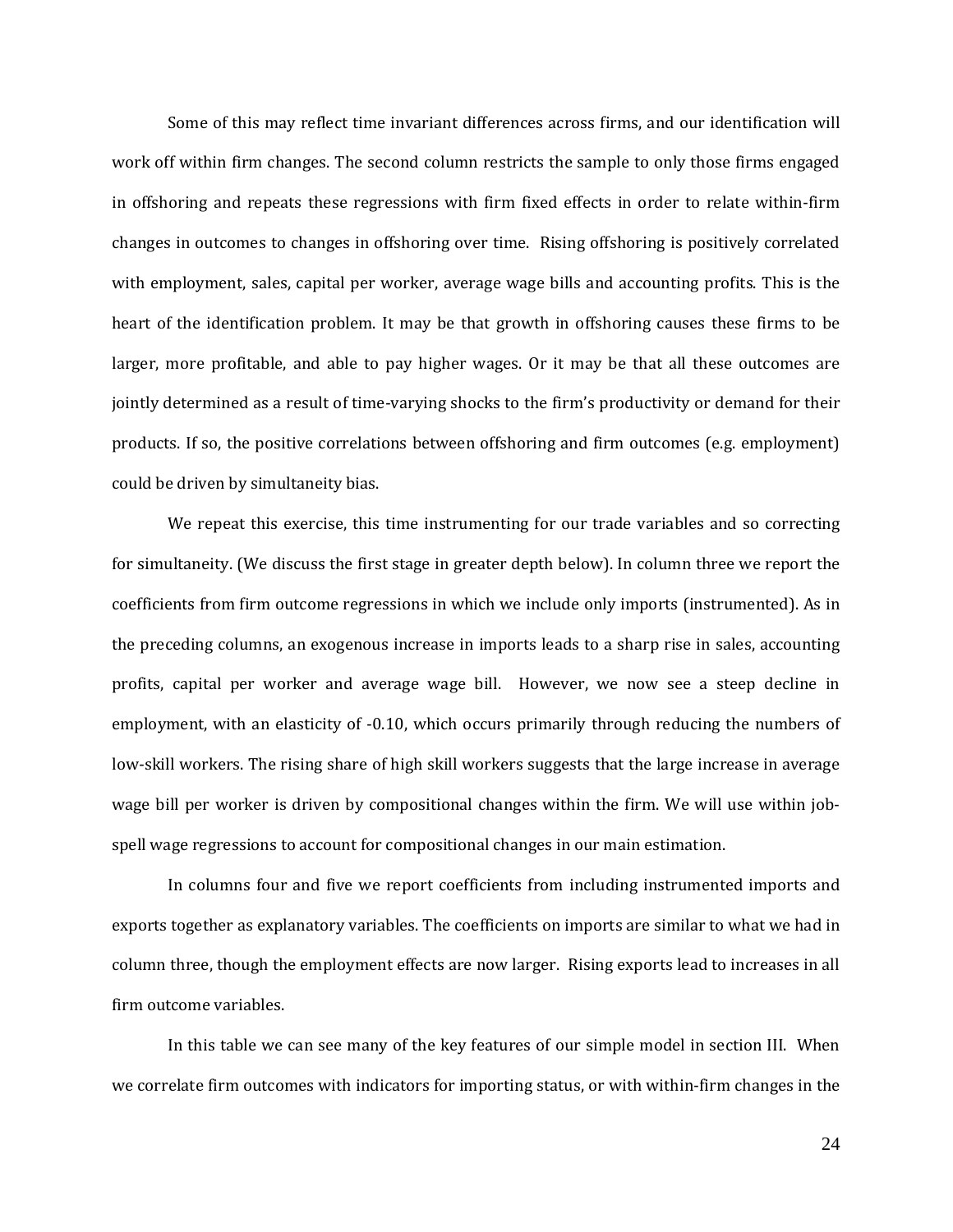extent of importing, we find that "better" firms import and that importing is correlated with increases in employment. However, when we isolate exogenous shocks to the importing decision that are uncorrelated with firm's productivity in levels or in changes then we see a very different picture. Exogenous increases in importing improve sales and profitability outcomes for the firm, but lead to sharp contractions in employment and a shift away from low-skill labor.

Does the rise in imported materials represent increased offshoring by the firm, or something else? Consider three reasons that a firm might increase foreign purchases. One, the firm may be expanding sales due to rising productivity and/or increased demand for its goods and require more inputs of all types, including imported inputs. Two, the firm might be substituting foreign inputs for inputs previously purchased from another Danish firm. Three, the firm might be substituting foreign inputs for inputs previously produced within the firm, that is to say, offshoring. Our IV strategy rules out the first possibility and the estimated employment effects rule out the second possibility. Put another way, switching from a domestic to a foreign supplier may well have important benefits for the firm in terms of sales and profitability, but it should not have a negative effect on employment within the firm. We should only observe a reduction in employment if the firm is substituting foreign inputs for its own labor.

#### **V. The effect of trade on worker wages within job‐spells.**

Having established that imported materials are likely to substitute for labor within the firms, we now present the results of our main estimation. Our empirical strategy is to relate changes in individual worker's wages to exogenous changes in importing and exporting activity by the firms that employ them, after controlling for worker-firm "job-spell" fixed effects and time varying characteristics of the worker. We estimate equations  $(4)$  and  $(5)$  basing identification on within-firm, over-time variation in imports and exports and include only those workers staying in the firm. Including firm variables controls for changes in labor demand arising from a productivity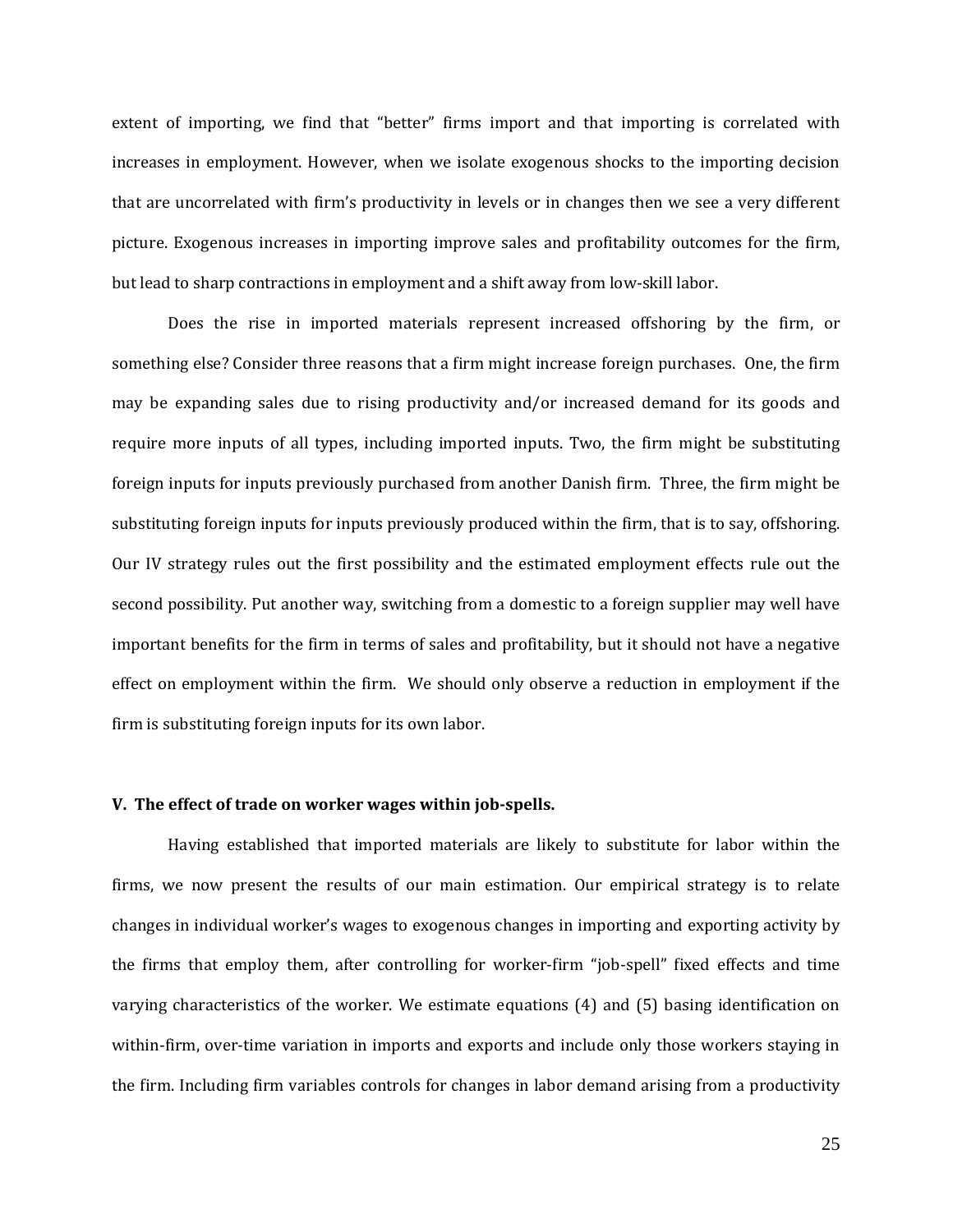effect, that is, the measured wage elasticity is net of the productivity effect. Excluding these variables allows for time-varying changes to firm outcome variables as a result of the import and export shocks and so produces the wage elasticity estimate inclusive of the productivity effect.

In equations  $(4)$  and  $(5)$ , we have  $4$  endogenous variables, (narrow) offshoring and exports, and the interaction of each with the high skill dummy. Following Wooldridge (2002), we include the full set of instruments in the first-stage regressions for each endogenous variable. For each endogenous variable we estimate both with and without firm controls, for a total of 8 first stage regressions. In each case, the regression is fitting predicted offshoring at the worker-firm-year level (following, e.g., Angrist and Pischke 2009), and includes job-spell fixed effects. We report the results in Table 4, clustering the standard errors at the firm-year level. In the offshoring regressions, changes in world export supply and transportation costs have the predicted sign and are significantly correlated with growth in imports for the firm. We see similar patterns on the exporting side. The "strongest" instruments, in terms of the variation they explain, are the world export supply (for imports), world import demand (for exports) and transportation costs. This is likely because these variables exhibit much more time-series variation across inputs and source countries, while exchange rates exhibit no variation across products and no variation across the countries within the Euro zone.

In Table 5 we estimate within-job spell wage regressions in which we pool over all workers. The dependent variable is the log hourly wage rate of worker *i* employed by firm *j* in year *t*, and we again cluster standard errors at the firm-year level. We provide fixed effect, and fixed effect-IV estimates both with and without additional firm controls. In the fixed effect specifications we exploit only within worker-firm variation but ignore the potential simultaneity problem where unobserved firm productivities drive both wages and offshoring. In contrast, the fixed effect-IV specification includes job-spell fixed effects and corrects for this simultaneity bias.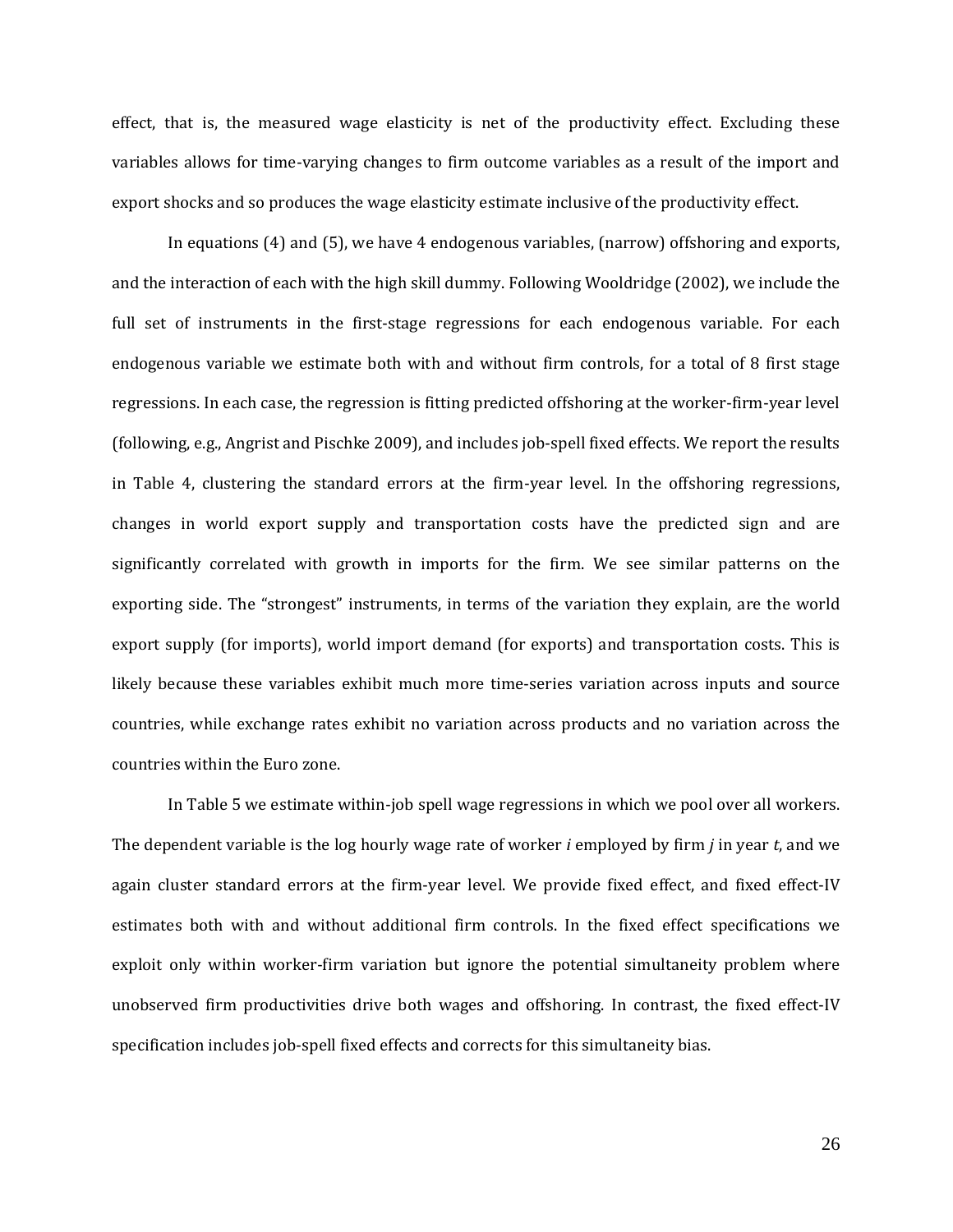In the fixed effect specification we find very small wage effects from both importing and exporting. In contrast, when we instrument we find effects that are 6-10 times larger in magnitude. Offshoring lowers an unskilled worker's wage (elasticity 1.6 to 1.9%), so that being in a firm that doubles its offshoring has an effect similar in magnitude to losing one year's experience on the job. In contrast, offshoring raises a skilled workers wage by  $3.1$  to  $3.6\%$ . These results suggest that offshoring tends to raise the skill premium. In the theory section we noted the difference between running these regression with firm controls and without. The former is equivalent to a move along an isoquant while the latter allows for the possibility of a productivity effect -- that output and capital will rise in response to an offshoring shock and boost the demand for labor. We see evidence weakly consistent with this conjecture. Wage losses for unskilled workers are greater (and wage gains for skilled workers smaller) when we control for the productivity effect. Though these differences are small they are consistent with the idea that offshoring produces both labor substitution and productivity responses, with the former clearly dominating.

Turning to the export interactions, we see that rising exports are a rising tide that lifts all boats, with a low skill wage elasticity of .037 to .044, and no significant difference for high skill labor. This is consistent with a view that offshoring and exporting shocks represent very different changes within the firm. Offshoring induces input substitution while exporting increases input use across the board.

The coefficient estimates in Table 5 alone are not sufficient for calculating the net wage effects of trade, because firms are engaged in both importing and exporting and as we saw in Figure 1, both are rising fast. Given the conflicting signs on offshoring and exports, the net wage effect for an unskilled worker depends on whether exports or offshoring are rising faster within their firm.

In Panel A of Table 6 we divide firm-years into bins on the basis of year on year percentage changes in offshoring (down) and exports (across) for that firm. We then report, in each bin, the share of the low skill workforce (in normal font), and the median wage changes (in boldface)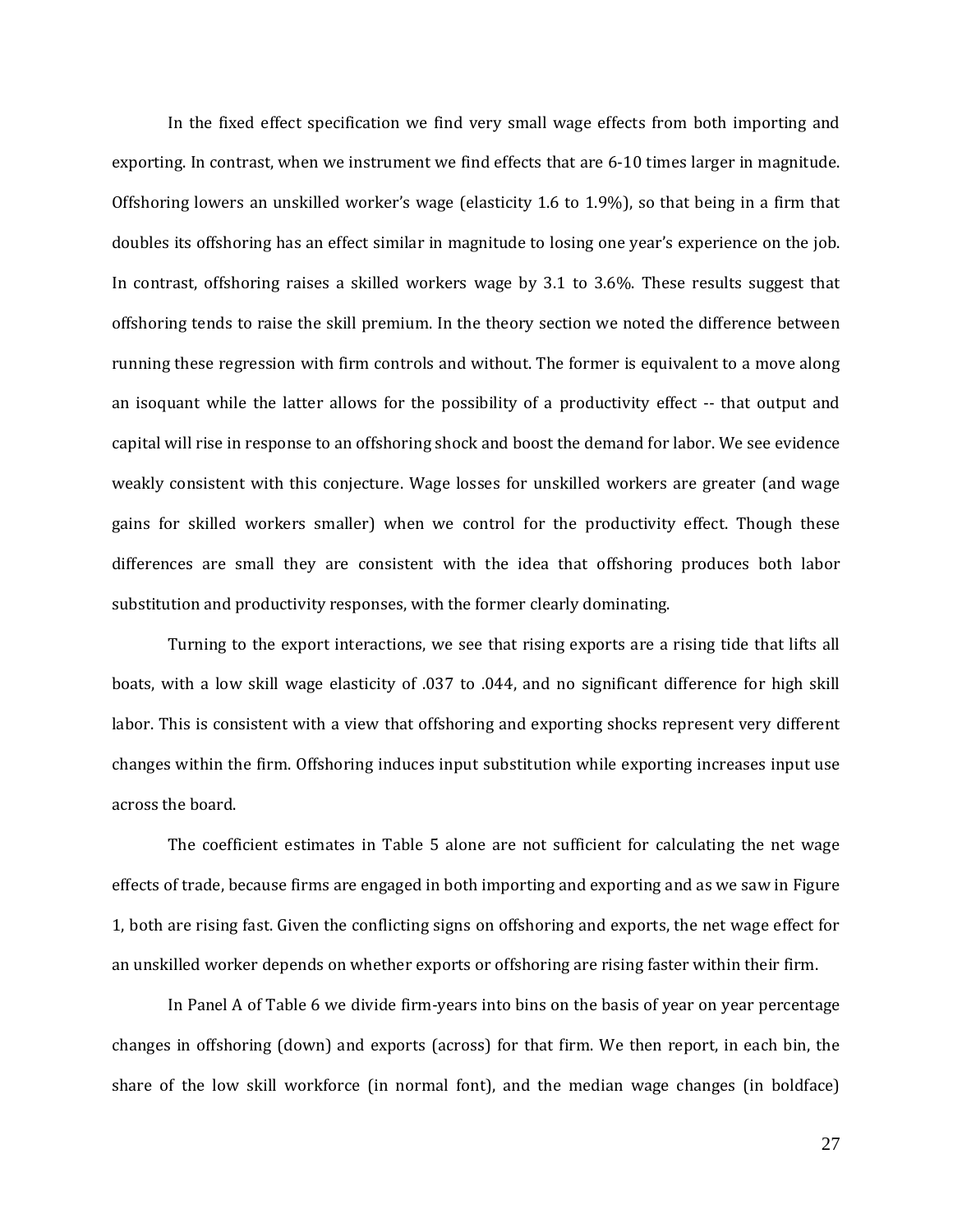experienced by the workers as predicted using the coefficient estimates of Table 5. Consider the bin in the top right corner in which we place firm-years where imports are at least 30 percent below the previous year, and where exports are at least 30 percent above the previous year. That bin represents 2.2 percent of the low skill workforce and given the estimates in Table 5, we predict that these workers will experience a median wage increase of 5.28 percent relative to the previous year. In contrast, the bottom left corner represents firm-years with rapidly rising imports and rapidly falling exports. That is 1.5 percent of the low skill workforce and the median predicted wage loss is 4.9 percent relative to the previous year. Overall, the median of the distribution is close to 0, with half of low skill workers experiencing wage gains and half experiencing wage losses. The standard deviation is  $2.84\%$ ;  $12\%$  of low skilled workers have predicted wage changes above 1.5%, while 10% have wage changes below  $-1.5$ %.

Panel B of Table 6 reports predicted wage changes for high-skilled workers. The majority  $(65%)$  of high skilled workers have positive predicted wage changes, as both offshoring and exporting tend to increase high skilled wage. The distribution has a median of 0.29% and is highly variable, with a standard deviation of wage changes of 4.58%. 26% of skilled workers have predicted wage changes above 1.5% and 13% have wage changes below -1.5%.

Summarizing, Table 6 shows that even within the same skill type, there is substantial variation in the net wage effects of trade, as employers change both their offshoring and exporting over time. These results complement recent theoretical and empirical findings that emphasize an increase in within-group inequality following trade liberalization (e.g. Goldberg and Pavcnik 2007, Helpman et al. 2010).

Table 7 reports a set of robustness checks. For each check we estimate two regressions, one with firm controls and one without (corresponding to equations  $(4)$  and  $(5)$ , respectively). First, we employ only those job spells lasting at least 7 years, which is close to the average job duration in Denmark (7.9 years). This cuts our sample in half, but gives us more observations per job spell to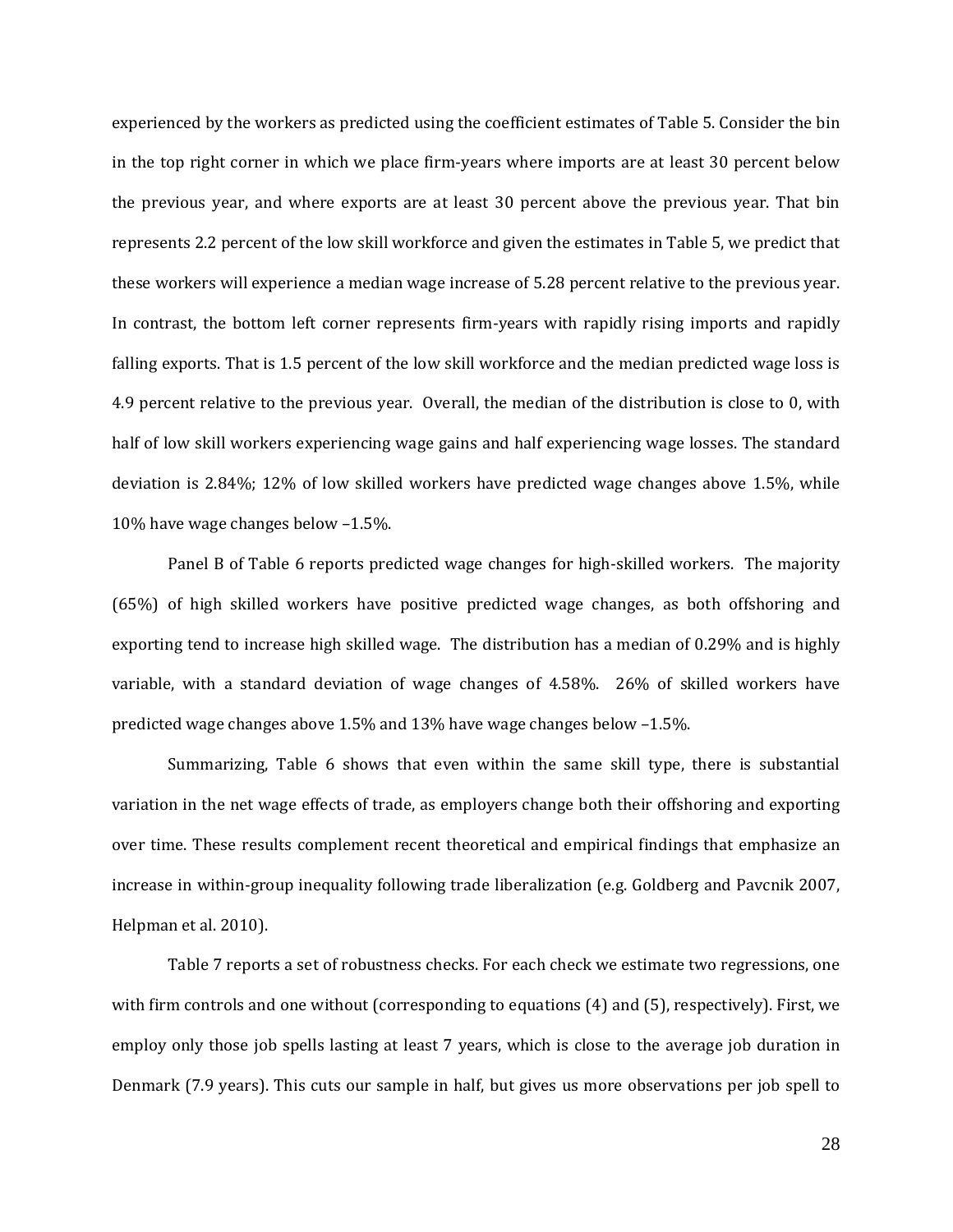identify trade shocks. We find results that are very close to those in Table 5. These results confirm that the source of our identification is within-job-spell changes, and that having long job spells in the data is important for the identification strategy to work.

Our second robustness check is motivated by the finding in Table 2 that firms concentrate their import purchases and export sales in just a few categories. We are concerned that our measures for offshoring and exporting aggregate over both the main categories of trade flows as well as very small and inconsequential trade flows. We thus employ only the top 5 categories of pre-sample import and export flows (in terms of values). Again, we find similar patterns as in Table 5. 

Thus far we have emphasized narrow offshoring (imports purchased in same industry categories as the firm's sales) because these are more likely to be inputs the firm could have produced itself. In our next robustness check we use broad offshoring (all import purchases by the firm) instead. We find much larger, but less precisely estimated, effects of offshoring on wages. The low skill wage elasticity is 2 to 3 times larger in magnitude than Table 5, and there is a more pronounced difference between low and high skill wages. A possible explanation is that broad offshoring includes inputs of all types and is therefore more likely to capture the effect of technological change operating through imports of machinery. Further, the estimation with firm controls yields a much larger wage drop than the estimation without firm controls. This is consistent with the view that the productivity effect, as distinct from the labor substitution effect, can be seen more clearly when imported inputs are different from those made by the firm.

It may seem puzzling that although most of Danish trade is with other high income countries, offshoring tends to reduce the wage of low skilled workers.<sup>25</sup> To investigate whether our

<sup>&</sup>lt;sup>25</sup> In recent work Burstein and Vogel (2011) show that North-North trade can increase skill premium if productivity is complementary with skill, and their results also hold for North-North offshoring. To see this, consider the following simple extension of their framework. There are two countries with the same factor composition but differing in productivity for specific tasks. A firm offshores a task if the foreign country is more productive in the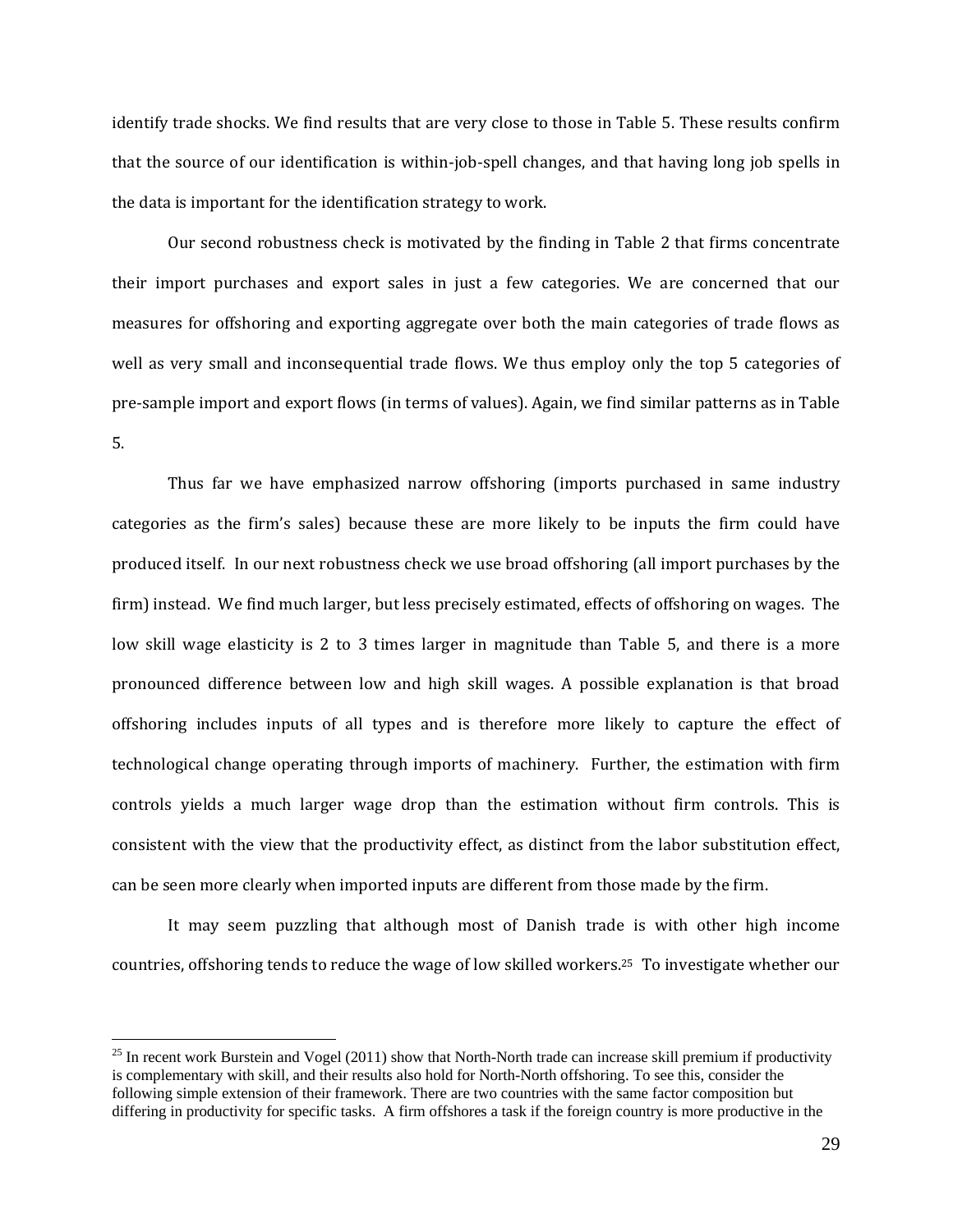results are driven by Danish trade with low income countries, we restrict our sample to only include Danish trade with high income partners. We find a similar sign pattern for offshoring, albeit with slightly smaller elasticities. The estimated wage elasticities with respect to exports are now quite different, with high skill workers enjoying a larger wage gain than low skill workers. Ideally, we would run a similar specification for Danish trade with low income partners. Unfortunately, these trade flows tend to be small and exhibit much fluctuation, and so they are less compatible with the use of pre-sample shares in our IV estimation.

Finally, one might worry that our world export supply instrument is capturing shocks to world demand for products as well as supply. During our sample period, many high income countries, including Denmark, experienced booms in the technology and housing sectors. Following Autor et al. (2011) we drop the industries that include computers, steel, flat glass and cement. We see in the final columns of Table 7 that this produces similar wage elasticity estimates.

Table 7 suggests that our basic findings in Table 5 are robust to alternative specifications.<sup>26</sup> Below, we apply our estimation framework to explore particular occupations or task characteristics, and then investigate the effect of offshoring on the earnings of displaced workers.

#### **VI. Wage Effects by Occupation and Task Characteristics**

Our data identify the occupation of each worker, which allows us to examine whether occupations having particular task characteristics are especially affected by trade. Conceptually, our approach is the same as that laid out in Section III, in which workers of different types may be substitutes or complements for foreign materials. Instead of only grouping workers by educational attainment, we also group them by the characteristics of the particular tasks they do. That is, we

task, which reduces the range of less productive tasks performed in the economy. If productivity and skilled labor are complementary, this will raise the relative demand for high-skilled labor and the skill premium.<br><sup>26</sup> We have also experimented with the following alternatives, and obtained similar results. (1) break low-skilled

workers into medium-skilled and very low-skilled. They have similar wage elasticity estimates (see also note 8); (2) use the top 2 categories of pre-sample trade flows; (3) employ only the job spells longer than 5 years; and (4) define narrow offshoring as imports within the same HS2 categories as sales.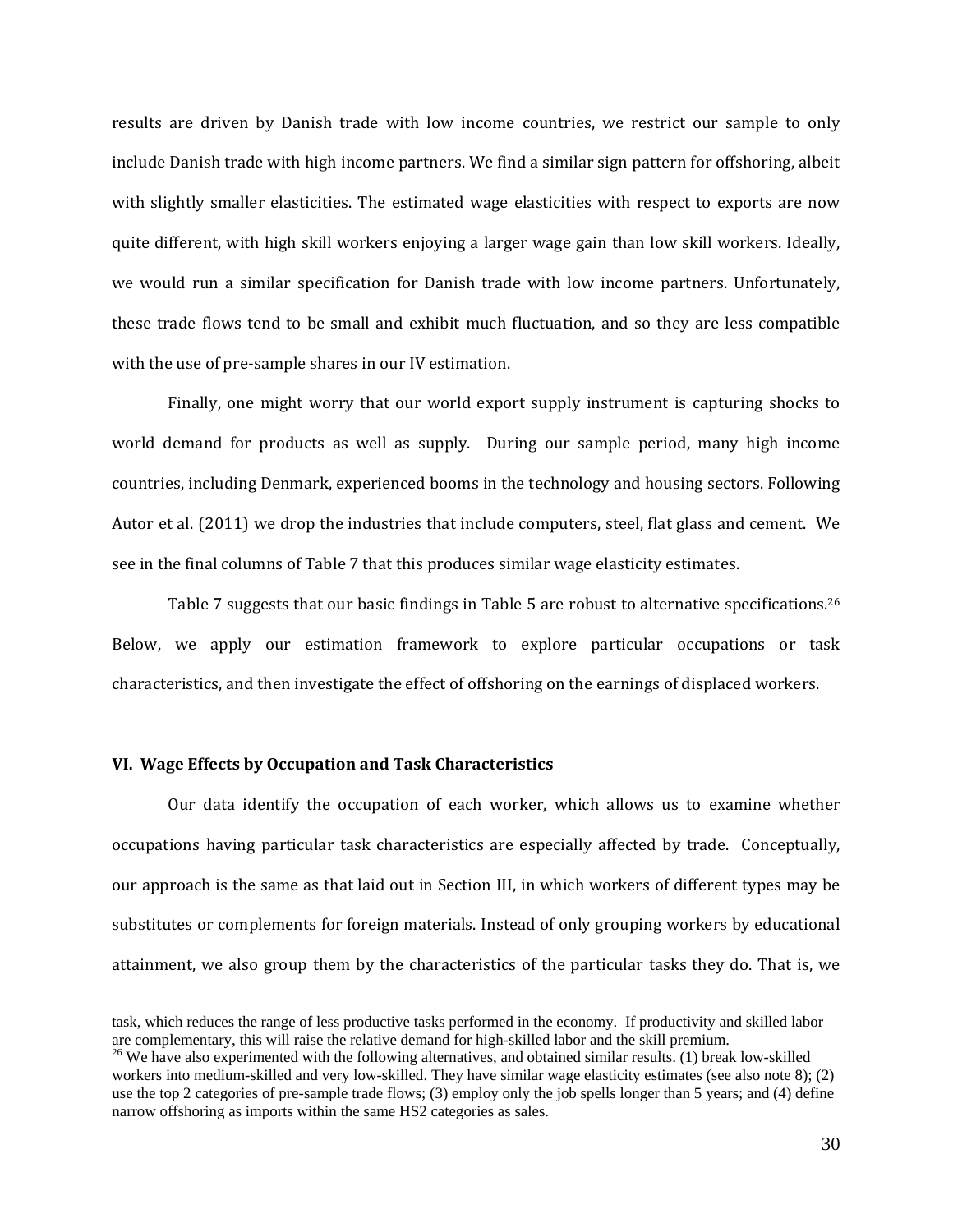augment equation  $(4)$  with the interaction between an occupational characteristic  $(OCC)$  and offshoring to see whether offshoring effects on wages are different across task characteristics within a skill type. For estimation we use fixed effects-IV similar to Table 5, where we also instrument for the additional OCC x offshoring interaction. To get a clean identification, we drop the workers who switch occupations during job spells.

We obtain occupational characteristics data from  $O^*NET$  version 13, 2008 (see the Data Appendix for more details). For categories of task characteristics we first follow Autor et al. (2003) and consider routine and non-routine tasks. For each category we pick the  $O*NET$  characteristics that most closely match the ones used in Autor et al.  $(2003)$  and compute the principal component.<sup>27</sup> We then normalize the principal components to have mean 0 and standard deviation 1. 

We report the results in Table 8. The workers with average routineness scores  $(OCC = 0)$ are not much affected by offshoring (the coefficients of offshoring and offshoring x high-skill are both insignificant).<sup>28</sup> Workers with above-the-average routineness  $(OCC > 0)$  suffer larger wage losses (the coefficient of offshoring x OCC is negative and significant). In contrast, non-routine tasks interact positively with offshoring.

We next examine the individual task characteristics in the non-routine category. We start with math.<sup>29</sup> As shown in Table 8, the results for math are different from non-routineness. Among the workers with average math requirements  $(OCC = 0)$ , the high-skilled see a wage elasticity of about 2.5 percent while the low-skilled see a wage elasticity close to 0 with respect to offshoring. The high-skilled workers with math requirements 1 standard deviation above the mean (OCC = 1) see an additional wage elasticity of 2.7 percent, for a total of 5.2 percent. This "math premium"

 $27$  Autor et al. (2003) use historical task data. Examples of routine tasks are manual dexterity and finger dexterity, and of non-routine tasks, mathematics and thinking creatively. Details in the Data Appendix.

 $28$  These results do not contradict Table 5 because educational attainment is negatively correlated  $(-0.54)$ with routine-ness.

<sup>&</sup>lt;sup>29</sup> It is the principal component of mathematical reasoning and mathematics.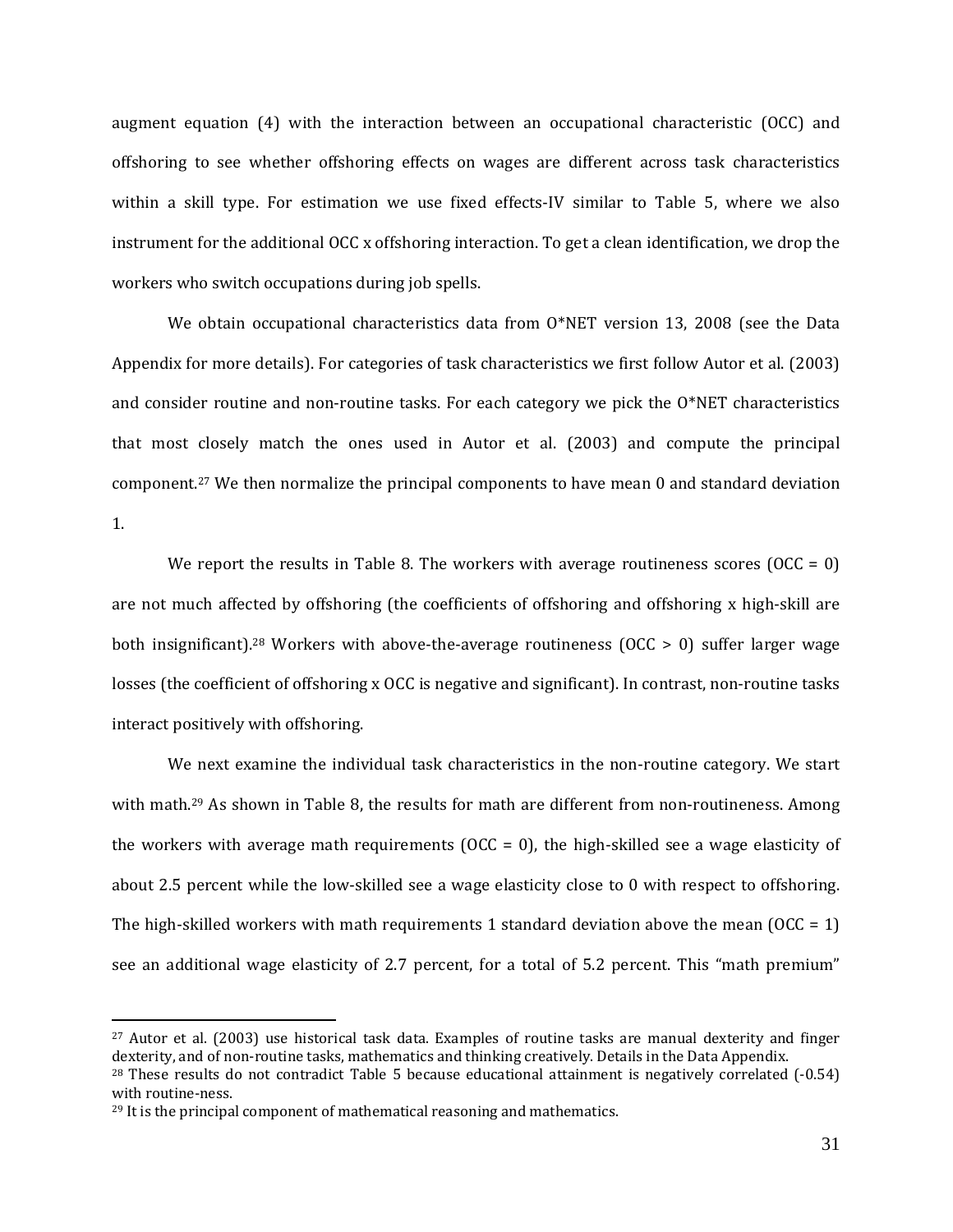implies that in response to increases in offshoring, college-educated workers with strong math skills have larger wage increases than other college-educated workers. In contrast, non-routine skills other than math negatively interact with offshoring.

Our results for math motivate us to examine the other main categories of college education: communication and language, social sciences and natural sciences.<sup>30</sup> We report the results in the lower panel of Table 8. The "social science premium" is 3.7 percent and the "communication premium" is 4.4 percent. For interpretation, these results imply that, for example, for a college educated (high skill = 1) director or chief executive (communication = 2, or 2 standard deviations above average), the wage elasticity is  $2x4.4\% = 8.8\%$  with respect to offshoring. Natural sciences, however, have a weak and negative interaction with offshoring. Finally, to better understand why low skill workers suffer from offshoring we examined the interaction between offshoring and hazardous working conditions. Hazardous working conditions have an effect similar to doing routine tasks.<sup>31</sup>

### **VII. Earnings losses after layoffs**

 $\overline{a}$ 

So far we have examined the wage effects of offshoring and exports for the workers who remain employed. We now examine how trade affects the earnings of displaced workers, drawing on the framework of Jacobson et al. (1993). The specifics of the estimation strategy and sample selection are described in the Data Appendix. Briefly, we follow a sample of workers who are in the data continuously from 1995-2006. We control for observable characteristics of workers (including worker fixed effects) and compare the earnings-profile of non-displaced workers to workers who separate from the firm as part of a mass layoff event. We take this further by distinguishing whether workers were displaced immediately after their former employers substantially increased

<sup>&</sup>lt;sup>30</sup> Examples of social sciences are economics and accounting, of natural sciences, engineering and technology, and of communication, persuasion and negotiation. The full lists are in the Data Appendix.

<sup>&</sup>lt;sup>31</sup> Examples of hazardous conditions are exposure to contaminants, and exposure to minor burns and cuts.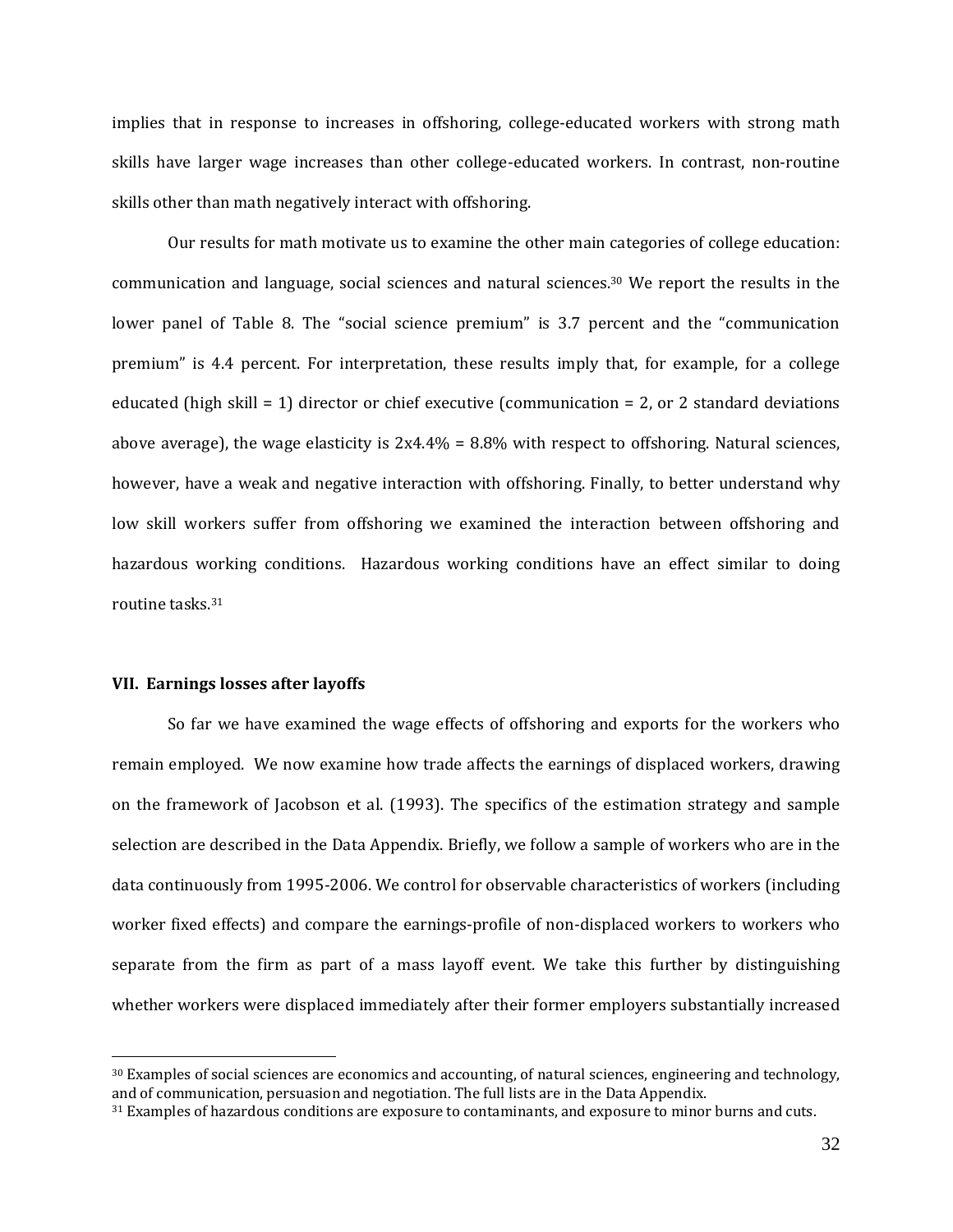offshoring (labeled: offshorers) and all other displaced workers (labeled: non-offshorers). We also examine whether this comparison depends on worker skill levels.

We start with a data sample of all Danish manufacturing workers, and then cut down this sample to match the requirements imposed in section II.2. Further, following Jacobson et al. (1993) we focus on high-tenure workers because they are the ones most likely to have accumulated firmspecific human capital in the predisplacement firm (see the Data Appendix for more details of the sample construction). We define displaced workers as those separating from firms where at least 30% of the particular workers in the initial year are no longer employed by the firm the following year.<sup>32</sup> We classify worker *i* as an offshorer if he/she is displaced in a mass layoff event from firms that were increasing their predicted offshoring at least 10% (taken from the first stage regression in Table 3) between the predisplacement year and the displacement year.<sup>33,34</sup> Approximately 9% of the resulting sample  $(6,208 \text{ workers in total})$  are displaced at least once over the years 1998-2006. The low proportion of displaced-workers is typical of the displacement literature, because masslayoff events are uncommon. Almost half of the displaced workers do not have an observed change in predicted offshoring in the pre-displacement firm, due to missing instruments for some firms and to the fact that some of the pre-displacement firms closed down. Of the remaining 3,301 displaced workers, roughly 20 percent are classified as offshorers.

We summarize our results in Figure 4. The top three panels show the profile of log hourly wage rate, annual labor earnings and annual gross earnings for high skill workers. The bottom

 $32$  Our definition uses gross flows, since our data has the full population of workers and firms. The literature (e.g. Jacobson et al. 1993) typically defines mass-layoff events using net flows. Net flows could miss displacement events if a firm substantially changes the composition of its employment, which, as shown in Table 3, happens with offshoring. We also experimented with using net flows and obtained similar results.

<sup>33</sup> Predicted offshoring is measured at the worker level, but predicted offshoring is only observed for displaced workers in the predisplacement year. Therefore we measure predicted offshoring in the displacement year for the predisplacement firm as an average over all remaining workers in the firm. The change in predicted offshoring measured this way is valid, if the within-firm dispersion across workers in predicted offshoring is low. This is indeed the case – the median firm-level coefficient of variation of predicted offshoring is 0.004 with a maximum of 0.056.

 $34$  We use the 10% cutoff because we want to focus on displaced workers that have been hit by a pronounced offshoring shock. Larger cutoffs become problematic because they cut down on the number of displaced workers from which to estimate the wage profile.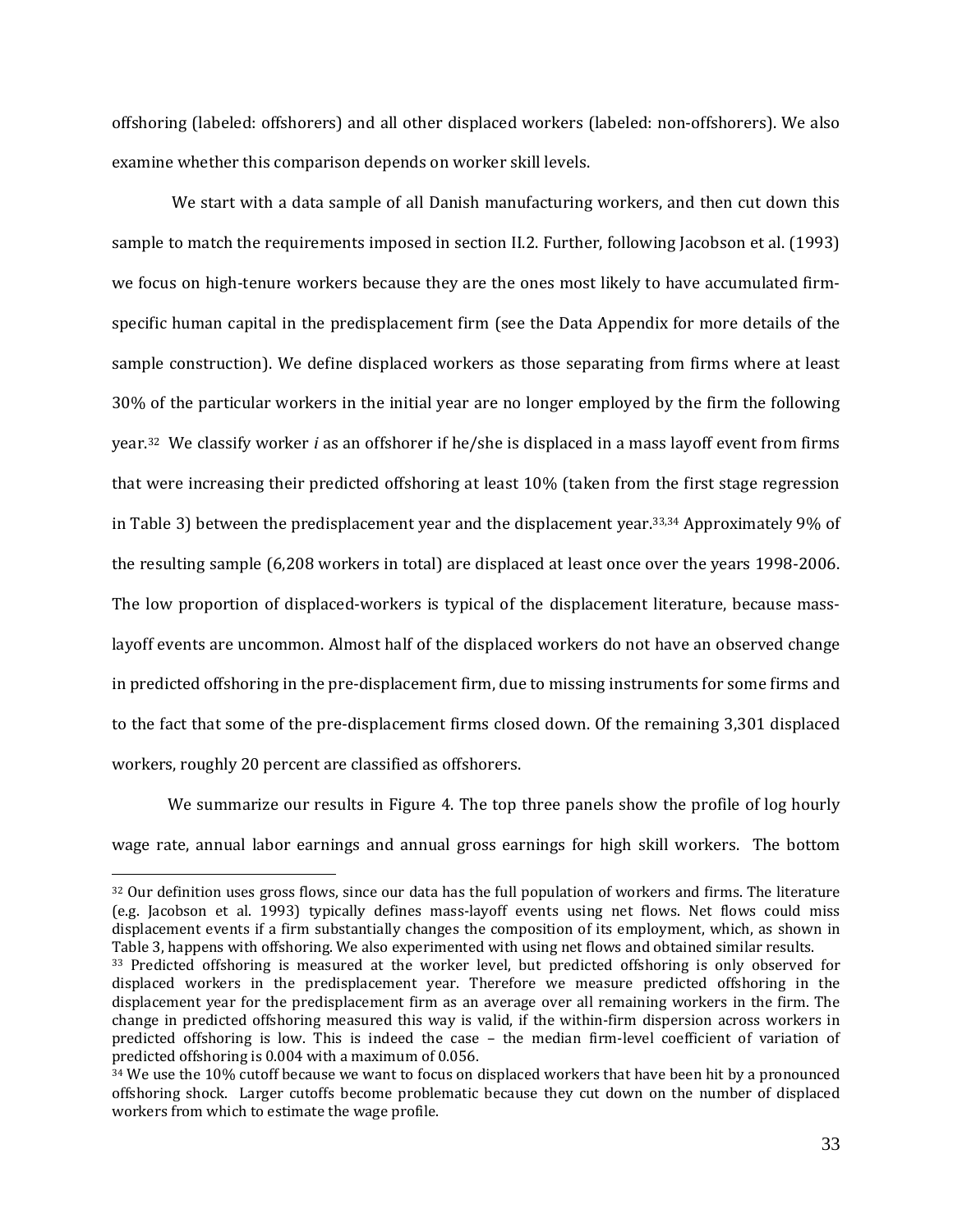panels show the same profiles for low skill workers. Changes in earnings and gross earnings are measured in levels of DKK rather than in percentage terms so as to include those workers who exhibit zero labor income. Each panel displays results for offshorers (light grey) and non-offshorers (black) separately. The comparison group in each case are non-displaced workers.

The top left panel shows that high-skill non-offshorers do not experience a reduction in hourly wage rate (relative to non-displaced workers), while high-skill offshorers suffer small but persistent wage losses of 4 percent. The top middle panel shows that for high-skilled nonoffshorers there are pronounced drops in annual labor earnings, peaking in the year after displacement at 30,000 DKK. For high-skilled offshorers the drop in earnings is even steeper, peaking at 64,000 DKK.

To put the numbers in perspective, the average high skill wage in the sample is 419,000 DKK so the peak loss of 30,000 DKK for non-offshorers represents 7% of pre-displacement earnings and the peak loss of 64,000 DKK for offshorers represents 15% of pre-displacement earnings. Combined with the small changes in hourly wages after displacement, we can conclude that losses in annual labor earnings are driven primarily by reductions in hours worked. Finally, the top right panel shows that even after accounting for income transfers during unemployment the earnings losses from displacement are still substantial. Offshorers in particular lose DKK 52,000 the year after displacement, or 12% of predisplacement earnings.

Looking at the bottom left panel, we see that for low-skilled workers, offshorers suffer a larger wage loss  $(8\%)$  than non-offshorers  $(5\%)$ , and a larger loss in labor earnings  $(60,000 \text{ DKK})$ than non-offshorers  $(44,000\,$  DKK). The gap between these groups persists five years after displacement. 

These losses in earnings are similar to those of displaced high-skill workers in absolute terms, but since displaced low-skilled workers have lower earnings (285,000 DKK on average), their losses are higher in percentage terms. Non-offshorers lose 15% of pre-displacement earnings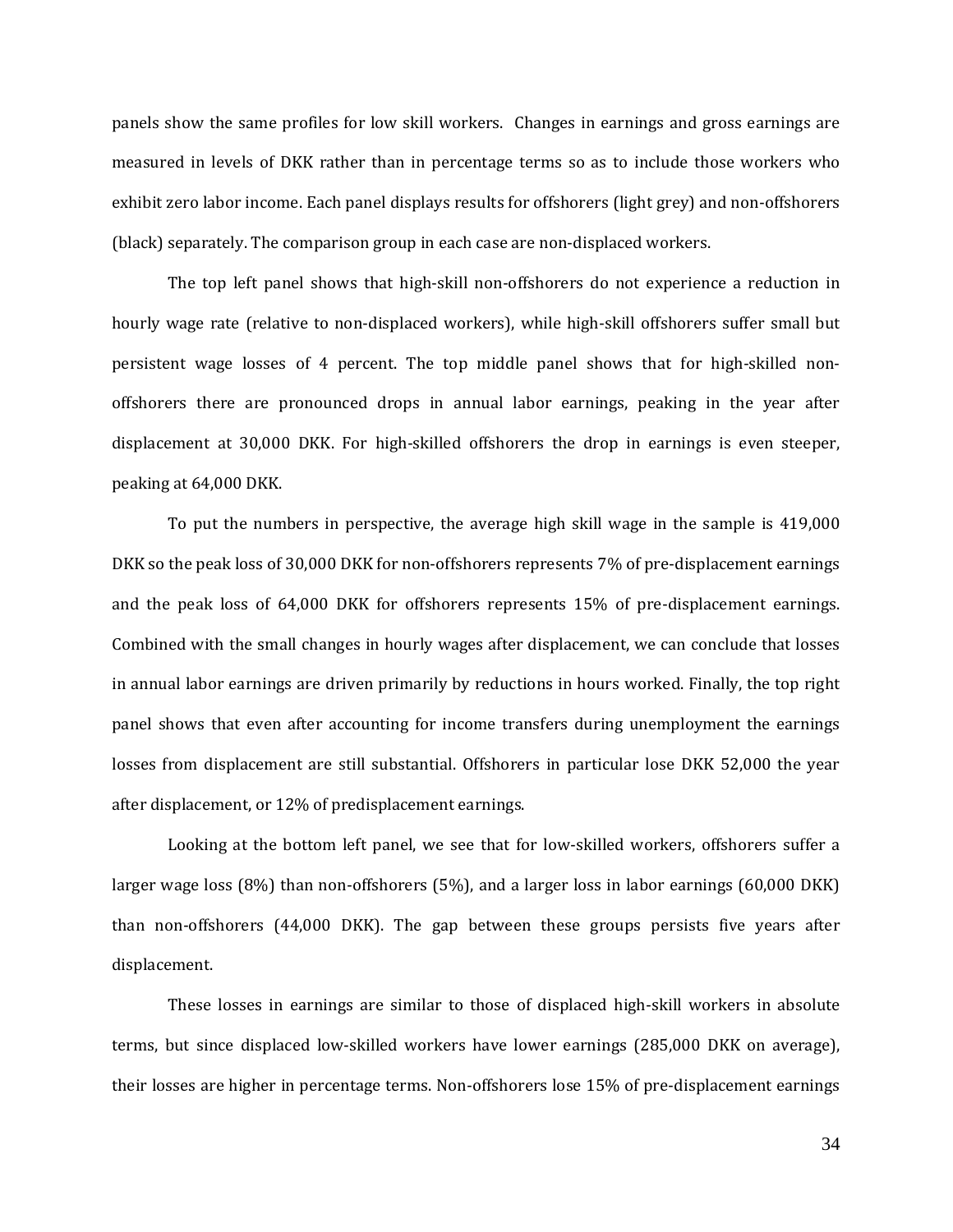and offshorers lose 21%. Finally, income transfers are not close to fully compensating for earnings losses. The bottom right panel shows that one year after displacement, annual gross earnings drop by  $30,000$  DKK (or  $12\%$ ) for non-offshorers and  $50,000$  DKK (or  $17\%$ ) for offshorers.

To summarize, Figure 4 shows that all displaced workers suffer substantial earnings losses. Offshorers, in particular, suffer greater earnings losses than non-offshorers of the same skill type. One explanation for this finding is that offshorers have obsolete skills or have specialized in doing tasks that are now imported from abroad, and so they tend to have worse reemployment opportunities in the Danish labor market. To explore this further we track the labor market status in the year after displacement for offshorers and non-offshorers. We find that a higher proportion of offshorers remain unemployed  $(19\%)$  or out of the labor force  $(10\%)$  than non-offshorers  $(11\%)$ and  $5\%$  respectively). Among the workers who are reemployed, a higher proportion of offshorers switch four-digit industries  $(92%)$  than non-offshorers  $(56%)$ , although the proportion of reemployed workers who switch four-digit occupations is similar for offshorers  $(44%)$  and nonoffshorers (43%).

Using Figure 4 and Table 5, we compare the wage and earnings loss for the workers who are displaced from offshoring firms with those for their colleagues who remain employed. For lowskilled workers, the displaced suffer a wage loss of 8% and an earnings loss of 21%, while the nondisplaced have a wage loss of  $1.6\%$  (inclusive of the productivity effect) if their employers double offshoring within a year and do not enjoy an increase in exports. The comparison is starker for high skilled workers. The displaced suffer a wage loss of 4% and an earnings loss of 15%, while the nondisplaced enjoy a wage *gain* of 3.6% (inclusive of the productivity effect) if their employer doubles offshoring in a single year.

The magnitude of these losses, and the differences across displacement types, provides a useful comparison with existing studies. Jacobson et al. (1993) used data on mass layoffs for workers in the US, and found losses of around 25 percent of pre-displacement earnings. Studies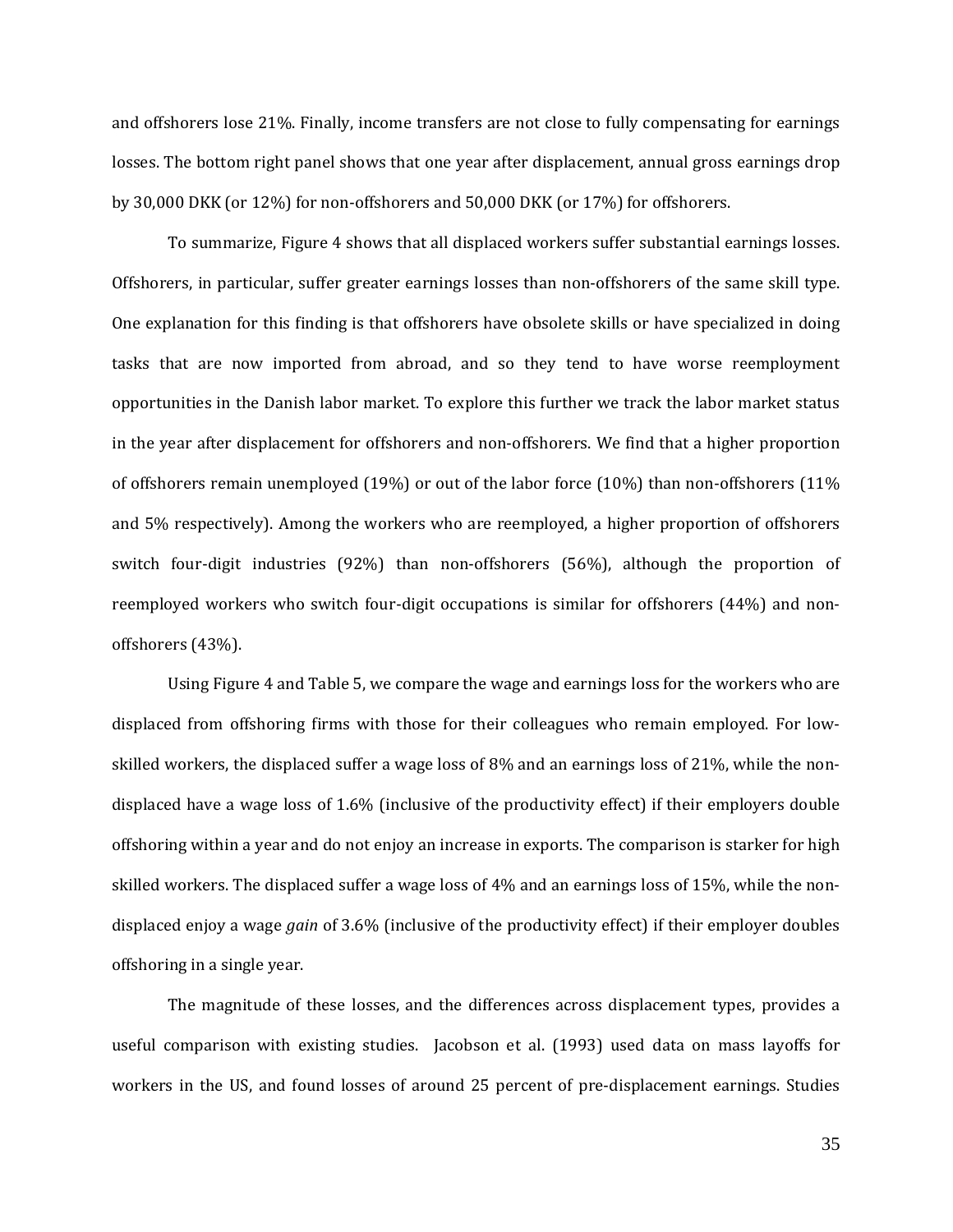based on European data have also found long-term negative effects of displacement but most studies find more modest effects. For example, Albæk, van Audenrode and Browning (2002) find that Danish workers earn around 6 percent less than nondisplaced workers three years after displacement. We find similarly modest displacement numbers in the non-offshorer group, and effects comparable to Jacobson et al. (1993) for the offshorer group.

### **VI. Conclusions**

We employ a unique matched worker-firm dataset from Denmark to measure how offshoring shocks affect wages at the worker level. Our data reveal new stylized facts about offshoring activities at the firm level. Because we observe the specific products and source countries for imported inputs purchased by Danish firms we can construct instruments for offshoring decisions that are time varying and uncorrelated with the wage setting and productivity of the firm. In addition, because we can consistently track virtually every person in the Danish economy over time, we can condition our identification on variation within specific worker-firm matches (i.e. job spells).

Our key findings are these. One, controlling for the endogeneity of trade events is critical. Instrumental variables estimates of the effect of imports and exports on wages yield much larger effects than those that ignore endogeneity. Two, exogenous offshoring shocks have considerably different wage effects across educational groups, raising skilled labor wages 3.6 percent and lowering wages by 1.6 percent for unskilled workers. In contrast, exporting is a rising tide that lifts all boats. Three, the net effect of trade on wages depends on the wage elasticity estimates and how firms change exposure to trade, and this exhibits substantial variation across workers of the same skill type. For example,  $26\%$  (12%) of high skilled (low skilled) workers have net wage changes above +1.5% per year while 13% (10%) of high skilled (low-skilled) workers have annual changes below  $-1.5%$ .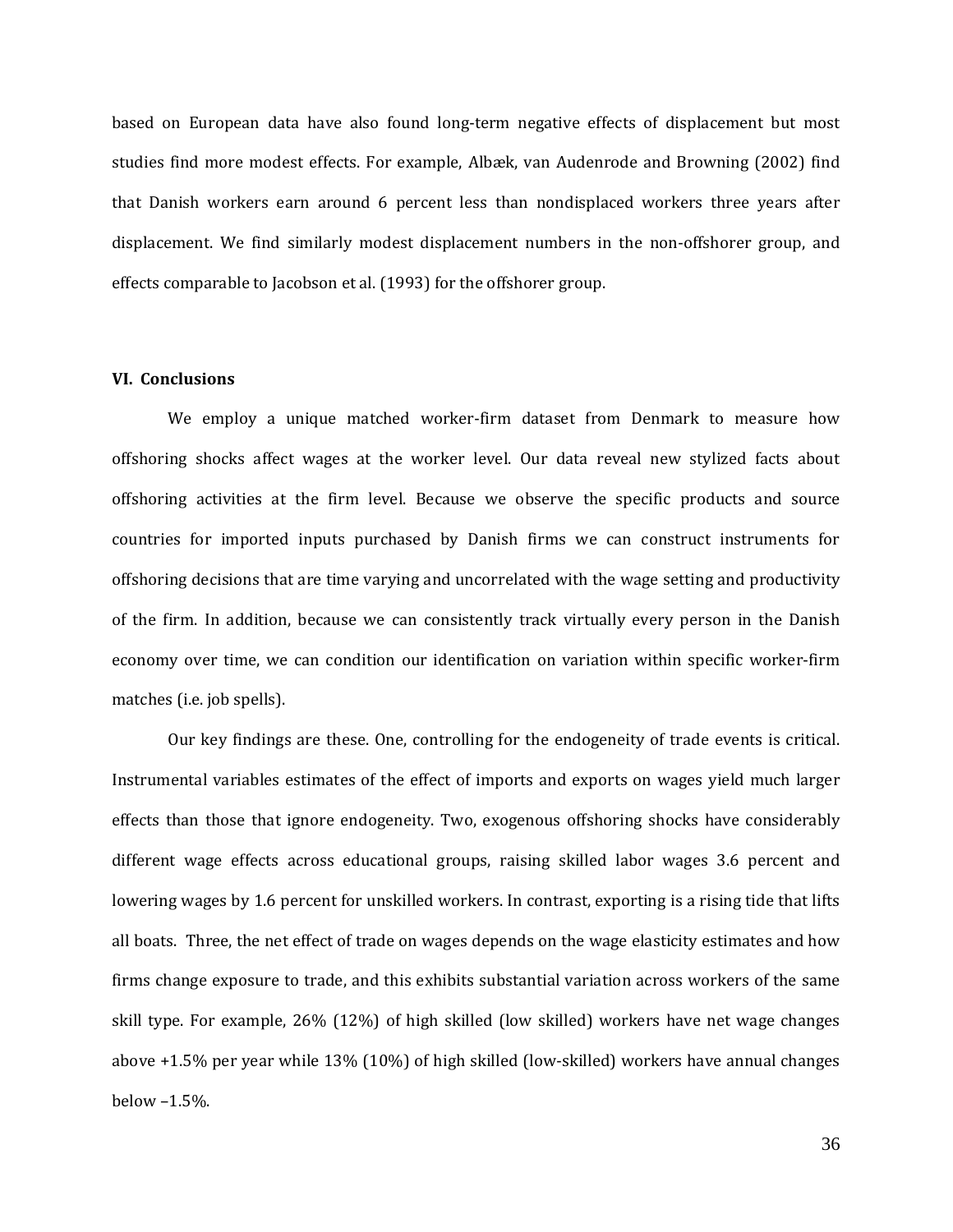We then extend our estimation framework in two ways. First, exploring occupational characteristics allows us to identify several additional and unique relationships. Conditional on skill type, routine tasks and those occupations that expose workers to unsafe working conditions suffer wage losses from offshoring. Occupations that intensively employ knowledge sets from math, social science and languages gain from offshoring shocks, while those that employ knowledge sets from natural sciences and engineering are no more or less insulated from offshoring shocks than the average manufacturing worker. These results suggest that not all degrees are created equal.

Finally, we track workers before, during and after job-spells and find that displacement from a firm with rising offshoring generates large and persistent wage and earnings losses. Low skill workers displaced from offshoring firms lose 21 percent of their pre-displacement earnings, an effect roughly 13 times greater than wage losses suffered by colleagues who remain employed in offshoring firms. The losses suffered by workers displaced from offshoring firms are larger than those suffered by other displaced workers. The difference is explained by a higher propensity to remain unemployed, and a much lower likelihood of reattaching to the workforce within the same industry. This is consistent with a view that offshoring is not only replacing employment opportunities within the firm but also obsolescing similar jobs throughout the economy.

#### **References**

- Abowd, J., Kramarz, F., Margolis, D. N. (1999), "High Wage Workers and High Wage Firms", *Econometrica*, 67, 251‐333.
- Albæk, K., M. van Audenrode and M. Browning; 2002, "Employment Protection and the Consequences for Displaced Workers", In "Losing Work, Moving On. International Perspectives on Worker Displacement", edited by P. J. Kuhn. W. E. Upjohn Institute for Employment Research.
- Amiti, Mary; Davis, Donald R.; 2011. "Trade, Firms, and Wages: Theory and Evidence", forthcoming, *Review of Economic Studies*.
- Amiti, Mary; Konings, Jozef; 2007. "Trade Liberalization, Intermediate Inputs, and Productivity: Evidence from Indonesia", *American Economic Review* 97, No. 5, pp. 1611-1638.
- Autor, David H., Frank Levy and Richard J. Murname, 2003. "The Skill Content of Recent Technological Change: An Empirical Exploration", *Quarterly Journal of Economics* 118(4).
- Autor, David H., David Dorn and Gordon Hanson, 2011. "The China Syndrome: Local Labor Market Effects of Import Competition in the United States", mimeo.
- Angrist, Joshua D. and Jorn-Steffen Pischke. 2009. Mostly Harmless Econometrics, Princeton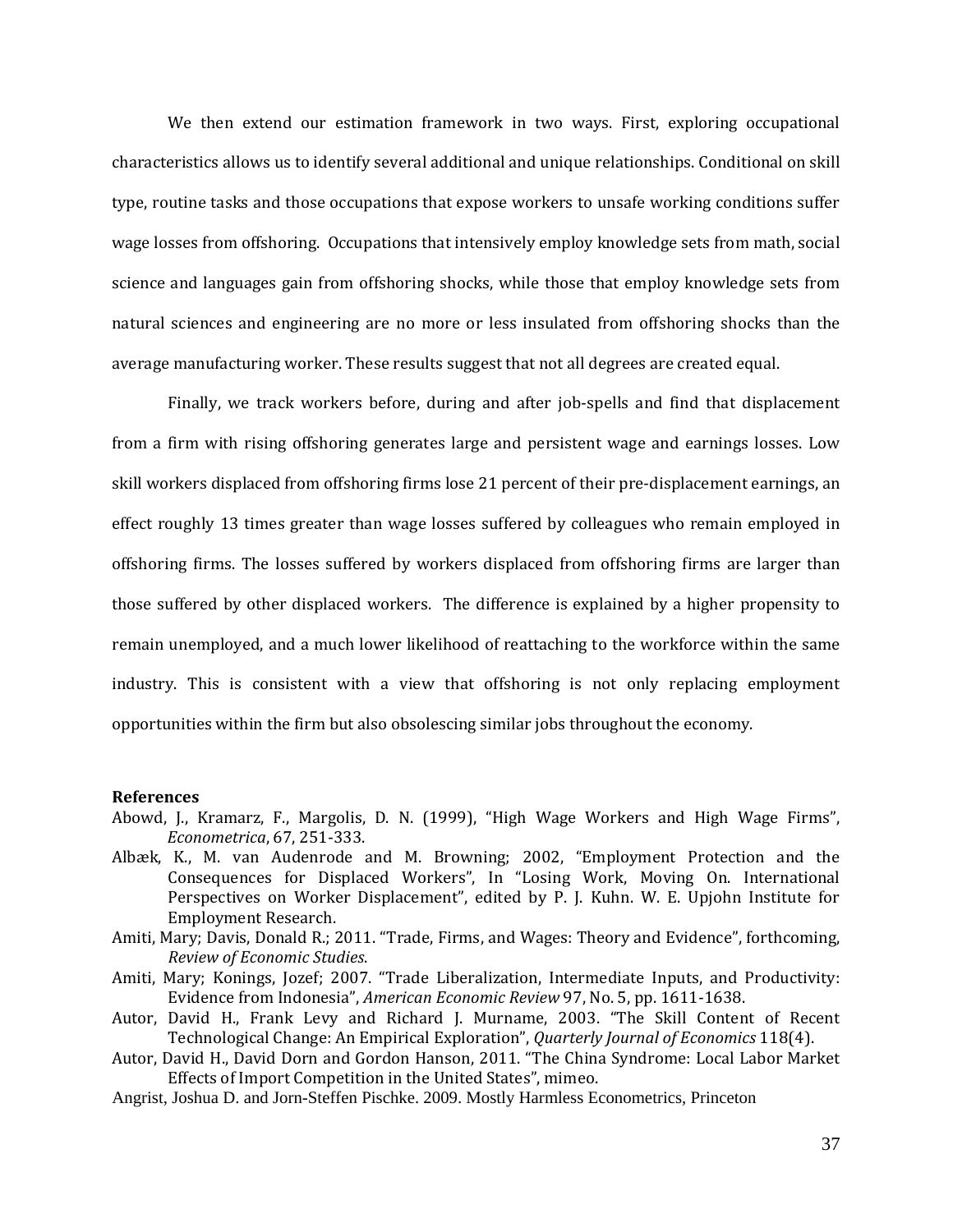University Press, Princeton and Oxford.

- Bernard, Andrew B. and J. Bradford Jensen. 1997. "Exporters, Skill Upgrading and the Wage Gap." *Journal of International Economics* 42, 3‐31.
- Bernard, Andrew B. and J. Bradford Jensen. 1999. "Exceptional Exporter Performance: Cause, Effect, or Both." *Journal of International Economics* 47: 1‐25.
- Botero, Juan C., Simeon Djankov, Rafael La Porta, Florencio Lopez-De-Silanes and Andrei Shleifer. 2004. "The Regulation of Labor." *Quarterly Journal of Economics* 119(4), 1339‐1382.
- Burstein, Ariel, and Jonathan Vogel. 2011. "Globalization, Technology, and the Skill Premium: A Ouantitative Analysis", NBER working paper 16459.
- Bustos, Paula. 2011. "Trade Liberalization, Exports, and Technology Upgrading: Evidence on the Impact of MERCOSUR on Argentinian Firms", *American Economic Review* 101(1), 304-340
- Christensen, B. J., R. Lentz, D. T. Mortensen, G. R. Neumann and A. Werwatz; 2005, "On-the-Job Search and the Wage Distribution", *Journal of Labor Economics* 23, pp. 31-58.
- Couch, K. A. and D. W. Placzek; 2010, "Earnings Losses of Displaced Workers Revisited", American *Economic Review* 100, pp. 572‐589.
- Dahl, C. M.; D. le Maire; J. R. Munch; 2009. "Wage dispersion and decentralization of wage bargaining", Discussion paper 09-15, Dept of Economics, University of Copenhagen.
- Ebenstein, Avraham, Ann Harrison, Margaret McMillan and Shannon Phillips. 2009. "Estimating the Impact of Trade and Offshoring on American Workers Using the Current Population Surveys". NBER working paper 15107.
- Feenstra, R.C., 2010. "Offshoring in the Global Economy: Microeconomic Structure and Macroeconomic Implications", MIT Press, Cambridge, Massachusetts.
- Feenstra, Robert C. and Gordon H. Hanson. 1996. "Foreign Investment, Outsourcing and Relative Wages", in R.C. Feenstra, G.M. Grossman and D.A. Irwin, eds., The Political Economy of Trade Policy: Papers in Honor of Jagdish Bhagwati, Cambridge, MA: MIT Press, pp. 89‐227.
- Feenstra, R.C. and Gordon H. Hanson. 1997. "Foreign Direct Investment and Wage Inequality: Evidence from Mexico's Maquiladoras." *Journal of International Economics*, 42, pp. 371-93.
- Feenstra, R.C. and Gordon H. Hanson. 1999. "The Impact of Outsourcing and High-Technology Capital on Wages: Estimates for the United States." *Quarterly Journal of Economics*, 114, pp. 907‐40.
- Feenstra, R.C. and Gordon H. Hanson. 2003. "Global Production Sharing and Rising Inequality: A Survey of Trade and Wages", in Handbook of International Trade, edited by Kwan Choi and James Harrigan, Blackwell Publishing.
- Frias, Judith A., David S. Kaplan, and Eric A. Verhoogen, 2009. "Exports and Wage Premia: Evidence from Mexican Employer-Employee Data", mimeo, Columbia University.
- Goldberg, Pinelopi K., Amit Khandelwal, Nina Pavcnik and Petia Topalova. 2010. "Imported Intermediate Inputs and Domestic Product Growth: Evidence from India". *Quarterly Journal of Economics*, 125, 17727‐1767.
- Goldberg, Pinelopi K., and Nina Pavcnik. 2007. "Distributional Effects of Globalization in Developing Countries." *Journal of Economic Literature* 45(1), 39-82.
- Grossman, Gene and Esteban Rossi-Hansberg, 2007. "The Rise of Offshoring: It's Not Wine for Cloth Anymore", *The New Economic Geography: Effects and Policy Implications,* Federal Reserve Bank of Kansas City, Jackson Hole Symposium.
- Grossman, Gene and Esteban Rossi-Hansberg, 2008. "Trading Tasks: A Simple Theory of Offshoring", *American Economic Review*, 98, pp. 1978‐1997.
- Hanson, Gordon H. and Ann Harrison. 1999. "Trade and Wage Inequality in Mexico." *Industrial and Labor Relations Review* 52(2), 271‐288.
- Harrison, Ann, John McLaren and Margaret S. McMillan. 2010. "Recent Findings on Trade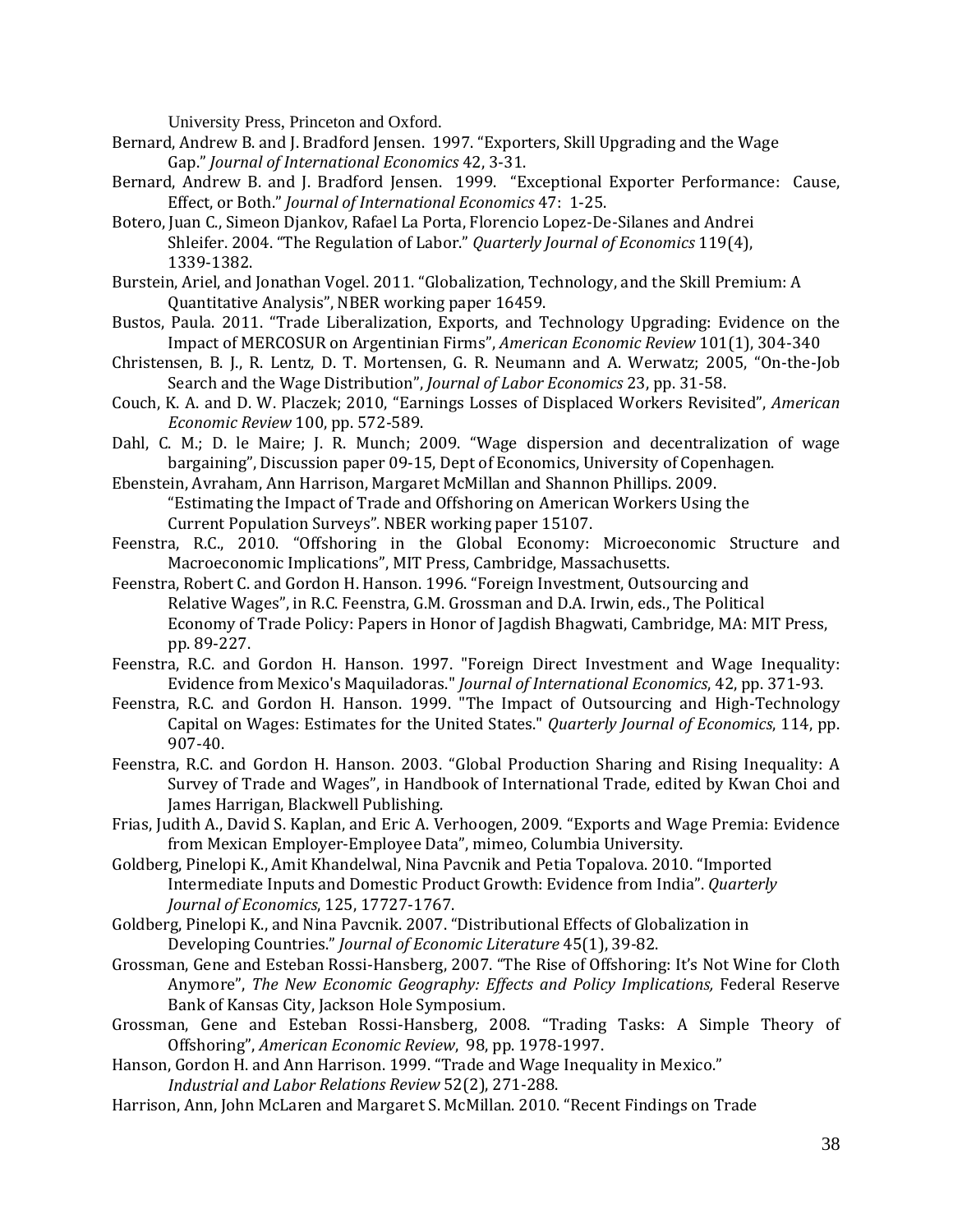and Inequality". NBER working paper 16425.

Helpman, Elhanan, Oleg Itskhoki and Stephen Redding. 2010. "Inequality and

Unemployment in a Global Economy". *Econometrica* 78(4), 1239-1283.

- Hsieh, C.T. and Woo, K.T. 2005 "The Impact of Outsourcing to China on Hong Kong's Labor Market", *American Economic Review*, 95(5), 1673‐1687.
- Hummels, D. (2007), Transportation Costs and International Trade in the Second Era of Globalization, *Journal of Economic Perspectives* 21, 131‐154.
- Hummels, David; Ishii, Jun; Yi, Kei-Mu; 2001. "The Nature and Growth of Vertical Specialization in World Trade", *Journal of International Economics*, June 2001, v. 54, iss. 1, pp. 75-96.
- Jacobson, L. S., R. J. LaLonde, and D. G. Sullivan; 1993, "Earnings losses of displaced workers", *American Economic Review* 83, pp. 685–709.
- Kasahara, Hiroyuki and Rodrigue, Joel 2008, "Does the Use of Imported Intermediates Increase Productivity? Plant‐Level Evidence" *Journal of Development Economics* 87, pp. 106‐118.
- Krishna, P., J. P. Poole, and M. Z. Senses; 2011, "Wage Effects of Trade Reform with Endogenous Worker Mobility", NBER Working Paper 17256.
- Martins, Pedro S. and Luca D. Opromolla. 2009. "Exports, Imports and Wages: Evidence from Matched Firm-Worker-Product Panels". IZA discussion paper 4646.
- Melitz, M.J.; 2003, "The Impact of Trade on Intra-Industry Reallocations and Aggregate Industry Productivity", *Econometrica*, 71, 1695-1725.
- Menezes-Filho, Naercio A. and Marc-Andreas Muendler, 2011. "Labor Reallocation in Response to Trade Reform", NBER Working Paper No. 17372.
- Munch, J.R. and J.R. Skaksen. 2008. "Human Capital and Wages in Exporting Firms." *Journal of International Economics* 75, 363‐372.
- Ottaviano, Gianmarco I.P., Giovanni Peri and Greg C. Wright. 2010. "Immigration, Offshoring and American Jobs", mimeo, UC Davis.
- Schank, Thorsten, Claus Schnabel and Joachim Wagner. 2007. "Do Exporters Really Pay Higher Wages? First Evidence from German Linked Employer-Employee Data." *Journal of International Economics* 72, 52‐74.
- Verhoogen, Eric. 2008. "Trade, Quality Upgrading, and Wage Inequality in the Mexican Manufacturing Sector." Quarterly *Journal of Economics*, 123(2), 489-530.
- Wooldridge, Jeffrey M. 2002. Econometric Analysis of Cross Section and Panel Data. The MIT Press, Cambridge and London.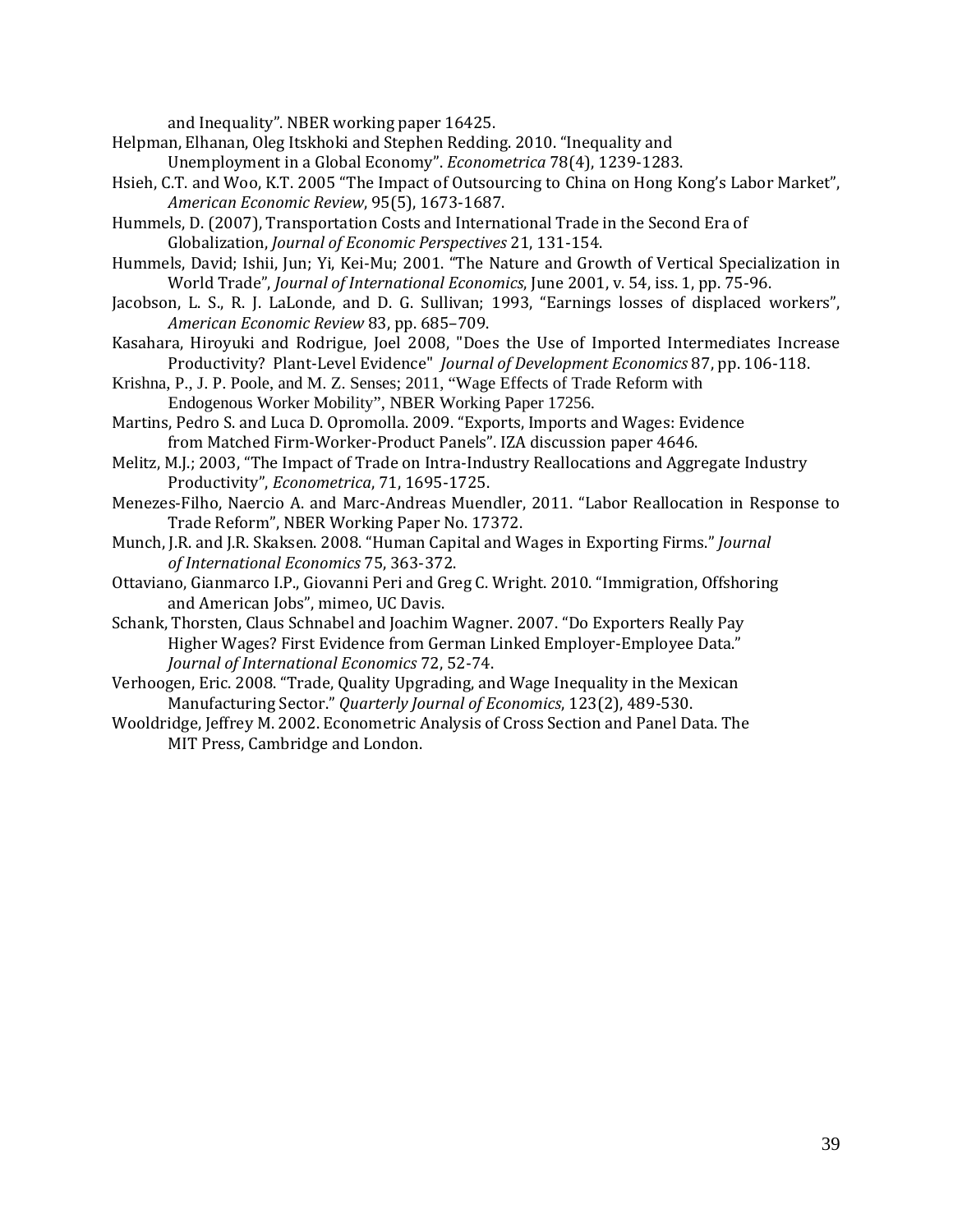#### **Data Appendix**

#### 1. More details about Data Sources

For the firm data, the number of employees is from FirmStat and is calculated as the number of full-time equivalent workers in a year. Capital stock, measured as the value of land, buildings, machines, equipment and inventory is from the Accounting Statistics register. Gross output (net of taxes) is from the VAT register. Firm-level skill-intensities are computed using the educational attainment records of individual workers in IDA which are then aggregated to the firm-level using the matched worker-firm link (FIDA).

For the worker data, we measure labor market experience as actual time in employment since 1964. Other worker-level information regarding union membership and marriage are also derived from the IDA database.

For data on occupational characteristics, The occupation variable in IDA is based on a Danish version of the International Standard Classification of Occupations (ISCO-88) developed by the International Labour Office (ILO). We map the  $0^*$ NET data into the ISCO-88 classification system using the crosswalk at the National Crosswalk center ftp://ftp.xwalkcenter.org/DOWNLOAD/xwalks/. For non-routine tasks we use the principal component of mathematical reasoning  $(0^*)$ NET task id 1.A.1.c.1), response orientation  $(1.A.2.b.3)$ , gross body coordination  $(1.A.3.c.3)$ , mathematics  $(2.A.1.e)$ , thinking creatively  $(4.A.2.b.2)$ , and organizing, planning, and prioritizing work  $(4.A.2.b.6)$ . For routine tasks we use manual dexterity  $(1.A.2.a.2)$ , finger dexterity  $(1.A.2.a.3)$ , multilimb coordination  $(1.A.2.b.2)$ , processing information  $(4.A.2.a.2)$ , and evaluating information to determine compliance with standards  $(4.A.2.a.3)$ . For social sciences we use the principal component of 2.C.1  $(2.C.1.a, 2.C.1.b, etc.), 2.C.6, 2.C.7, 2.C.8, 2.C.9,$ 2.C.4.e, and 2.C.4.f. For natural sciences we use 2.C.2, 2.C.3, 2.C.5, 2.C.4.b, 2.C.4.c, 2.C.4.d, 2.C.4.g, 2.C.10, and 2.A.1.f. For communication and language we use  $4.A.4.a$ ,  $2.B.1$ ,  $1.A.1.a$ ,  $4.C.1.a.4$ ,  $4.C.1.b.1$ ,  $2.A.1.a$ ,  $2.A.1.b$ ,  $2.A.1.c$ , and  $2.A.1.d$ . For on-the-job hazards we use 4.C.2.c, 4.C.2.b.1, and 4.C.2.e.1.

#### 2. Construction of the transport-cost instruments

The Danish trade data report transportation modes employed but do not contain information on transportation costs paid by firms. To construct transportation costs we proceed in two steps.

We employ data on transportation costs taken from US Imports of Merchandise data for the 1995-2006 sample period and fit ad-valorem cost function of the following form.

$$
f_{\text{ckt}} / v_{\text{ckt}} = m_{\text{ckt}} + a_k + \beta_1^m \ln \frac{w_{\text{ckt}}}{v_{\text{ckt}}} + \beta_2^m \ln \left( \frac{dI_t}{dt} + \beta_3^m \frac{DIST_c}{dt} + \beta_4^m \ln \left( \frac{dI_t}{dt} \right)^m \right)
$$

where *c* indexes exporters, *k* indexes HS6 products,  $t =$  year,  $f =$  transportation charge,  $v =$  value of shipment,  $m =$ indicator for transport mode (air, ocean, truck, train), and  $w =$  weight in kg, DIST = distance. This allows shipping costs to depend on product characteristics (a product specific intercept and the weight/value ratio), exporter characteristics (distance to market), time characteristics (oil prices) and interactions of these variables. Note that the coefficients (including the intercept) are all mode-specific so that the level of shipping costs are much higher for planes than boats, and the dependence of costs on oil prices or distance is also mode specific.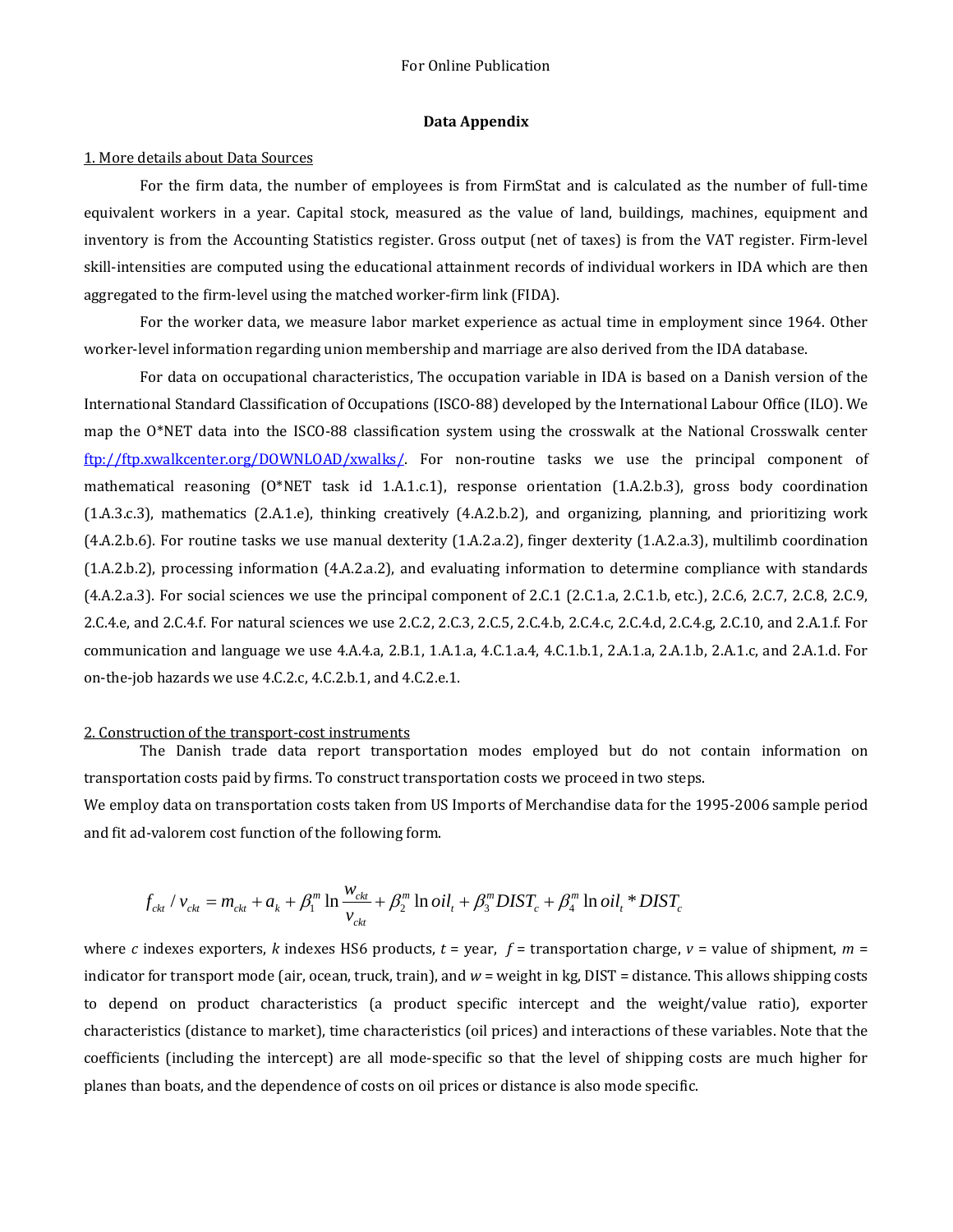We then take the coefficients from this regression to construct the costs that would face a Danish firm with similar shipment characteristics. This is specific to each input purchased. Oil prices and distance are the same for all firms. We use data on transport mode used and weight/value ratio for all firms purchasing a particular c-k input; however to avoid introducing endogeneity we use pre-sample information in both variables. We construct transport costs for each input from the fitted equation as  $\tau_{ck} = \exp(f_{ck}/ v_{ck})$  and aggregate over inputs using the share of each input in pre-sample trade for each firm.

To understand the source of variation generated by this approach, realize that inputs travel different distances, have different bulk (product weight/value), and use different transport modes. Over time there are shocks to the level cost of each transport mode as a function of technological change and input prices (See Hummels 2007). These are revealed in the fixed effects in part 1. Further, oil prices fluctuate substantially in our sample, falling for 4 years and then rising sharply. Shocks to oil prices differentially affect costs depending on which mode is used and how far goods travel – they have a minimal effect on trains from Germany but a very large effect on airplanes from Japan.

#### 3. Displacement Regressions

Following Jacobson et al. (1993) we restrict our sample in the following ways. We focus on manufacturing workers who, in at least one of the years 1997-2000, have at least six years of tenure. We require that the worker does not die, emigrate or turn 61 during the sample window 1995-2006. Finally, we require that the worker be employed by a firm that imports at least DKK 600,000 and has at least 50 employees to be consistent with our estimation of within-job spell wage changes in previous sections, and to eliminate very small firms and those with minimal global engagement from the analysis.

, 

For a sample of workers (displaced and non-displaced) we estimate

 $k \ge -m$ 

 $\geq-$ 

 $\log y_{it} = \alpha_i + \alpha_t + x_{it}\beta + \sum D_{it}^{k}\delta_k + F_{it}^{1}c_i\varphi_1 + F_{it}^{2}c_i\varphi_2 + F_{it}^{3}c_i\varphi_3 + \varepsilon_{it}$ 

 $\mu_{ii} - \alpha_i + \alpha_t + \alpha_{ii} p + \sum_{i} D_{ii} \alpha_k + \sum_{i} \mu_{i} \nu_{i} p_{1} + \sum_{i} \mu_{i} \nu_{i} p_{2} + \sum_{i} \mu_{i} \nu_{i} p_{3} + \epsilon_{ii} p_{4}$ 

 $y_{it} = \alpha_i + \alpha_t + x_{it}\beta + \sum_i D_i^k \delta_k + F_{it}^1 c_i \varphi_1 + F_{it}^2 c_i \varphi_2 + F_{it}^3 c_i \varphi_3 + \varepsilon_i$ 

 $= \alpha_{i} + \alpha_{t} + x_{it} \beta + \sum D_{it}^{k} \delta_{k} + F_{it}^{1} c_{i} \varphi_{1} + F_{it}^{2} c_{i} \varphi_{2} + F_{it}^{3} c_{i} \varphi_{3} +$ 

$$
(A1)
$$

where 
$$
c_i = (S_i, OFF_i, S_i * OFF_i)
$$
.

 $y_{it}$  represents the earnings of worker *i* in year *t*. We employ three measures: the hourly wage rate (the variable used in sections V and VI), annual labor earnings and annual gross earnings. Annual labor earnings capture the effects on both hourly wage rate and hours worked, and annual gross earnings are the sum of annual labor earnings, unemployment insurance benefits and social assistance. The vector  $c_i$  consists of the dummy for high-skilled worker,  $S_i$ , an offshorer dummy  $OFF_i$ , and their product.  $\alpha_i$  and  $\alpha_t$  represent worker and year fixed effects, and  $x_i$  is a vector of time-varying worker characteristics (e.g. union, marriage and education status) as controls. Conditional on the control variables  $\alpha_i$ ,  $\alpha_t$ , and  $x_i$  equation (A1) estimates the profile of  $y_i$  for the nine years surrounding the event of displacement: three pre-displacement years  $(k = -3, -2, -1)$ , the displacement year  $(k = 0)$ , and five postdisplacement years ( $k = 1,...,5$ ). This assumes that earnings are the same for  $k < -3$  given the controls  $\alpha_i$ ,  $\alpha_t$ , and  $x_i$ . The dummy variables,  $D_{it}^k$  jointly represent the event of displacement, with  $\delta_k$  measuring the effect of displacement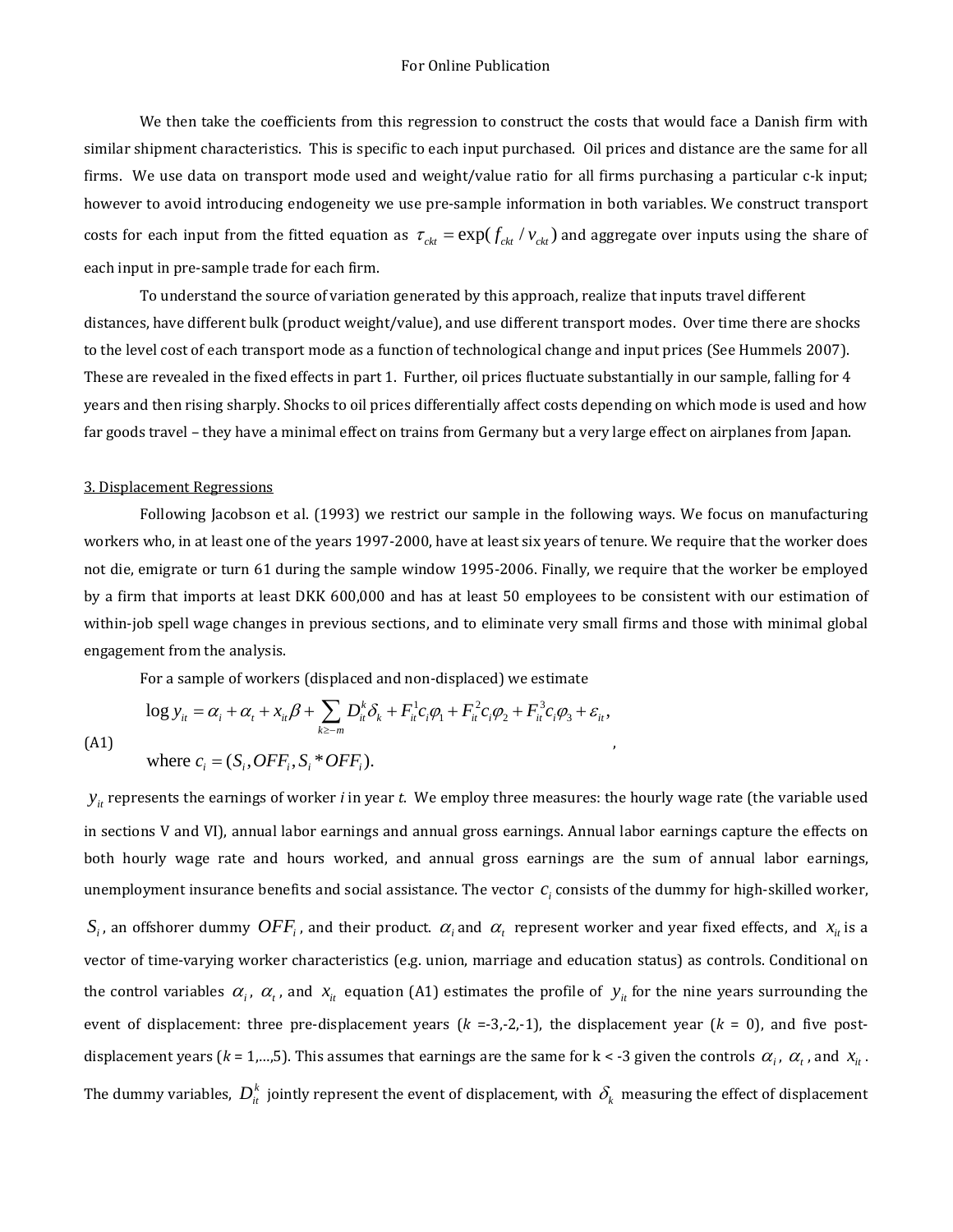on a workers earnings k years following its occurrence. Equation (A1) imposes two types of restrictions on the evolution of  $y_i$ . First, it allows  $y_i$  to differ in level over time, as captured by  $D_i^k$ , assuming that the level difference is the same across workers for given k. Second, the regression also imposes three restrictions on the rate of change for  $y_{it}$  in order to distinguish between different types of displaced workers as captured by the vector  $c_i$ . (i)  $y_{it}$ grows or declines linearly from three years before displacement until the displacement year. (ii)  $y_{it}$  is constant from the displacement year to three years after displacement. And (iii)  $y_{it}$  grows or declines linearly from its value three years after displacement until the end of the sample period. The restrictions (i)-(iii) are captured, respectively, by the linear variables  $F_{it}^1, F_{it}^2, F_{it}^3$ , where  $F_{it}^1 = t - (s - 4)$ , if worker *i* is displaced at time s and  $s - 3 \le t \le s$ , and  $F_{it}^1 = 0$ otherwise,  $F_{ii}^2 = 1$ , if worker *i* is displaced at time *s* and  $t \ge s + 1$ , and  $F_{ii}^2 = 0$  otherwise, and  $F_{ii}^3 = t - (s + 2)$ , if worker *i* is displaced at time *s* and  $t \geq s + 3$ , and  $F_{it}^3 = 0$  otherwise.

The baseline values for  $y_i$  are those of non-displaced workers (given controls  $\alpha_i$ ,  $\alpha_t$ , and  $x_i$ ), and the estimates of  $\delta_k$  and  $\varphi$  show the differences in earnings of displaced workers relative to the baseline values. In addition, the coefficient vector  $\varphi$  shows differences in the rate of change for  $y_{it}$  across unskilled and skilled workers, and across offshorers and non-offshorers. Our results in Figure 4 are based on OLS estimates of (A1). The OLS estimates might be biased if firms selectively lay off workers whose performance is unusually poor in the years around separation. Couch and Placzek (2010) address this issue using propensity score matching (PSM), and show that the PSM estimates are similar to OLS estimates.

#### **Theory Appendix**

#### Generalizing the Production Function

To generalize our production function, equation (1), we have  $Y_{_{jt}} = A_{_{jt}} K_{_{jt}}^{\alpha} \prod_{f=1}^F C_{_{jjt}}^{\alpha_f}$  ,  $Y_{jt} = A_{jt} K_{jt}^{\alpha} \prod_{f=1}^{F} C_{fit}^{\alpha_f}$ , where  $f = 1, 2, \dots, F$  index

types of labor, 
$$
C_{fit} = \left(L_{fit}^{\theta_f} + M_{jt}^{\theta_f}\right)^{1/\theta_f}
$$
,  $\theta_f = \frac{\sigma_f - 1}{\sigma_f}$ , and  $\sum_{f=1}^F \alpha_f = 1 - \alpha$ 

In words, the production function is Cobb-Douglas in capital (whose share is  $\alpha$ ) and composite inputs  $C_f$ (whose share is  $\alpha_f$ ). Each composite input  $C_f$  is produced with imported inputs M and type-f labor  $L_f$  using CES technology with the substitution elasticity  $\sigma_f > 1$ .  $\sigma_f$  may vary across labor types. Each labor type can be a skill group or an occupation, and different labor types enter into the production function symmetrically. We first show that

$$
\ln C_{f,jt} \approx c_{0f} \ln M_{jt} + (1 - c_{0f}) \ln L_{jt} + c_{1f}
$$
\n(A2)

\nwhere  $c_{0f}$ ,  $c_{1f}$  are constants and  $0 < c_{0f} < 1$ .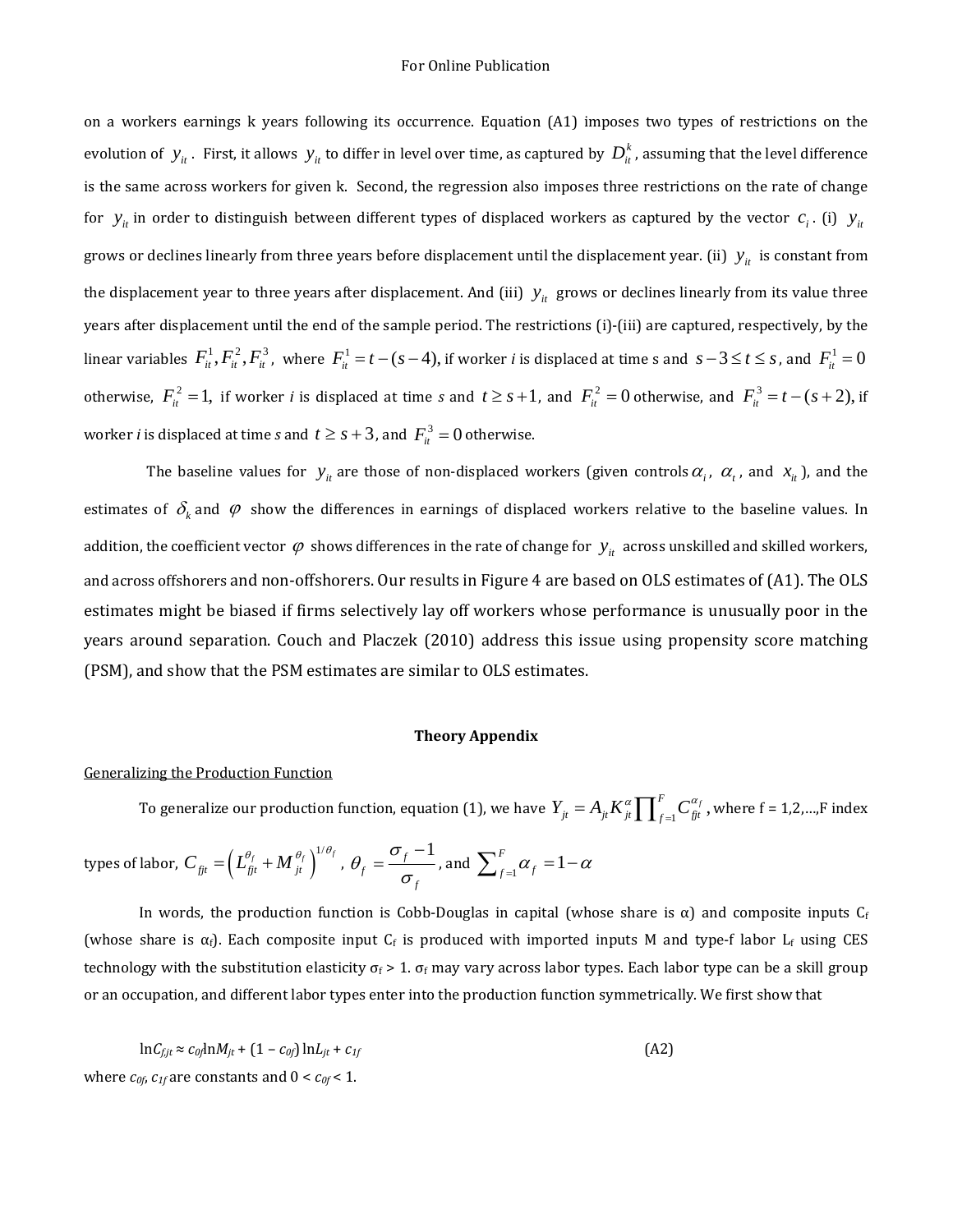**Proof** Drop the subscripts j, f, and t, and let  $y = \ln(L/M)$ . Then  $C = M$  $(e^{\int \frac{y^{\sigma-1}}{\sigma}+1)^{\frac{\sigma}{\sigma-1}}}$  $\sigma$   $\Box$   $\sigma$  $\overline{a}$  $(1)^{\sigma-1}$  and  $\ln C = \ln M + g(y)$ , where  $g(y) =$ 

$$
\frac{\sigma}{\sigma-1}\ln(e^{\frac{y^{\sigma-1}}{\sigma}}+1)
$$
. The first-order Taylor approximation for  $g(y)$  is  $g(y) = g(y_0) + g'(y_0)$  ( $y - y_0$ ), where  $y_0$  is a

constant, and  $g'(y_0)$  =  $\bf{0}$ 0 1 1 1 *y y e e* σ σ σ σ  $\overline{a}$  $\overline{a}$  $\ddot{}$ lies between 0 and 1 for all values of  $y_0$ . Let  $c_0 = g'(y_0)$  and  $c_1 = g(y_0) - y_0g'(y_0)$  and we

have equation (A2). **QED**.

Similar to equation (2) in our paper, the marginal product of type-1 labor is  $MPL_1 =$  $(1-\alpha)A_{ji}K_{ji}^{\alpha}L_{1ji}^{-\frac{1}{\sigma_1}+\alpha_1-1}\prod_{f=2}^FC_{fjt}^{\alpha_f}$  . Taking the log of  $MPL_1$  and using equation (A2) we obtain

$$
\ln MPL_1 = \ln[(1-\alpha)A_{jk}K_{jl}^{\alpha}L_{1jl}^{-\frac{1}{\sigma}}] + \sum_{f=2}^{F} \alpha_f c_{0f} \ln L_{\hat{g}_t} + (\frac{1}{\sigma_1} + \alpha_1 - 1)c_{01} \ln L_{1jl}
$$
  
+
$$
+ [(\frac{1}{\sigma_1} + \alpha_1 - 1)(1 - c_{01}) + \sum_{f=2}^{F} \alpha_f (1 - c_{0f})] \ln M_{jt}.
$$

If  $c_{01} = c_{0f}$  for all  $f = 2,...,F$ , the coefficient for  $ln M_{it}$  in the expression for  $ln MPL_1$  simplifies to  $\sigma_1$   $\alpha_1$   $\alpha_2$   $\alpha_f$   $\alpha_f$   $\alpha_0$   $\alpha_f$   $\alpha_{01}$   $\alpha_{01}$  $\left[\frac{1}{\sigma_1} + \alpha_1 - 1 + \sum_{f=2}^F \alpha_f \right](1 - c_{01}) = \left(\frac{1}{\sigma_1} - \alpha\right)(1 - c_{01})$ , where the equality uses  $\sum_{f=1}^F \alpha_f = 1 - \alpha$ . Therefore, an increase in *M<sub>it</sub>* increases the demand for type-1 (type-f) labor if  $1/\sigma_1 - \alpha < 0$  ( $1/\sigma_f - \alpha < 0$ ). This condition is analogous to what we have in section III.1. Since  $\sigma_f$  differs across labor types, this condition also suggests that an increase in  $M_{it}$ may increase the wage for some labor types (those with small  $\sigma_f$ ) but decrease the wage for the other types (those with large  $\sigma_f$ ).

We can carry out the rest of the analyses in the same way as we did in section III.1. and the results are analogous. Let  $\gamma_{f,S}$  > 0 be the labor supply elasticity for type-f labor. Then the wage elasticity for type-f labor, net of

the productivity effect, is 
$$
\frac{\partial \ln w_{f,jt}}{\partial \ln M_{jt}}|_{K \text{ and } L_f \text{ constant}} = \frac{(\sigma_1^{-1} - \alpha)c_{0f} \gamma_{f,S}}{\gamma_{f,S} - \gamma_{f,D}},
$$
 where

$$
\gamma_{f,D} = -\left[\frac{1}{\sigma_f} + (1 - c_{0f})(1 - \alpha_f - \frac{1}{\sigma_1})\right] < 0
$$
 is the demand elasticity for type-f labor and  $c_{0f}$  is as defined in

equation (A2). This expression is analogous to the expression for  $b_{LM}$  in section III.1.

#### The Productivity Effect

We now use the setting in section III.1. to calculate the wage elasticity of unskilled labor inclusive of the productivity effect. We assume that firm  $\dot{\theta}$  takes the rental rate for capital,  $r_b$  as given, and that firm  $\dot{\theta}$  increases capital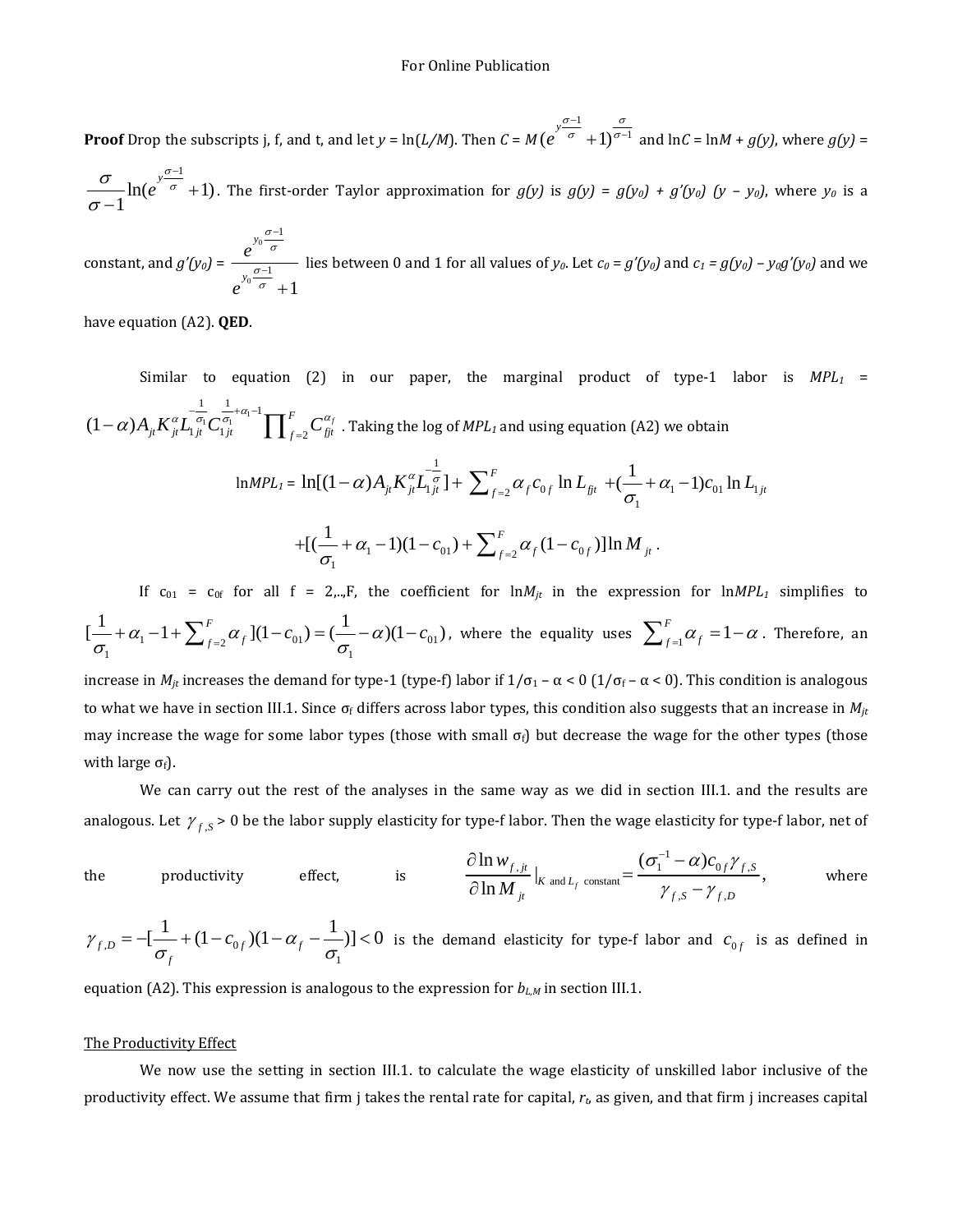input,  $K_{jt}$ , until its marginal revenue product equals the rental rate  $r_t$  or that  $r_t = \alpha \psi_{jt} A_{jt} K_{jt}^{\alpha-1} H_{jt}^\beta C_{jt}^{1-\alpha-\beta}$ , which

implies that  $\frac{\partial \ln K_{ji}}{\partial \ln M_{ji}} = \frac{\partial \ln C_{ji}}{\partial \ln M_{ji}} \frac{1-\alpha-\beta}{1-\alpha} = c_0 \frac{1-\alpha-\beta}{1-\alpha} > 0,$  $j_t$  *U* III *IVI*  $j_t$  $K_{ii}$   $\partial \ln C$ *c*  $M_{ii}$   $\partial \ln M$  $\alpha - \beta$   $1 - \alpha - \beta$  $\frac{\partial \ln K_{ji}}{\partial \ln M_{ji}} = \frac{\partial \ln C_{ji}}{\partial \ln M_{ji}} \frac{1-\alpha-\beta}{1-\alpha} = c_0 \frac{1-\alpha-\beta}{1-\alpha} >$  $\frac{\partial \ln M}{\partial \ln M} = \frac{\mu}{\partial \ln M} + \frac{c^2}{1-\alpha} = c_0 + \frac{c^2}{1-\alpha} > 0$ , where  $0 < c_0 < 1$  is the same as specified in the expression for  $b_{L,M}$  in section III.1. Using this expression and equation (2) we can show that \*  $\sim$   $^{0.111W}$  jt  $^{0.011W}$  $M = 2 \ln M = -(\mu - \mu^*)$  $\frac{\ln w_{jt}}{\ln M_{jt}} = \frac{c_0 \gamma_{L,S}}{\sigma(\gamma_{L,S} - \gamma_{L,D}^*)},$ *L M*  $\mu$   $\cup$   $\cup$   $L,S$   $\cup$   $\cup$   $L,D$  $W_{it}$  *c b M* V  $=\frac{\partial \ln w_{ji}}{\partial \ln M_{ji}} = \frac{c_0 \gamma_{L,S}}{\sigma(\gamma_{L,S} - \gamma_{L,D}^*)}$ , where  $\gamma_{L,D}^* = -\frac{c_0}{\sigma} < 0$  is the elasticity of unskilled labor demand inclusive of the productivity effect. Comparing this expression with the expression for  $b_{L,M}$  in section III.1. we show that  $b_{L,M} < b_{L,M}$ ;

i.e. the productivity effect tends to increase the wage for unskilled labor.

Finally, we use Figure A1 to illustrate the effects of offshoring on unskilled wage, with and without the productivity effect. LS is the supply curve for unskilled labor. Suppose that unskilled labor and imported inputs are highly substitutable; i.e.  $\sigma > 1/(\alpha+\beta)$ . The effect of increased offshoring is to shift the unskilled labor demand curve from LD<sub>0</sub> to LD<sub>1</sub>, holding constant physical capital,  $K_{jt}$ . This is the direct wage effect of offshoring and it tends to decrease unskilled wage given that  $\sigma > 1/(\alpha+\beta)$ . As the increase in foreign inputs makes the firm more profitable and the firm increases the use of all inputs in response, there is a secondary shift of the unskilled labor demand curve, rising from  $LD_1$  to  $LD_2$ . This is the productivity effect of offshoring and it tends to increase unskilled wage. If the direct effect dominates the productivity effect,  $LD_2$  lies between  $LD_1$  and  $LD_0$ .



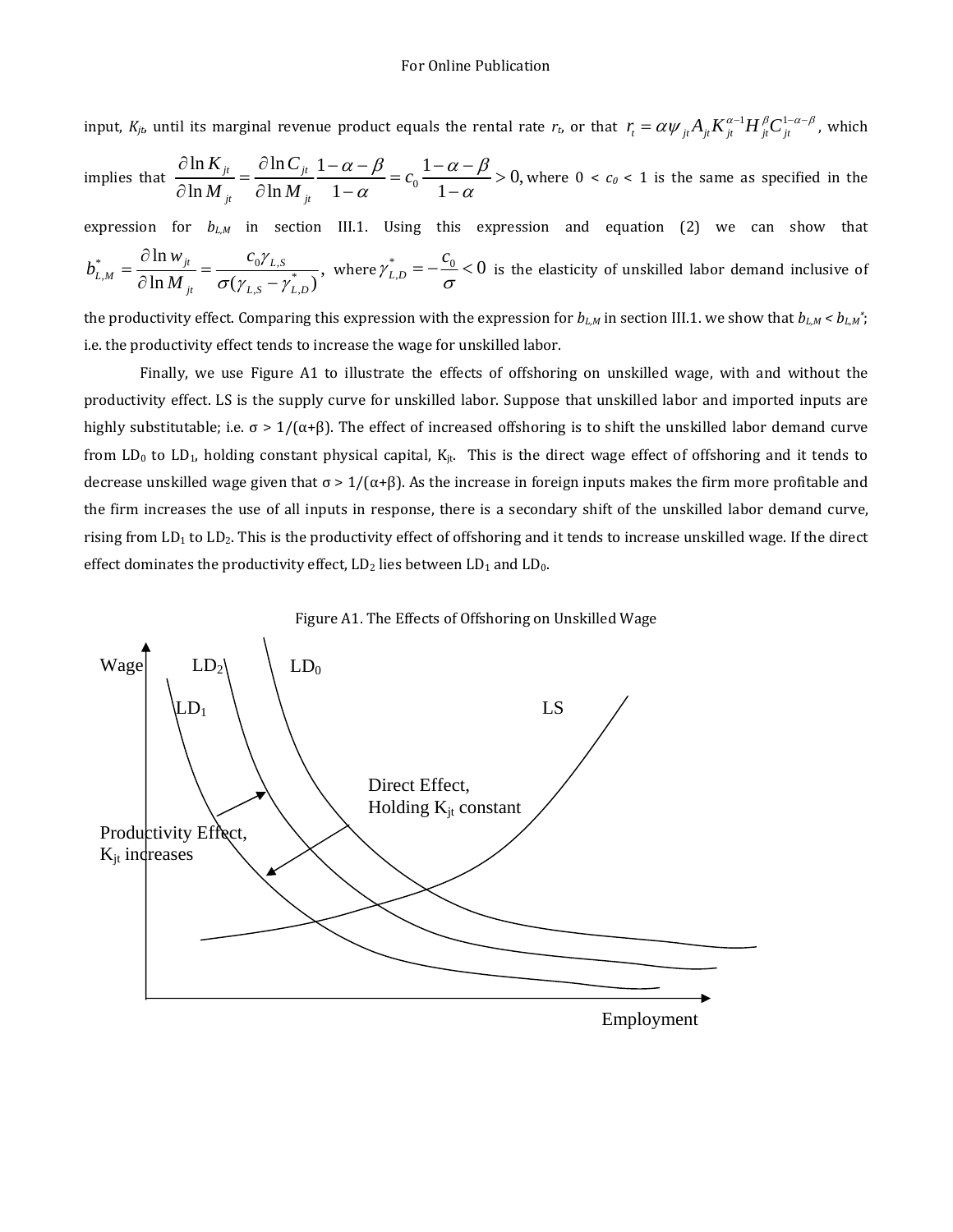|                 |                                                     | Product | Cumul |
|-----------------|-----------------------------------------------------|---------|-------|
| HS <sub>6</sub> | Description                                         | Share   | Share |
| 848340          | GEARS; BALL OR ROLLER SCREWS; GEAR BOXES, ETC       | 9.8%    | 9.8%  |
| 841391          | PARTS OF PUMPS FOR LIQUIDS                          | 8.8%    | 18.6% |
| 848180          | TAPS COCKS ETC F PIPE VAT INC THERMO CONTROL NESOI  | 6.3%    | 24.8% |
| 840999          | SPARK-IGNITION RECIPROCATING INT COM PISTN ENG PTS  | 5.3%    | 30.1% |
| 848190          | PTS F TAPS ETC F PIPE VAT INC PRESS & THERMO CNTRL  | 4.3%    | 34.4% |
| 841290          | ENGINE AND MOTOR PARTS, NESOI                       | 3.2%    | 37.6% |
| 840810          | MARINE COMPRESS-IGNIN COMBUSTION PISTON ENGINE ETC  | $2.2\%$ | 39.8% |
| 841370          | CENTRIFUGAL PUMPS, NESOI                            | 2.2%    | 41.9% |
| 841899          | REFRIGERATOR FREEZER AND HEAT PUMP PARTS NESOL      | 1.8%    | 43.7% |
| 848210          | <b>BALL BEARINGS</b>                                | 1.8%    | 45.5% |
| 848120          | VALVES F OLEOHYDRAULIC OR PNEUMATIC TRANSMISSIONS   | 1.5%    | 47.0% |
| 843390          | PARTS FOR HARVESTER, GRASS MOWERS, SORTING EGG ETC  | 1.5%    | 48.5% |
| 847990          | PTS OF MACH/MECHNCL APPL W INDVDUL FUNCTION NESOI   | 1.4%    | 49.9% |
| 843890          | PARTS OF MACH OF CH 84, NESOI, IND PREP FOOD, DRINK | 1.4%    | 51.3% |
| 844900          | MACH F MANUF OR FINISH NONWOVENS; HAT BLOCKS; PARTS | 1.4%    | 52.7% |
| 843149          | PARTS AND ATTACHMENTS NESOI FOR DERRICKS ETC.       | 1.3%    | 54.0% |
| 847330          | PARTS & ACCESSORIES FOR ADP MACHINES & UNITS        | 1.2%    | 55.3% |
| 847989          | MACH & MECHANICAL APPL W INDIVIDUAL FUNCTION NESOI  | 1.2%    | 56.5% |
| 841430          | COMPRESSORS USED IN REFRIGERATING EQUIPMENT         | $1.2\%$ | 57.6% |
| 848590          | MACHINE PARTS WITH NO ELECTRIC FEATURES NESOI       | 1.1%    | 58.8% |

# Table A1: The Top 20 HS6 Products in HS 84 (Machinery)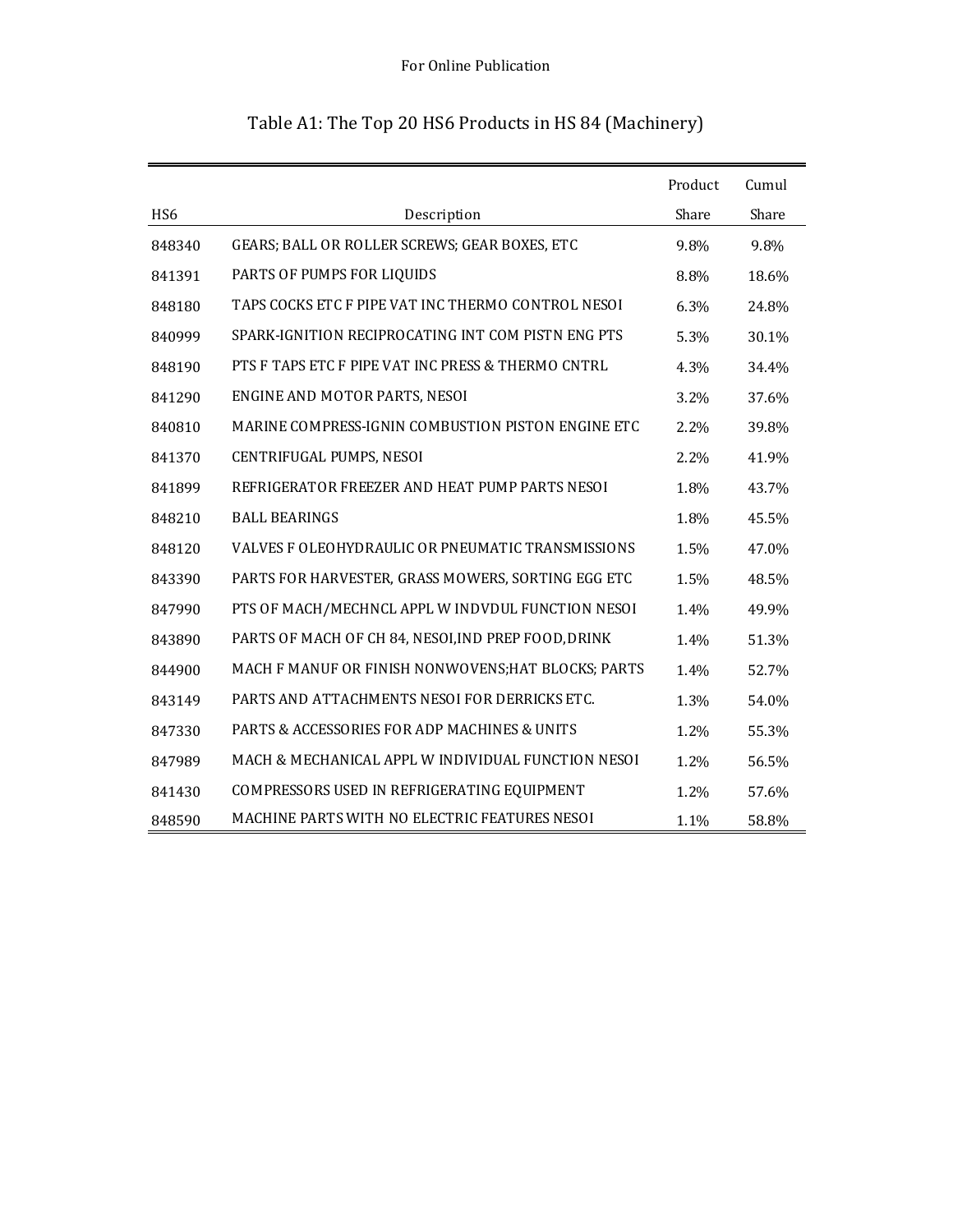

Figure 1a: Offshoring Over Time



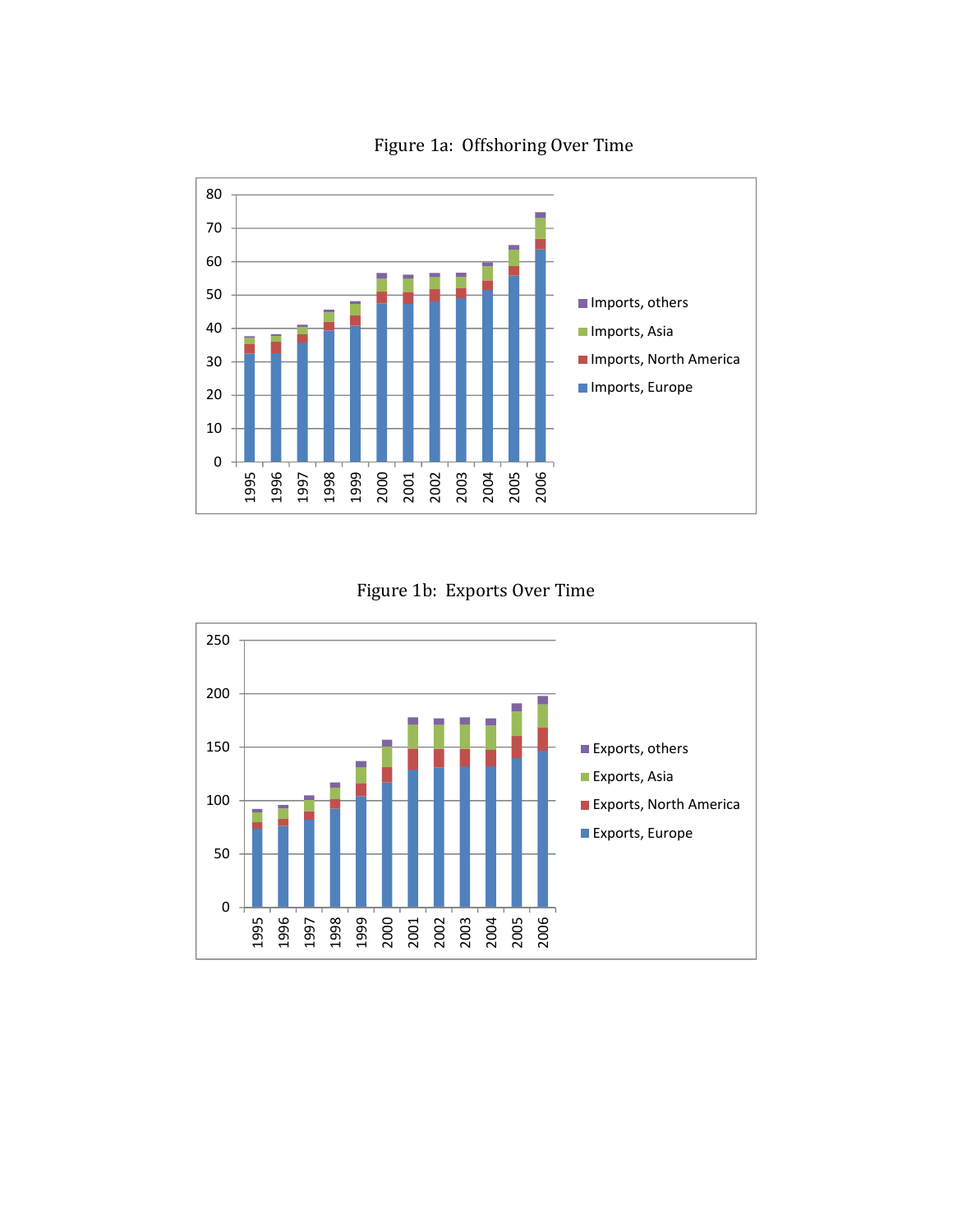

Figure 2a: Within-firm Changes in Offshoring



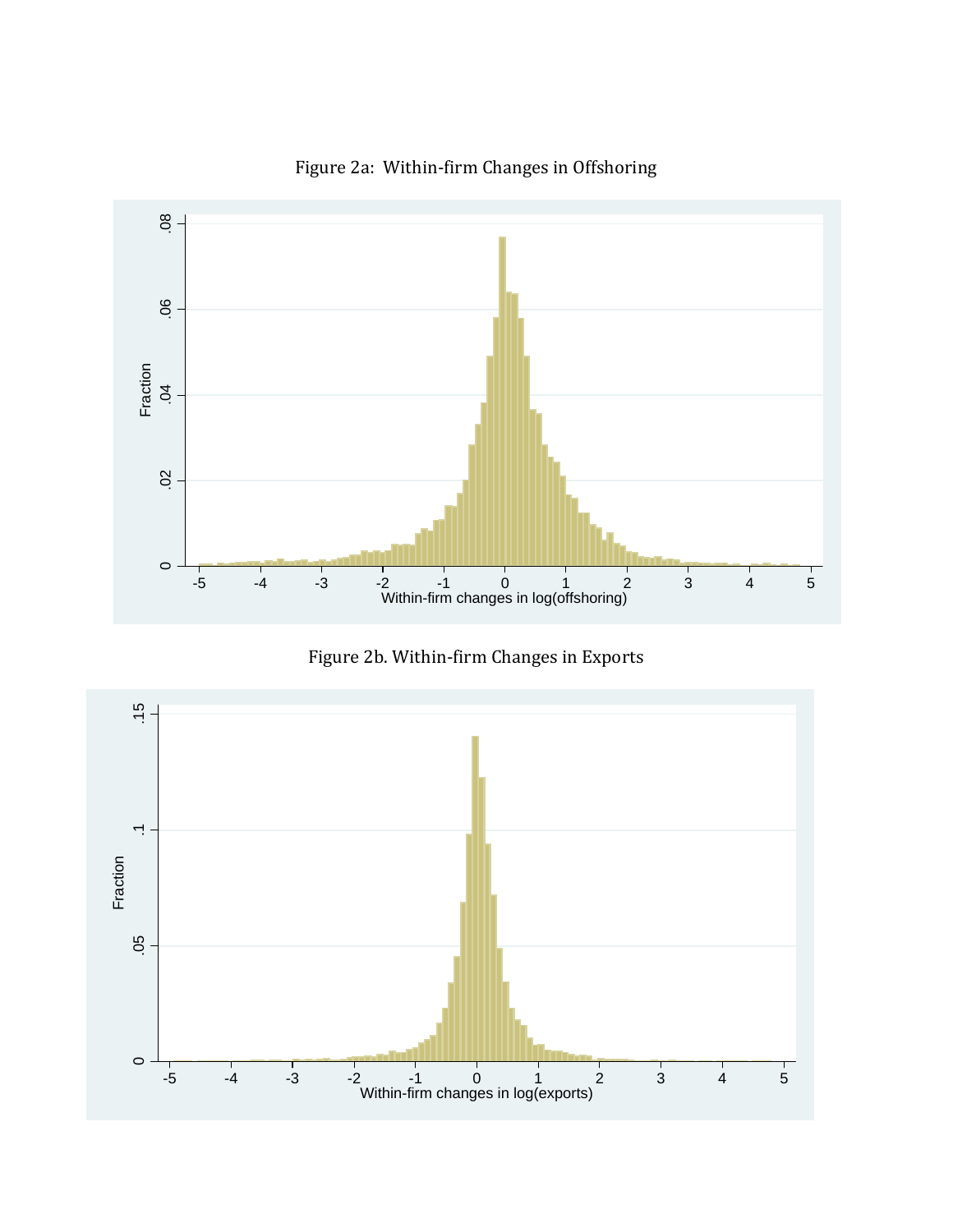

Figure 3a. The Number of Firms Who Purchase the Same Input

Figure 3b: The Number of Firms who Sell the Same Product

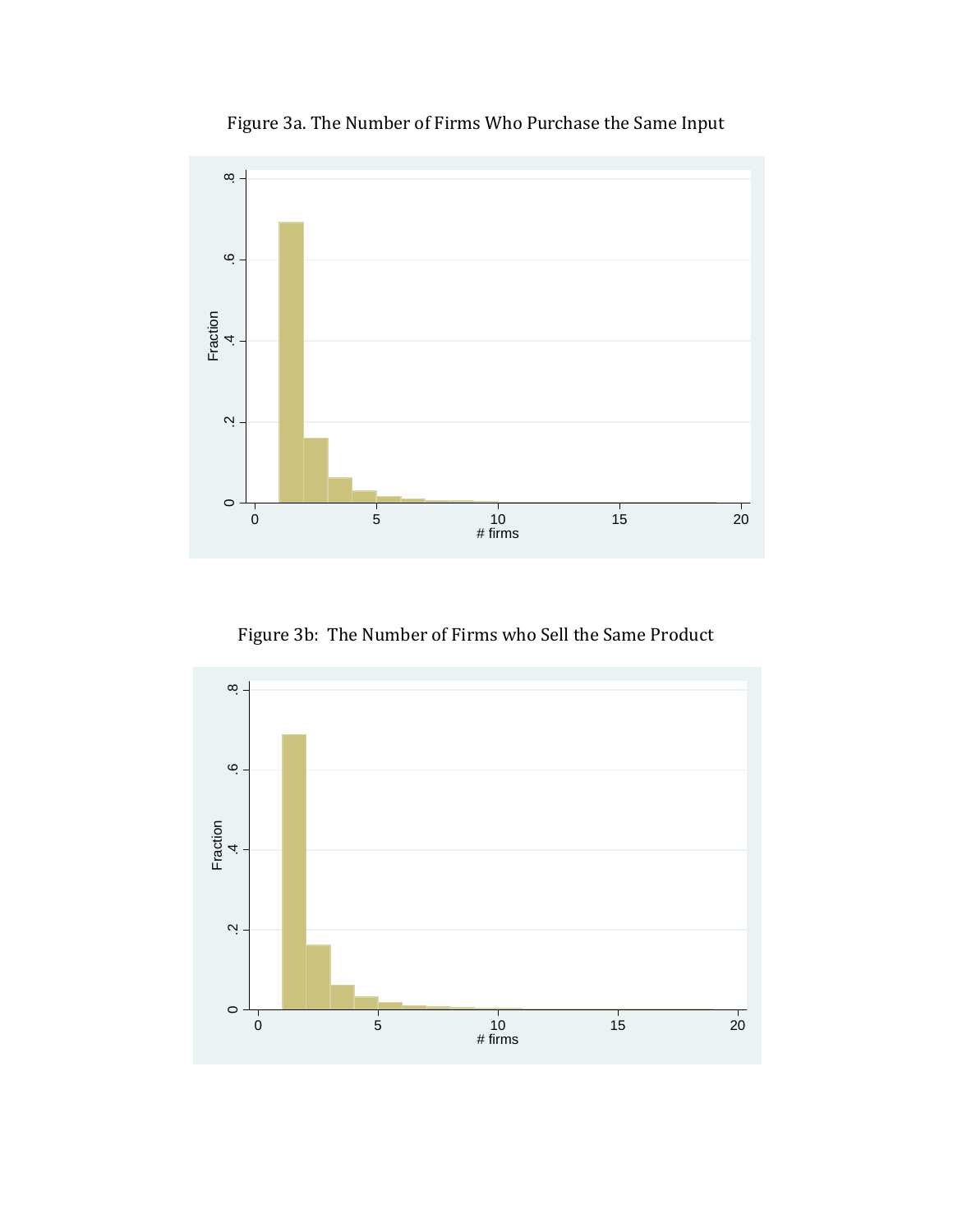

### Figure 4: Wages and Earnings for Displaced Workers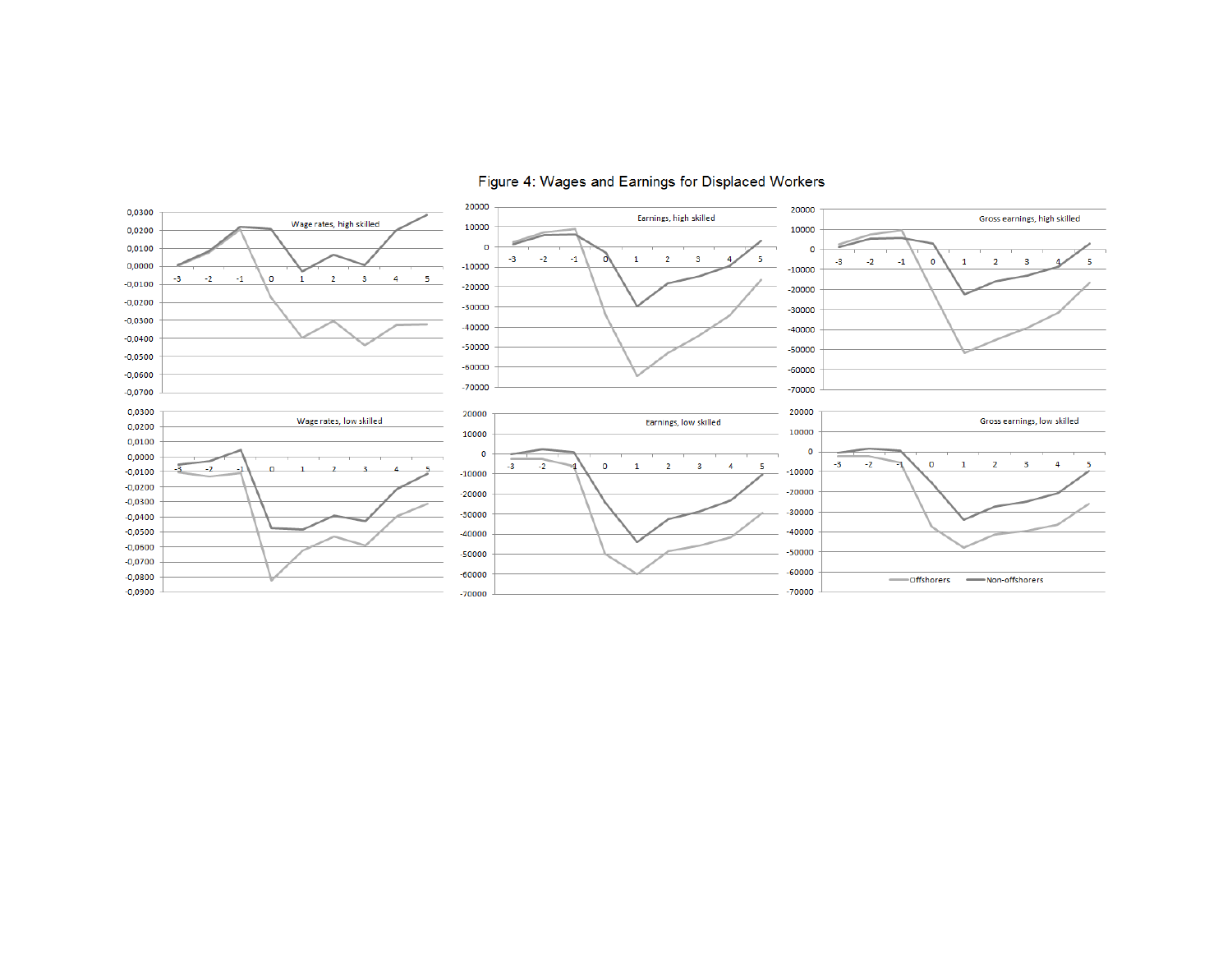|                                                 | 0bs       | Mean   | Std. dev. |
|-------------------------------------------------|-----------|--------|-----------|
| In logs                                         |           |        |           |
| Employment                                      | 9,820     | 4.94   | 0.89      |
| <b>Gross Output</b>                             | 9,804     | 18.89  | 1.05      |
| Capital per worker                              | 9,759     | 12.39  | 0.98      |
| Average wage bill per worker                    | 9,772     | 12.54  | 0.22      |
| <b>Accounting Profits</b>                       | 7,816     | 9.07   | 1.70      |
| Skill shares                                    |           |        |           |
| High-skill                                      | 9,772     | 0.16   | 0.12      |
| Low-skill                                       | 9,772     | 0.84   | 0.12      |
| Firm-level trade data                           |           |        |           |
| Log(broad offshoring)                           | 9,820     | 16.85  | 1.53      |
| Broad Offshoring/gross output                   | 9,804     | 0.19   | 0.16      |
| Broad Offshoring/material purchases             | 9,756     | 0.43   | 0.29      |
| Broad Offshoring, log deviation from firm mean  | 9,820     | 0.49   | 0.57      |
| Log(narrow offshoring)                          | 9,249     | 16.00  | 2.26      |
| Narrow offshoring/gross output                  | 9,804     | 0.12   | 0.15      |
| Narrow offshoring/material purchases            | 9,756     | 0.27   | 0.28      |
| Narrow offshoring, log deviation from firm mean | 9,249     | 0.82   | 0.94      |
| Log(exports)                                    | 9,555     | 17.54  | 2.06      |
| Exports/gross output                            | 9,804     | 0.45   | 0.32      |
| Exports, log deviation from firm mean           | 9,555     | 0.46   | 0.66      |
|                                                 |           |        |           |
| In worker-firm data                             |           |        |           |
| Hourly wage                                     | 1,950,896 | 192.85 | 70.19     |
| Log hourly wage                                 | 1,950,896 | 5.19   | 0.31      |
| Log gross output                                | 1,950,896 | 20.50  | 1.69      |
| Log employment                                  | 1,950,896 | 6.44   | 1.49      |
| Log capital per worker                          | 1,950,896 | 12.59  | 0.89      |
| High-skill                                      | 1,950,896 | 0.19   | 0.14      |
| Experience                                      | 1,950,896 | 17.93  | 9.31      |
| Union                                           | 1,950,896 | 0.88   | 0.33      |
| Married                                         | 1,950,896 | 0.59   | 0.49      |

# Table 1: Descriptive Statistics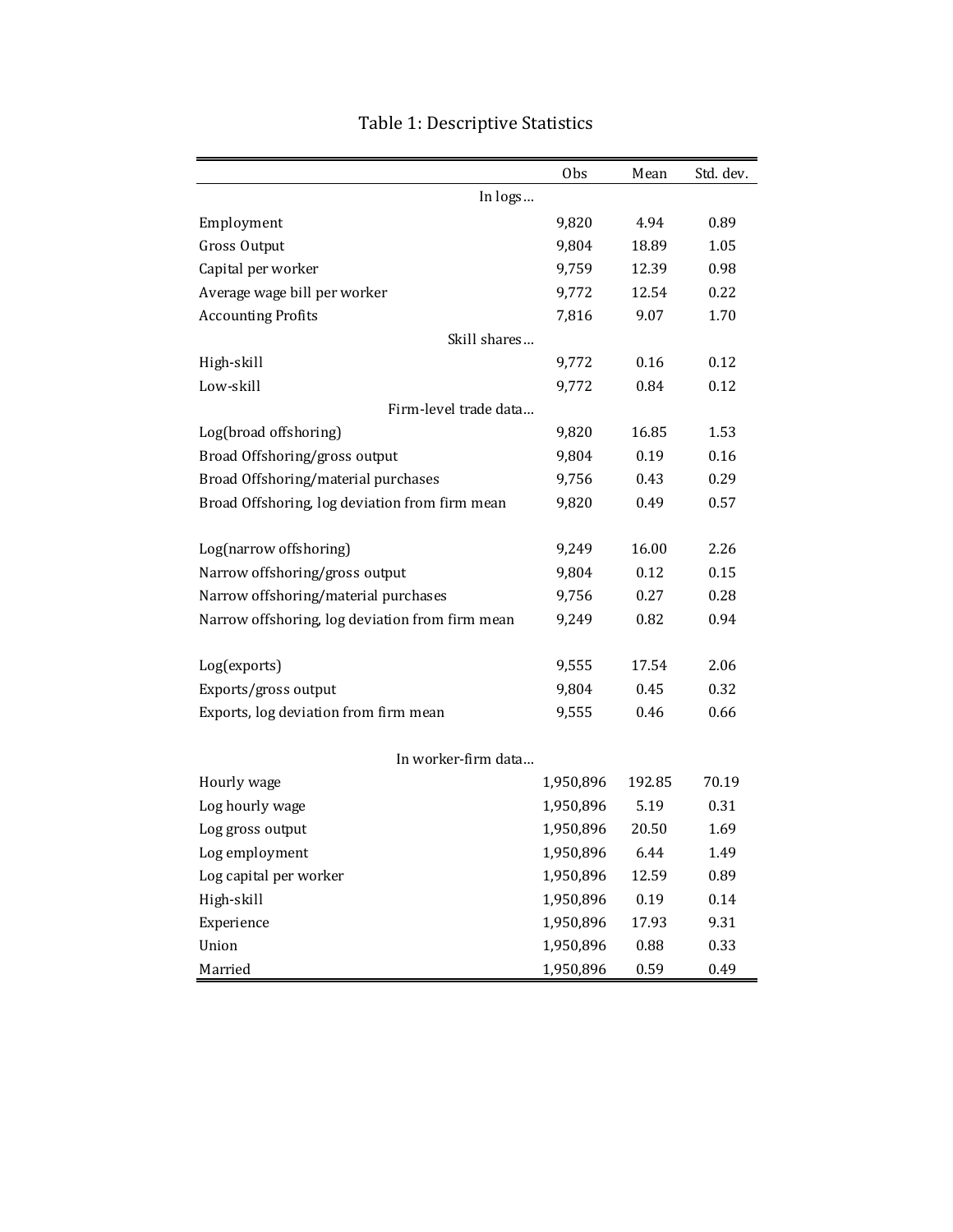# Table 2: Some Patterns of Offshoring and Exports

| Share of import value                |      |
|--------------------------------------|------|
| Raw Materials                        | 7.8  |
| Machinery and Machinery Parts        | 16.9 |
| Narrow Offshoring, Same HS2 as Sales | 87.4 |
| Narrow Offshoring, Same HS4 as Sales | 70.8 |
| Share of Trade                       |      |
|                                      |      |

| Top 2 Products in Imports | 67.9 |
|---------------------------|------|
| Top 5 Products in Imports | 92.1 |
| Top 2 Products in Exports | 51.3 |
| Top 5 Products in Exports | 77.0 |

## *Pre‐sample Flows…*

| In-sample share of offshoring | 64.4 |
|-------------------------------|------|
| In-sample share of Exports    | 77.7 |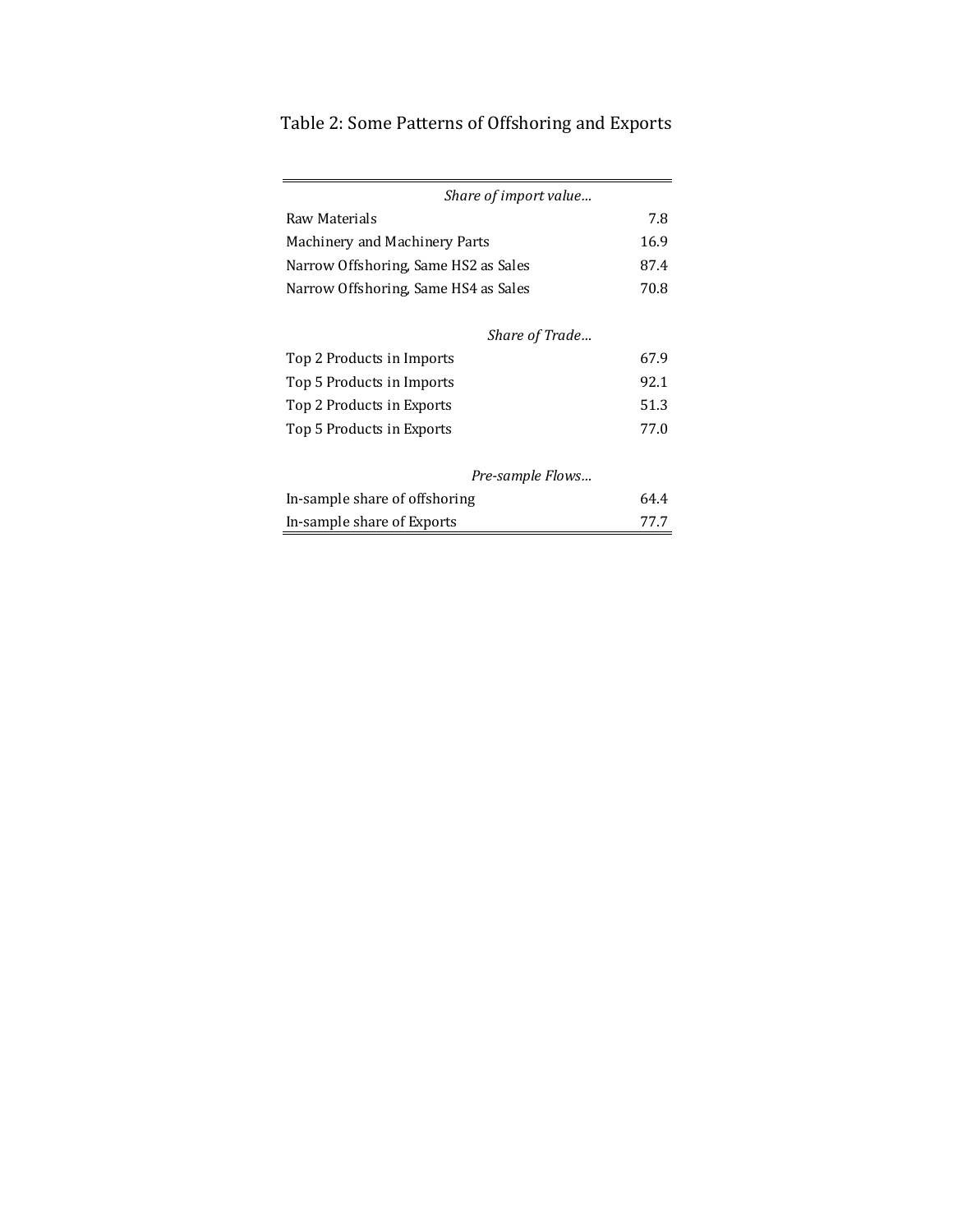|  | Table 3: Firm-level Effects of Trade |  |  |
|--|--------------------------------------|--|--|
|--|--------------------------------------|--|--|

|                               | <b>OLS</b>          | Firm FE                            | Firm FE-IV | Firm FE-IV, offshoring & exports<br>in regression |              |  |
|-------------------------------|---------------------|------------------------------------|------------|---------------------------------------------------|--------------|--|
|                               | Offshoring<br>dummy | log(offshoring)<br>log(offshoring) |            | log(offshoring)                                   | log(exports) |  |
| in logs                       |                     |                                    |            |                                                   |              |  |
| employment                    | 0.681               | 0.044                              | $-0.103$   | $-0.196$                                          | 0.346        |  |
| gross output                  | 0.958               | 0.082                              | 0.393      | 0.151                                             | 0.486        |  |
| accounting profits            | 0.953               | 0.066                              | 0.487      | 0.012                                             | 0.831        |  |
| capital per worker            | 0.161               | 0.005                              | 0.227      | 0.099                                             | 0.282        |  |
| wage bill per worker          | 0.040               | 0.014                              | 0.217      | 0.127                                             | 0.119        |  |
| material inputs               | 1.162               | 0.083                              | 0.216      | $-0.105$                                          | 0.653        |  |
| domestic material inputs      | 0.668               | 0.037                              | 0.371      | $-0.048$                                          | 0.777        |  |
| shares                        |                     |                                    |            |                                                   |              |  |
| Share of high-skilled workers | $-0.007$            | 0.002                              | 0.087      | 0.048                                             | 0.066        |  |
| Materials/output              | 0.093               | 0.005                              | $-0.039$   | $-0.050$                                          | 0.032        |  |
| Domestic materials/output     | $-0.043$            | $-0.011$                           | 0.016      | $-0.020$                                          | 0.061        |  |

Notes:

Columns 1,2,3 are from regressions of each firm outcome variable on a single (offshoring) variable

Columns 4, 5 include both offshoring and exports in regression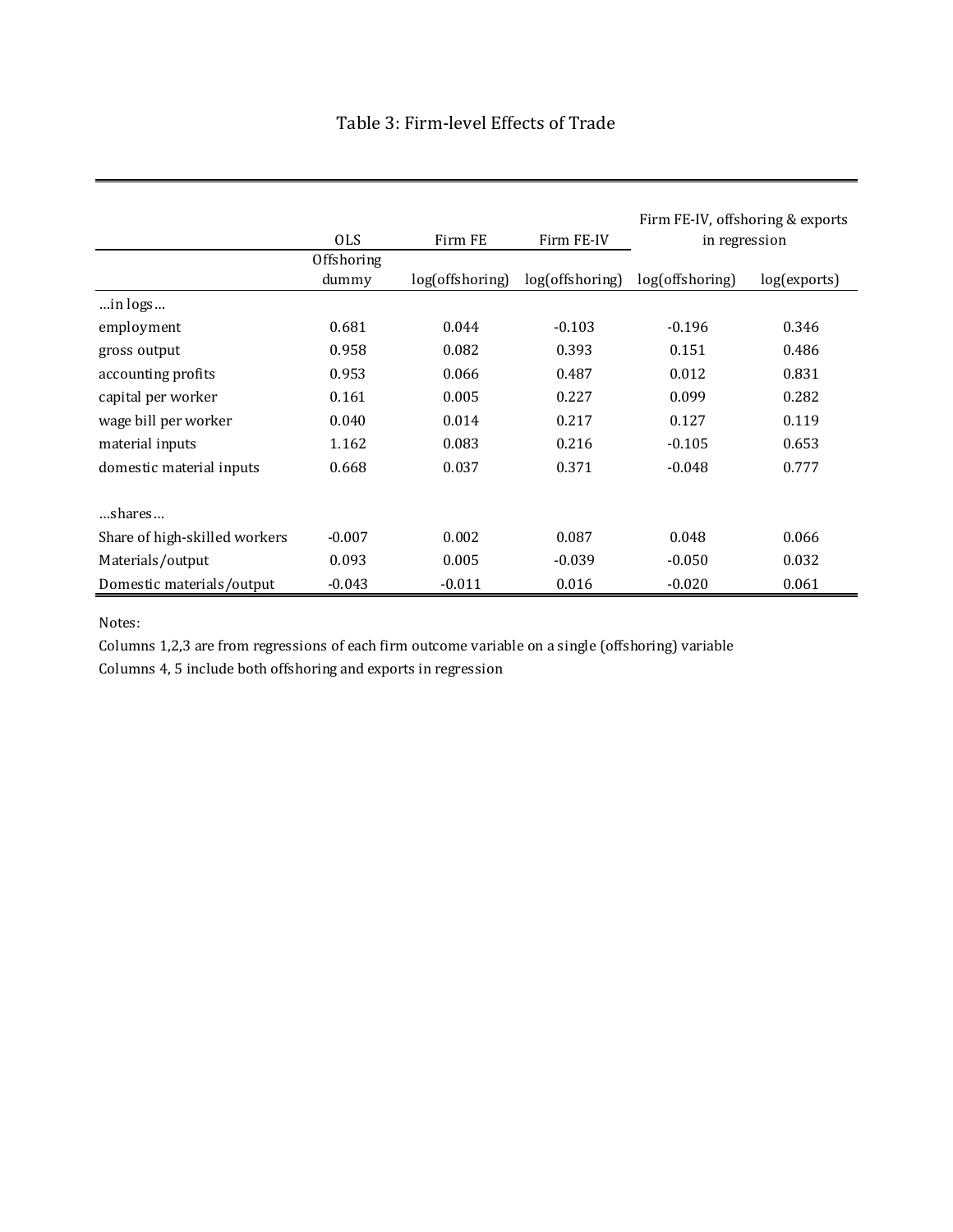| Dependent variable:                 |                         | Log(offshoring) | $ x$ high skill                   |                | Log(exports) |                           | $\ldots$ x high skill |             |
|-------------------------------------|-------------------------|-----------------|-----------------------------------|----------------|--------------|---------------------------|-----------------------|-------------|
| Log WES, offshoring                 | $0.2071**$              |                 | $0.3351***$ -0.0396*** -0.0185*** |                | 0.0046       | 0.0933                    | $-0.0150***$          | 0.0005      |
|                                     | $[2.46]$                | [4.01]          | $[-5.86]$                         | $[-3.18]$      | $[0.04]$     | $[0.80]$                  | $[-3.00]$             | $[0.11]$    |
| Log exchange rates, offshoring      | $-0.2802$               | $-0.2644$       | $-0.0382*$                        | $-0.0280*$     | 0.2136       | 0.2442                    | 0.0046                | 0.0095      |
|                                     | $[-0.91]$               | $[-0.87]$       | $[-1.81]$                         | $[-1.84]$      | $[0.88]$     | [0.99]                    | [0.30]                | [0.98]      |
| Log transport costs, offshoring     | $-17.7718***21.5515***$ |                 | 0.2429                            | $-0.5668$      | 1.8464       | $-1.4397$                 | $0.8585***$           | 0.2662      |
|                                     | $[-2.94]$               | $[-3.53]$       | $[0.50]$                          | $[-1.39]$      | $[0.69]$     | $[-0.51]$                 | [2.71]                | $[1.08]$    |
| Log WID, exports                    | $-0.0778$               | 0.1080          | $-0.0490***$                      | $-0.0162**$    | $0.2689***$  | $0.4054***$               | $-0.0294***$          | $-0.0061$   |
|                                     | $[-0.58]$               | $[0.83]$        | $[-5.15]$                         | $[-2.05]$      | $[2.86]$     | [4.25]                    | $[-3.77]$             | $[-1.02]$   |
| Log exchange rates, exports         | $-0.5336$               | $-0.7235$       | $-0.0328$                         | $-0.0711**$    | 0.6753       | 0.5215                    | $0.0460**$            | 0.0134      |
|                                     | $[-1.11]$               | $[-1.51]$       | $[-0.91]$                         | $[-2.46]$      | [1.36]       | [1.03]                    | $[2.01]$              | $[0.72]$    |
| Log transport costs, exports        |                         |                 | 22.4817***23.1068*** -2.2394***   | $-1.6001**$    | $-6.1858$    | $-4.1498$                 | $-0.4224$             | 0.1893      |
|                                     | [2.98]                  | [3.05]          | $[-3.22]$                         | $[-2.49]$      | $[-0.94]$    | $[-0.63]$                 | $[-1.08]$             | [0.53]      |
| Interactions with high skill dummy: |                         |                 |                                   |                |              |                           |                       |             |
| Log WES, offshoring                 | $-0.0528$               | $-0.0851$       | $0.3317***$                       | $0.3232***$    | 0.0830       | 0.0521                    | $0.2686***$           | $0.2633***$ |
|                                     | $[-0.68]$               | $[-1.17]$       | [4.19]                            | [4.11]         | [1.06]       | $[0.65]$                  | [5.17]                | [4.97]      |
| Log exchange rates, offshoring      | $-0.6115***$            | $-0.4617**$     | $-0.5600**$                       | $-0.5304**$    | $-0.1040$    | 0.0255                    | 0.0998                | 0.1182      |
|                                     | $[-3.09]$               | $[-2.32]$       | $[-2.15]$                         | $[-2.02]$      | $[-0.65]$    | $[0.16]$                  | $[0.72]$              | $[0.85]$    |
| Log transport costs, offshoring     | 1.2829                  | $-1.1068$       | $-17.3882***18.1440***$           |                | 1.2450       | $-1.2536$                 | 0.4712                | $-0.1018$   |
|                                     | $[0.28]$                | $[-0.25]$       | $[-3.01]$                         | $[-3.14]$      | $[0.40]$     | $[-0.39]$                 | [0.13]                | $[-0.03]$   |
| Log WID, exports                    | 0.0318                  | 0.1236          | $0.3478***$                       | $0.3658***$    |              | $-0.2571***$ $-0.1834***$ | $0.3271***$           | $0.3390***$ |
|                                     | $[0.31]$                | [1.18]          | [4.27]                            | $[4.48]$       | $[-4.18]$    | $[-2.95]$                 | [6.38]                | $[6.56]$    |
| Log exchange rates, exports         | 0.6076                  | $0.6535*$       | $0.5114*$                         | $0.4946*$      | $-0.5439$    | $-0.5630$                 | $-0.2087$             | $-0.2264$   |
|                                     | $[1.62]$                | [1.71]          | [1.79]                            | $[1.67]$       | $[-1.62]$    | $[-1.63]$                 | $[-1.06]$             | $[-1.13]$   |
| Log transport costs, exports        | $-3.2023$               | -4.4399         | 25.8055***25.5637***              |                | $-2.7719$    | $-3.7232$                 | $-5.1812$             | $-5.3792*$  |
|                                     | $[-0.71]$               | $[-0.97]$       | $[4.29]$                          | $[4.24]$       | $[-0.69]$    | $[-0.91]$                 | $[-1.63]$             | $[-1.68]$   |
| <b>Additional Firm Controls</b>     | Yes                     | No              | Yes                               | N <sub>o</sub> | Yes          | N <sub>o</sub>            | Yes                   | No          |
| F-statistics for instruments        | 3.60                    | 6.48            | 20.46                             | 15.30          | 5.55         | 11.71                     | 14.40                 | 11.39       |
| Observations                        | 1,928,599               | 1,928,599       | 1,928,599                         | 1,928,599      | 1,950,896    | 1,950,896                 | 1,950,896             | 1,950,896   |
| Number of firms                     | 383,035                 | 383,035         | 383,035                           | 383,035        | 384,257      | 384,257                   | 384,257               | 384,257     |
| R-squared                           | 0.1021                  | 0.0591          | 0.0655                            | 0.0541         | 0.1240       | 0.0716                    | 0.0636                | 0.0473      |

Table 4: First-Stage FE-IV Regressions

Notes: 

Excluded instruments only reported. \*\*\* p<0.01, \*\* p<0.05, \* p<0.1. T‐statistics in brackets. Standard errors clustered at firm‐year levels. Industry, time, regional and job spell fixed effects included in all specifications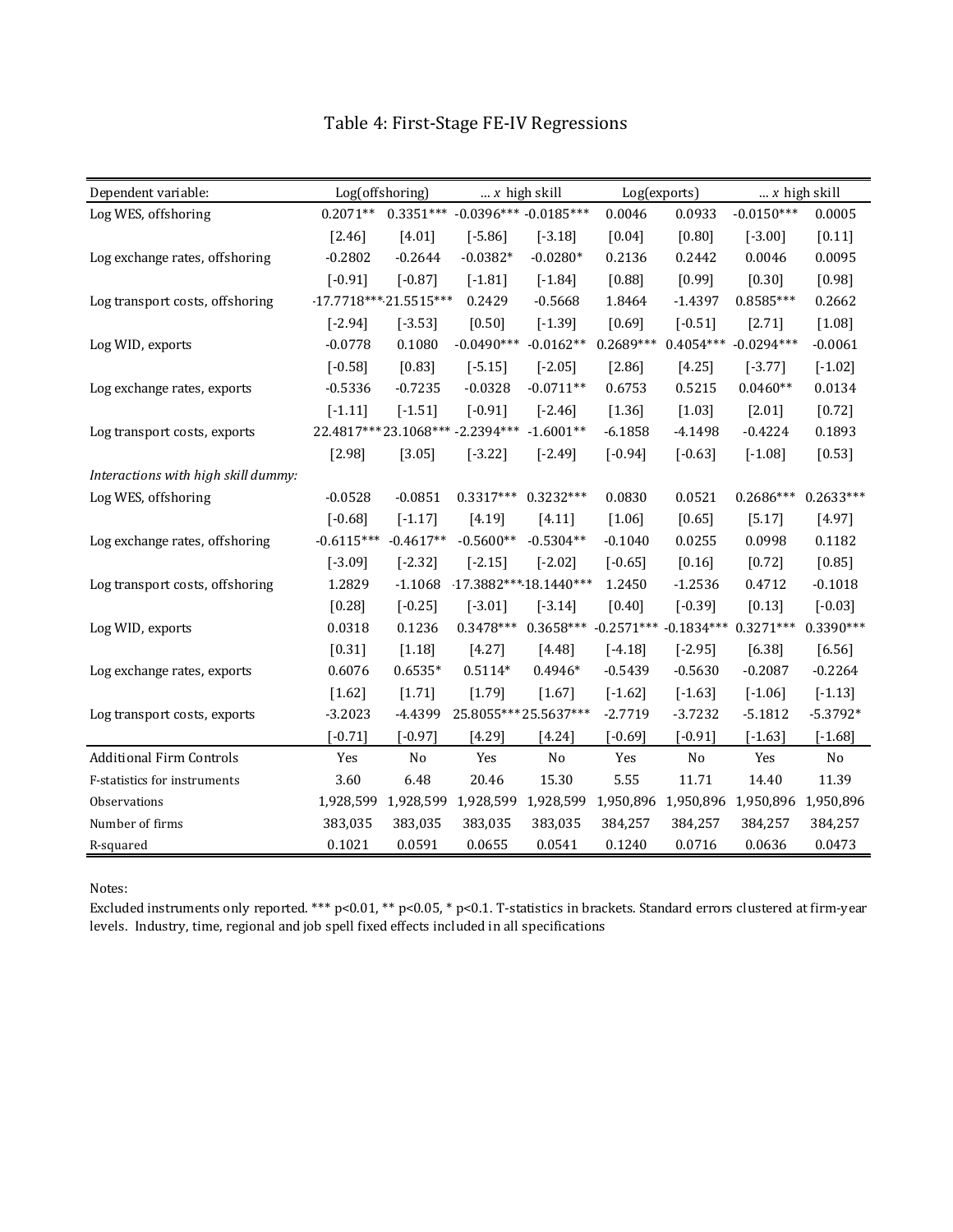| Dependent variable:            | Log hourly wage          |                            |
|--------------------------------|--------------------------|----------------------------|
|                                | FE                       | FE-IV                      |
| Log(offshoring)                | $-0.0030**$<br>$-0.0019$ | $-0.0191**$<br>$-0.0167**$ |
|                                | $[-2.19]$<br>$[-1.43]$   | $[-2.07]$<br>$[-2.07]$     |
| Log(offshoring) x high-skilled | $0.0065***$ 0.0066***    | $0.0505***$ 0.0538 ***     |
|                                | $[4.82]$<br>[4.88]       | [7.19]<br>$[7.68]$         |
| Log(exports)                   | $0.0051*$<br>$0.0066**$  | $0.0369***$ 0.0444***      |
|                                | [1.78]<br>$[2.36]$       | [3.98]<br>[6.65]           |
| Log(exports) x high-skilled    | 0.0002<br>$-0.0006$      | 0.0060<br>0.0063           |
|                                | $[-0.24]$<br>$[0.07]$    | $[0.55]$<br>$[0.56]$       |
| Log(output)                    | $0.0148***$              | 0.0085                     |
|                                | $[4.22]$                 | [1.19]                     |
| Log(empl)                      | $0.0130***$              | $-0.0008$                  |
|                                | [3.45]                   | $[-0.10]$                  |
| Log(capital-labor ratio)       | $0.0032**$               | $0.0042***$                |
|                                | $[2.25]$                 | [2.95]                     |
| Share, high-skilled workers    | $0.0782***$              | $0.1348***$                |
|                                | $[4.34]$                 | [5.23]                     |
| Industry price index           | $-0.0001$<br>$-0.0004$   | 0.0002<br>0.0000           |
|                                | $[-0.64]$<br>$[-1.62]$   | $[0.99]$<br>$[0.13]$       |
| Experience                     | $0.0169***$ 0.0179***    | $0.0162***$ 0.0164***      |
|                                | [13.07]<br>[13.85]       | [12.28]<br>[11.78]         |
| Experience2                    | $-0.0005*** -0.0005***$  | $-0.0005*** -0.0005***$    |
|                                | $[-84.04]$<br>$[-84.74]$ | $[-77.01]$<br>$[-73.92]$   |
| Union                          | $0.0137***$ $0.0136***$  | $0.0144***$<br>$0.0147***$ |
|                                | $[12.62]$<br>$[12.64]$   | [14.01]<br>[14.06]         |
| Married                        | $0.0035***$ 0.0036***    | $0.0031***$<br>$0.0030***$ |
|                                | [6.55]<br>$[6.67]$       | [5.79]<br>[5.68]           |
| Other firm-level controls      | Yes<br>No                | Yes<br>No                  |
| 0bs                            | 1,928,599 1,928,599      | 1,928,599 1,928,599        |
| No. job spells                 | 383,035<br>383,035       | 383,035<br>383,035         |
| R2                             | 0.1514<br>0.1496         | 0.1517<br>0.1500           |

## Table 5: Worker-Level Wage Regressions

Notes: 

\*\*\* p<0.01, \*\* p<0.05, \* p<0.1. T‐statistics in brackets. Standard errors clustered at firm‐year levels. Industry, time, regional and job spell fixed effects included in all specifications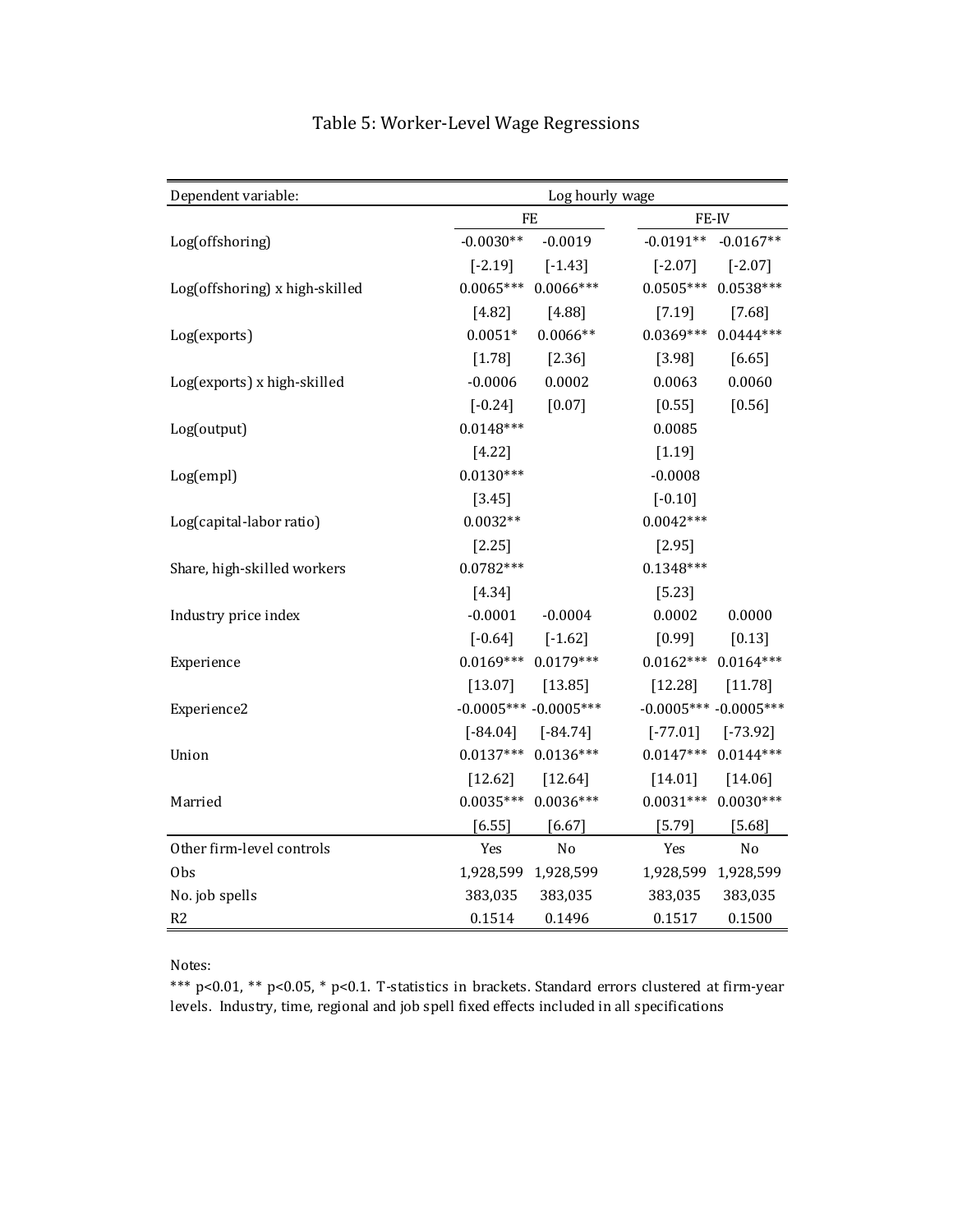| Panel A: Low-skilled workers  |        |        |                                     |         |         |         |  |  |
|-------------------------------|--------|--------|-------------------------------------|---------|---------|---------|--|--|
|                               |        |        | Annual %-change in exports, by bins |         |         |         |  |  |
|                               |        |        | Min                                 | $-30%$  | $0\%$   | 30%     |  |  |
|                               |        |        | $-30\%$                             | $0\%$   | 30%     | Max     |  |  |
|                               | Min    | $-30%$ | 3.1                                 | 6.7     | 5.6     | $2.2\,$ |  |  |
|                               |        |        | $-0.90$                             | 0.50    | 1.58    | 5.28    |  |  |
|                               | $-30%$ | $0\%$  | 1.9                                 | 13.7    | 9.7     | 1.4     |  |  |
| Annual %-<br>change in        |        |        | $-1.82$                             | $-0.17$ | 0.58    | 2.41    |  |  |
| imports by bins               | $0\%$  | 30%    | 1.6                                 | 9.8     | 15.2    | 2.8     |  |  |
|                               |        |        | $-2.42$                             | $-0.61$ | 0.23    | 1.80    |  |  |
|                               | 30%    | Max    | 1.5                                 | 5.3     | 13.3    | 6.3     |  |  |
|                               |        |        | $-4.91$                             | $-1.51$ | $-0.49$ | 1.40    |  |  |
| Panel B: High-skilled workers |        |        |                                     |         |         |         |  |  |
|                               | Min    | $-30%$ | 3.2                                 | 6.3     | 4.5     | 1.4     |  |  |
|                               |        |        | $-7.51$                             | $-2.71$ | $-1.29$ | $-0.12$ |  |  |
|                               | $-30%$ | $0\%$  | 1.6                                 | 15.1    | 10.9    | 1.4     |  |  |
| Annual %-                     |        |        | $-3.09$                             | $-0.71$ | 0.09    | 1.63    |  |  |
| change in<br>imports by bins  | $0\%$  | 30%    | 1.8                                 | 11.3    | 16.4    | 2.8     |  |  |
|                               |        |        | $-1.80$                             | 0.07    | 1.02    | 2.80    |  |  |
|                               | 30%    | Max    | 1.3                                 | 5.0     | 12.4    | 4.6     |  |  |
|                               |        |        | $-0.49$                             | 1.55    | 2.52    | 6.16    |  |  |

# Table 6: Net Effect of Trade on Wages

Notes:

Bold figures: Median 100\*(log) wage change Normal figures: Cell frequencies relative to total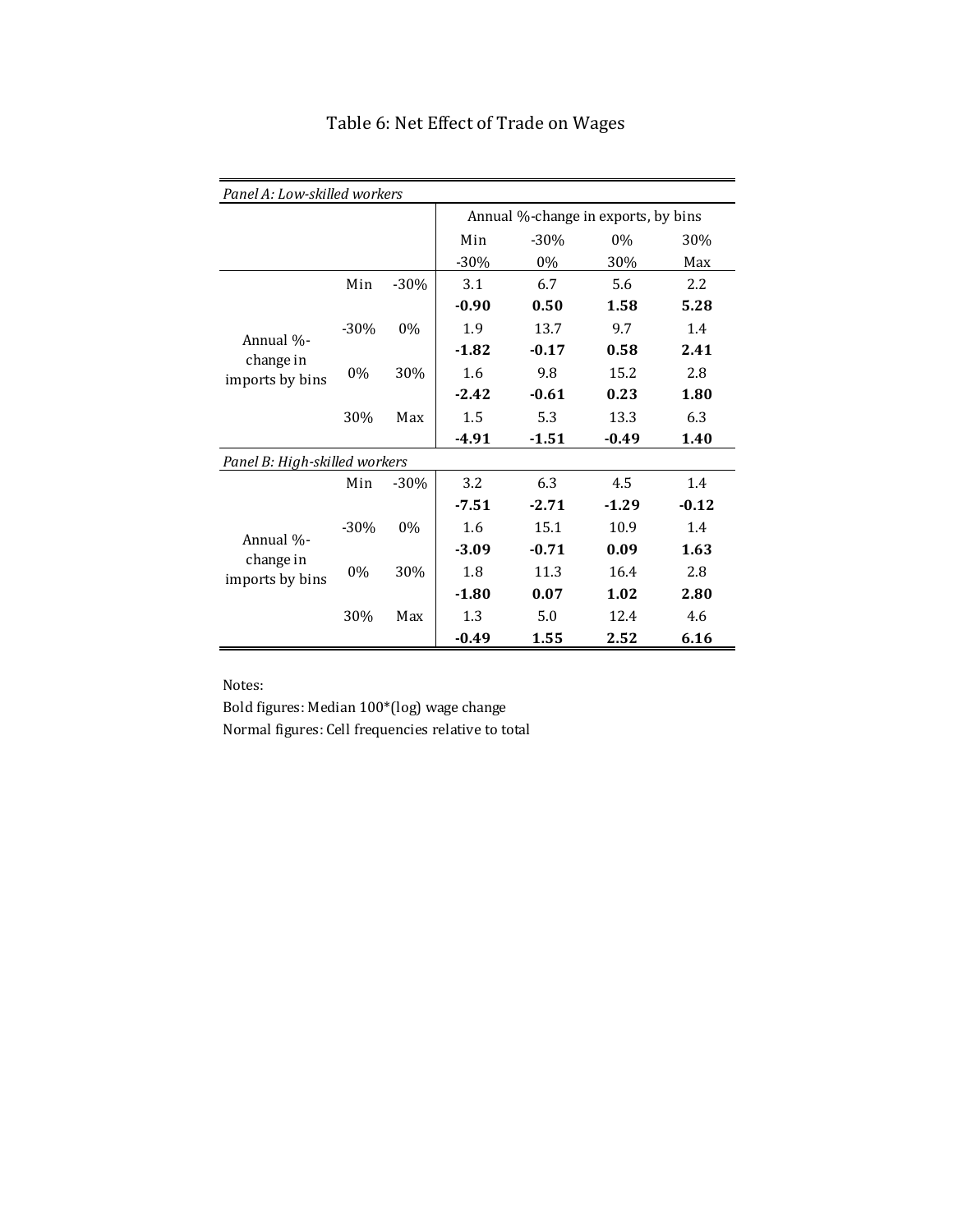| Dependent variable:                        |             |              |             |                               |                           |                       |             |                                      |             |                                           |  |
|--------------------------------------------|-------------|--------------|-------------|-------------------------------|---------------------------|-----------------------|-------------|--------------------------------------|-------------|-------------------------------------------|--|
| Robustness check:<br>I. 7+ year job spells |             |              |             | II. Top-5<br>pre-sample flows |                           | III. Broad offshoring |             | IV. High income<br>narrow offshoring |             | V.Drop computers<br>and building supplies |  |
|                                            |             | FE-IV        | FE-IV       |                               | FE-IV                     |                       | FE-IV       |                                      | FE-IV       |                                           |  |
| Log(offshoring)                            | $-0.0138**$ | $-0.0153***$ | $-0.0230**$ | $-0.0174*$                    | $-0.0549*$                | $-0.0355$             | $-0.0152**$ | $-0.0143**$                          |             | $-0.0371***$ $-0.0287***$                 |  |
|                                            | $[-2.39]$   | $[-2.96]$    | $[-2.00]$   | $[-1.69]$                     | $[-1.88]$                 | $[-1.32]$             | $[-2.07]$   | $[-2.11]$                            | $[-3.27]$   | $[-2.88]$                                 |  |
| Log(offshoring) x high-skilled             | $0.0543***$ | $0.0587***$  | $0.0559***$ | $0.0566***$                   | $0.1277***$               | $0.1280***$           | $0.0292***$ | $0.0290***$                          | $0.0727***$ | $0.0855***$                               |  |
|                                            | $[7.50]$    | $[7.81]$     | [7.06]      | $[7.47]$                      | [7.40]                    | [8.17]                | [4.29]      | [4.32]                               | [8.45]      | [9.81]                                    |  |
| Log(exports)                               | $0.0447***$ | $0.0496***$  | $0.0345***$ | $0.0393***$                   | $0.0534***$               | $0.0570***$           | $0.0269***$ | $0.0348***$                          | $0.0339**$  | $0.0627***$                               |  |
|                                            | [4.93]      | [6.87]       | [4.51]      | [5.54]                        | [4.37]                    | [3.89]                | [2.73]      | [5.05]                               | [2.21]      | [6.90]                                    |  |
| Log(exports) x high-skilled                | 0.0014      | $-0.0018$    | $-0.0011$   | 0.0029                        | $-0.0565***$ $-0.0521***$ |                       | $0.0363***$ | $0.0416***$                          | $-0.0219$   | $-0.0295**$                               |  |
|                                            | $[0.12]$    | $[-0.15]$    | [-0.09]     | [0.26]                        | $-3.04]$                  | $-3.48$ ]             | [3.45]      | [4.32]                               | [-1.58]     | $-2.24]$                                  |  |
| Other firm-level controls                  | Yes         | No           | Yes         | No                            | Yes                       | No                    | Yes         | No                                   | Yes         | No                                        |  |
| Obs                                        | 967,053     | 967,053      | 1,925,909   | 1,925,909                     | 1,950,896                 | 1,950,896             | 1,917,625   | 1,917,625                            | 1,692,736   | 1,692,736                                 |  |
| No. job spells                             | 103.989     | 103.989      | 382,142     | 382,142                       | 384,257                   | 384.257               | 380.781     | 380,781                              | 338,922     | 338,922                                   |  |
| R <sub>2</sub>                             | 0.1815      | 0.1788       | 0.1518      | 0.1500                        | 0.1509                    | 0.1492                | 0.1515      | 0.1498                               | 0.1529      | 0.1512                                    |  |
| First stage IV F-statistics:               |             |              |             |                               |                           |                       |             |                                      |             |                                           |  |
| log offshoring                             | 5.2         | 10.5         | 3.4         | 5.5                           | 4.3                       | 10.4                  | 4.9         | 8.4                                  | 4.6         | 6.4                                       |  |
| $\ldots$ x high skill                      | 19.9        | 16.2         | 20.0        | 15.0                          | 23.5                      | 22.4                  | 18.3        | 12.1                                 | 17.9        | 13.1                                      |  |
| log exports                                | 6.0         | 14.1         | 5.0         | 10.2                          | 5.7                       | 10.9                  | 5.4         | 11.1                                 | 3.9         | 8.4                                       |  |
| $\ldots$ x high skill                      | 13.1        | 11.8         | 12.8        | 10.6                          | 11.4                      | 10.0                  | 14.8        | 11.4                                 | 14.4        | 11.1                                      |  |

# Table 7: Alternative Specifications

Note:

\*\*\* p<0.01, \*\* p<0.05, \* p<0.1. T‐statistics in brackets. Standard errors clustered at firm‐year levels. Industry, time, regional and job spell fixed effects included in all specifications. Coefficient estimates of the other variables not reported to save space.